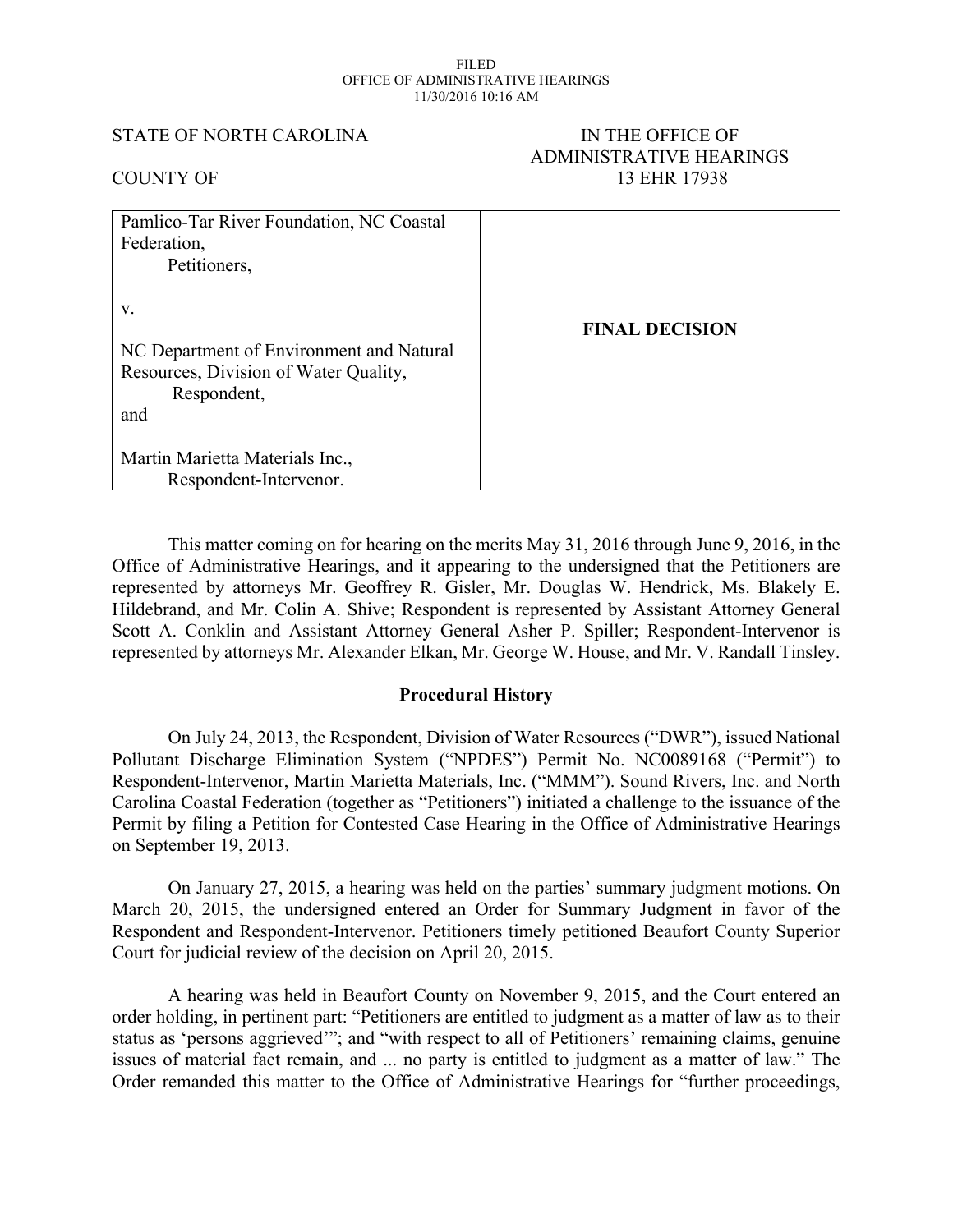including specifically, a full plenary hearing on DWR's permitting decision." (Superior Court Order pp. 4-5)

## **Pretrial Motions**

On April 5, 2016, counsel for MMM served subpoenas commanding Robert Boulden, James Daniels, Heather Deck, Ernest Larkin, and Todd Miller to testify at the hearing of this matter, scheduled to begin on May 31, 2016. On April 18, 2016, Petitioners timely moved to quash those subpoenas.

On April 29, 2016, Petitioners filed a Motion in Limine asking this Court to exclude:

- 1. The testimony of Robert Boulden, James Daniels, Heather Deck, Ernest Larkin, Todd Miller, Paxton Badham, Chad Evenhouse, James Holley, William Lyke, and Steve Whitt;
- 2. The following exhibits:
	- a. Air Permit (No. 10435R00), dated March 15, 2015;
	- b. Capacity Use Permit for Water Withdrawal (No. CU 3148), dated November 15, 2013;
	- c. Department of Army 404 Permit (No. SAW-2011-02235), dated March 27, 2015; and
	- d. Coastal Area Management Act Consistency Determination (No. CD13- 032), dated February 7, 2014.

Also on April 29, 2016, Petitioners filed a motion seeking judicial notice of the following public documents and certain precipitation records:

- 1. N.C. Division of Water Resources, A Guide to Surface Freshwater Classifications in North Carolina (2011);
- 2. N.C. Department of Environment and Natural Resources Division of Water Quality – Environmental Sciences Section – Bioassessment Unit, Standard Operating Procedures for Collection and Analysis of Benthic Macroinvertebrates, (Dec. 2011);
- 3. N. C. Department of Environment and Natural Resources Division of Water Quality – Environmental Sciences Section – Bioassessment Unit, Standard Operating Procedure – Biological Monitoring: Stream Fish Community Assessment Program (Aug. 2006); and
- 4. Daily and monthly precipitation records collected from the National Climatic Data Center for Global Historical Climatology Network stations USW00093719 (New Bern) and US1NCBF0004 (Washington) from June 1, 2012 to July 24, 2013, as well as monthly average rainfall between 1981 and 2010 at each station.

Petitioners also filed a Motion to Simplify and Formulate Issues and Require Compliance with Scheduling Order on April 29, 2016, requesting an order striking paragraphs 8(a) through 8(d) of MMM's Pre-Hearing Exhibit list as non-compliant with the scheduling order, or, in the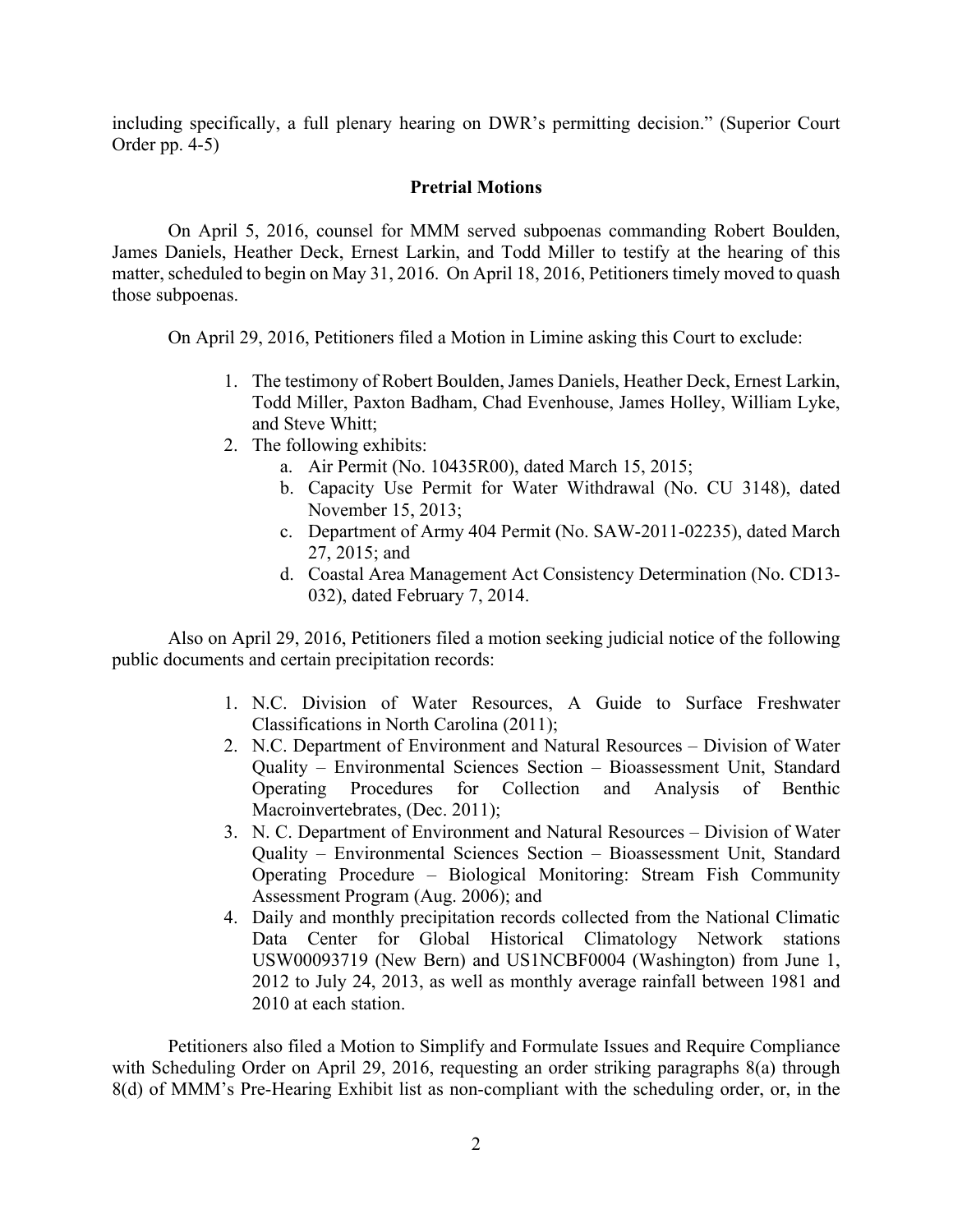alternative, an order requiring MMM to list documents included in paragraphs 8(a) through 8(d) individually and to provide a description for each document summarizing its content no later than May 13, 2016.

On May 9, 2016, the undersigned heard oral argument from the Parties with respect to each pretrial motion. On May 20, 2016, the undersigned entered an order denying Petitioners' Motion to Quash and denying Petitioners' Motion in Limine. The denial of Petitioners' Motion in Limine was without prejudice as related to the four proposed exhibits and the testimony of Paxton Badham, Chad Evenhouse, James Holley, William Lyke, and Steve Whitt.

On May 27, 2016, the undersigned entered an order recognizing the stipulations of the Parties as to jurisdiction and joinder, Petitioners' pre-trial motions, the authenticity and admissibility of exhibits, substantive facts, and the issues in dispute in this contested case. The Order on Final Pre-Hearing Conference ("Prehearing Order") recognized the resolution of Petitioners' Motion to Simplify and Formulate Issues and Require Compliance with Scheduling Order and the partial resolution of Petitioners' Motion for Judicial Notice of Adjudicative Facts.

On May 31, 2016, the undersigned took judicial notice of the daily and monthly precipitation records collected from the National Climatic Data Center for Global Historical Climatology Network stations USW00093719 (New Bern) and US1NCBF0004 (Washington) from June 1, 2012 to July 24, 2013, as well as monthly average rainfall between 1981 and 2010 at each station.

The remaining issues in Petitioners' Motion in Limine were denied.

#### **Issues**

Based on the Parties' contentions, submissions, and stipulations, the undersigned determines that the issues to be decided in this contested case are as follows:

**Issue 1: "pH Claim":** Whether Petitioners have met their burden of proving that Respondent exceeded its authority or jurisdiction, acted erroneously, failed to use proper procedure, acted arbitrarily or capriciously, or failed to act as required by law or rule in determining the NPDES Permit reasonably ensures compliance with the pH water quality standard.

**Issue 2: "Swamp Waters Claim":** Whether Petitioners have met their burden of proving that Respondent exceeded its authority or jurisdiction, acted erroneously, failed to use proper procedure, acted arbitrarily or capriciously, or failed to act as required by law or rule in determining the NPDES Permit reasonably ensures compliance with water quality standards and regulations related to the "Swamp Waters" supplemental classification.

**Issue 3: "Biological Integrity Claim":** Whether Petitioners have met their burden of proving that Respondent exceeded its authority or jurisdiction, acted erroneously, failed to use proper procedure, acted arbitrarily or capriciously, or failed to act as required by law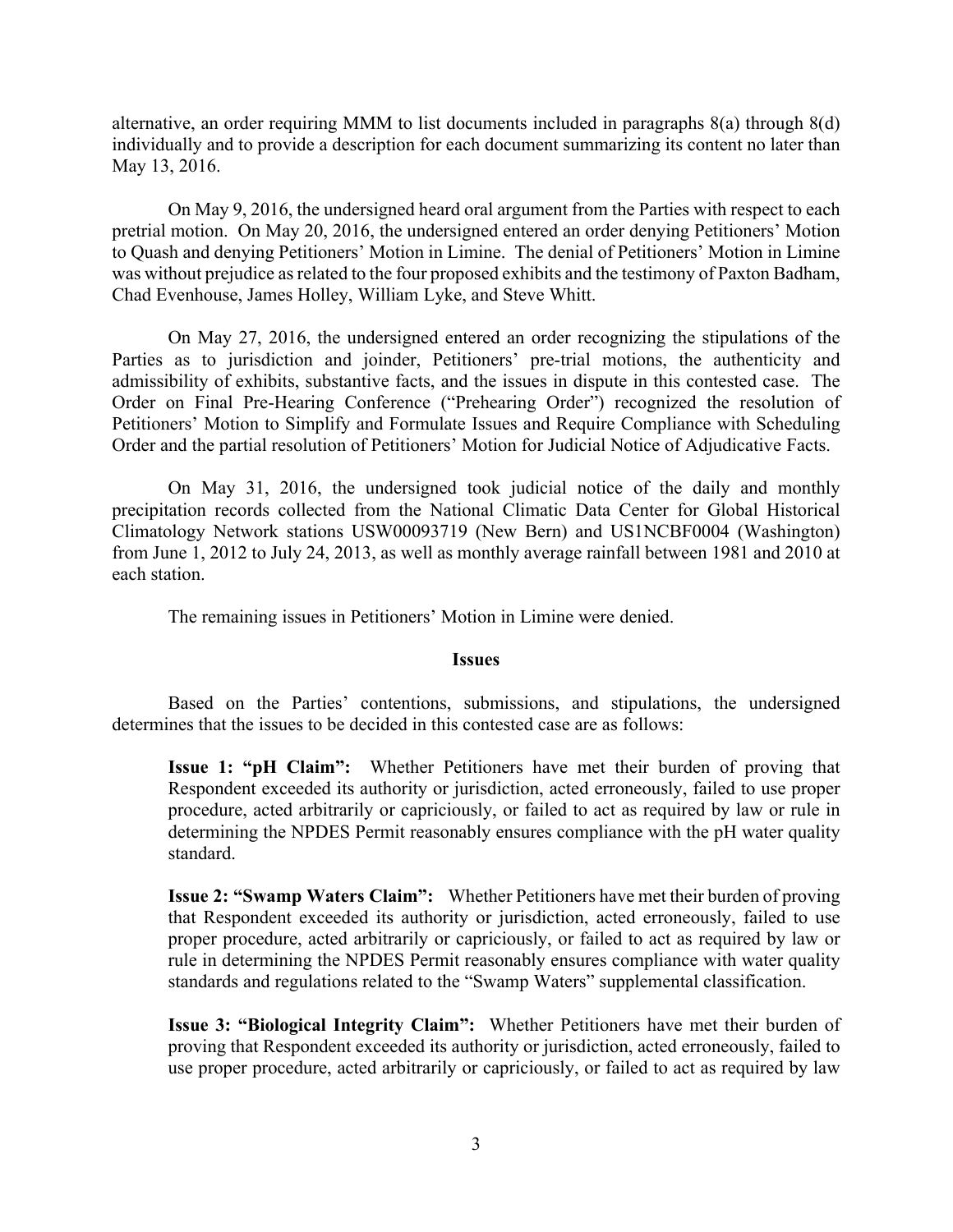or rule in determining the NPDES Permit reasonably ensures compliance with the biological integrity water quality standard.

**Issue 4: Substantial Prejudice:** Whether Petitioners have met their burden of proving that Respondent substantially prejudiced Petitioners' rights in issuing the NPDES Permit.

#### **Witnesses**

**Petitioners:** Petitioners Sound Rivers, Inc. ("Sound Rivers") and North Carolina Coastal Federation ("Coastal Federation") presented testimony from the following witnesses: James Daniels; Robert Boulden; Heather Deck; Dr. Ernest Larkin; Todd Miller; Dr. Eban Bean; Anthony Overton; Tom Belnick; Tom Reeder; and Eric Fleek.

**Respondent:** Respondent DWR presented testimony from the following witnesses: Tom Belnick; Eric Fleek; and Tom Reeder.

**Respondent-Intervenor:** Respondent-Intervenor Martin Marietta Materials did not present any witnesses.

#### **Exhibits**

**Petitioners:** The following Petitioners' exhibits were admitted into evidence:

- P001 Articles of Organization for Cotton Patch Landing, LLC (Feb. 9, 2014)
- P002 2015 Annual Report for Cotton Patch Landing, LLC (March 13, 2015)
- P003 2013 Profit/Loss statement from Cotton Patch Landing and photos of Cotton Patch Landing (Dep. Ex. 16)
- P004 Map depicting the following: sampling stations used by CZR, Dr. Eban Bean, and DWR; monitoring locations identified by NPDES Permit NC0089168; water quality classifications of Blounts Creek designated by N.C. Environmental Management Commission; and the location of Cotton Patch Landing
- P005 NPDES Permit No. NC00089168 (July 24, 2013) (Dep. Ex. 6)
- P006 Revised Fact Sheet for Final Permit Development: NPDES Permit No. NC0089168 (July 9, 2013) (Dep. Ex. 2)
- P007 N.C. Wildlife Resources Commission Memorandum from Shannon Deaton to Tom Belnick (April 12, 2013) (Dep. Ex. 34)
- P008 N.C. Division of Marine Fisheries Memorandum from Dr. Louis B. Daniel to Cyndi Karoly (April 12, 2013) (Dep. Ex. 37)
- P009 Letter from Heather Deck to Tom Belnick (March 14, 2013) (Dep. Ex. 21)
- P010 Letter from Heather Deck to Tom Belnick (April 13, 2013)
- P011 Curriculum Vitae for Dr. Eban Bean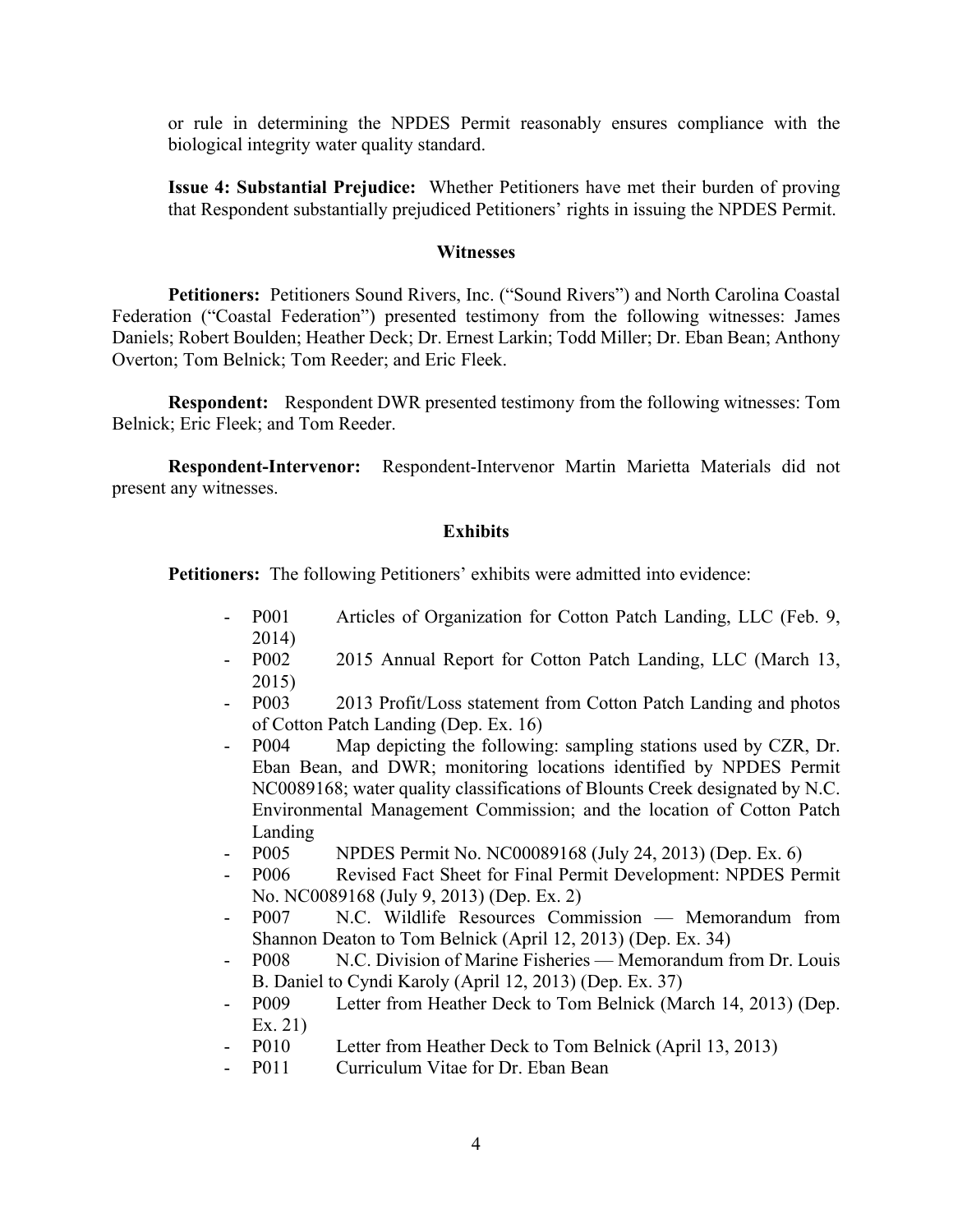- P012 Blounts Creek Monitoring Draft Preliminary Report, including email submission of report to DWR (April 12, 2013) (Dep. Ex. 35)
- P013 CZR, Inc. Aquatic Habitat Assessment (Aug. 2011) (Dep. Ex. 30)
- P014 Kimley Horn & Associates Water Quality Analysis (Oct. 2012) & Kimley Horn & Associates Flood & Stability Analysis (Oct. 2012) (Dep. Ex. 33, 11)
- P016 Kimley Horn & Associates, Corrections to Flood and Stability Analysis (undated) (Dep. Ex. 69-73)
- P017 Blounts Creek Upstream site sonde data collected by Dr. Eban Bean from June 7, 2012 — July 24, 2013
- P018 Upstream Data Charts
- P019 Blounts Creek Downstream site sonde data collected by Dr. Eban Bean from June 7, 2012 — July 24, 2013
- P020 Downstream Data Charts
- P021 Blounts Creek —pH monitoring data collected by Dr. Eban Bean from June 7, 2012 - July 24, 2013
- P022 pH Charts
- P023 Environment 1 Reports
- P024 Salinity Surveys collected by Dr. Eban Bean
- P026 Curriculum Vitae for Dr. Anthony Overton
- P027 CZR Incorporated Technical Memorandum (Oct. 30, 2012) (Dep. Ex. 8)
- P030 Hearing Officer Report (Dep. Ex. 7)
- P032 Memo from David Cox to William Wescott (Jan. 18, 2012) (Dep. Ex. 41)
- P033 Email from Eric Fleek to Tom Belnick (Jan. 23, 2012) (Dep. Ex. 31)
- P034 Email from Tom Belnick to Eric Fleek and Paul Rawls (Jan. 20, 2012)
- P037 Email from Gil Vinzani to Tom Belnick (Nov. 9, 2012) (Dep. Ex. 32)
- P039 Email from Eric Fleek to Tom Belnick (April 16, 2013) (Dep. Ex. 52)
- P042 Email from Eric Fleek to Chuck Wakild and Tom Belnick (May 16, 2013) (Dep. Ex. 38)
- P043 EPA letter from Jim Giattina to Charles Wakild (May 20, 2013) (Dep. Ex. 29)
- P044 Email from Tom Belnick to Steve Whitt (June 17, 2013)
- P049 Public comments on draft NPDES permit submitted to DWR
- P054 Email from Eric Fleek to self (May 22, 2013) (Dep. Ex. 50)
- P058 Standard Operating Procedures for Collection and analysis of Benthic Macroinvertebrates (Dec. 1, 2011) (Dep. Ex. 47)
- P059 Standard Operating Procedures for Biological Monitoring Stream Fish Community Assessment Program (Aug. 1, 2006)
- P100 Saving Blounts Creek Jubilee Flyer (Apr. 3, 2013)
- P101 Respondent's PreHearing Statement (Nov. 3, 2013)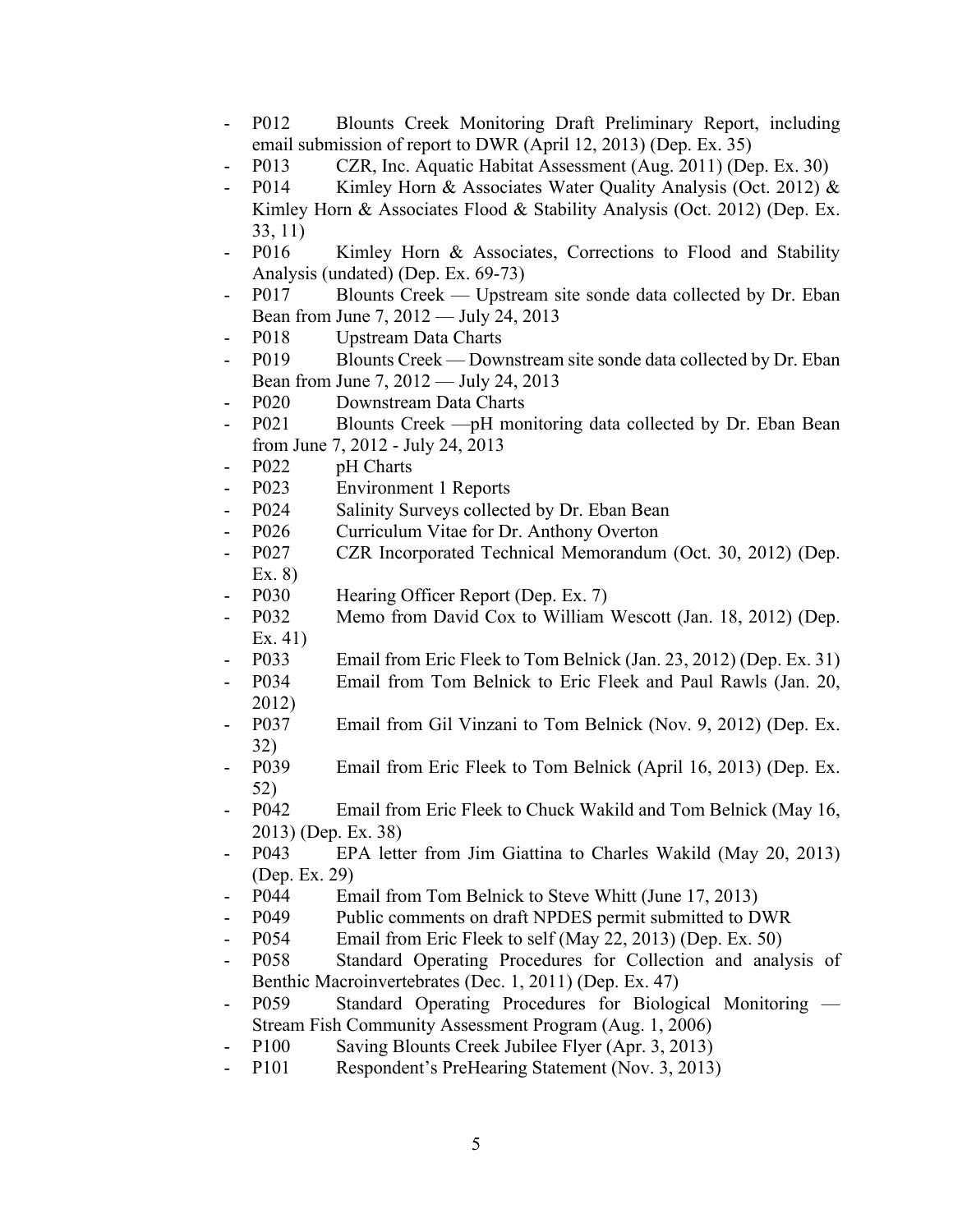- P102 Email string with attachment between Fleek, Vinzani et al., Subject: Re: Martin Marietta – Vanceboro Mine (Sept. 5, 2012)
- P103 Email from Belnick to Fleek, Subject: Martin Marietta/Vanceboro Quarry (Nov. 29, 2012)
- P104 Email string between Fleek, Belnick et al., Subject: Re: Martin Marietta comments (Jan. 19, 2012)
- P105 Email string with attachment between Hodge, Hart, Dunn et al., Subject: FW: Vanceboro CZR Outline – Draft 6 Aug 2012.docx (Aug. 27, 2012)
- P106 Email string between Thorpe, Whitt et al., Subject: FW: CZR's task to address fish population impacts concerning Martin Marietta Vanceboro mine (Sept. 13, 2012)
- P107 Email string between Thorpe, Whitt et al., Subject: FW: Martin Marietta Vanceboro Mine CZR outline (Sept. 13, 2012)
- P108 Email string with attachment between Fleek, Vinzani et al., Subject: Re: Martin Marietta – Vanceboro Mine (Dec. 14, 2012)

**Respondent:** The following Respondents' exhibits were admitted into evidence:

- R001 NPDES Revised Fact Sheet (July 9, 2013)
- R002 Email exchange between Belnick and Vinzani, et al, Subject: RE Vanceboro Mine – August 23, 2011 Meeting (Aug. 29, 2011)
- R003 Individual NPDES Permit Application (Oct. 19, 2011)
- R004 CZR Aquatic Habitat Assessment (Aug. 1, 2011)
- R005 Email exchange between Belnick and Fleek, et al., Subject: FW: Response template for Martin Marietta Quarry (Jan. 11, 2012)
- R006 Email exchange (with annotations) between Fleek, Belnick et al., Subject: FW: Martin Marietta comments (Mar. 23, 2012)
- R007 WRC Comments to 404/401 (Jan. 18, 2012)
- R008 Email exchange between Hodge to Belnick et al., Subject: Martin Marietta Vanceboro Mine (Jan. 26, 2012)
- R009 Letter from Vinzani to Whitt, Subject: Request for Additional Information (Feb. 13, 2012)
- R010 Letter from Whitt to Vinzani, Subject: Request for Additional Information (Sept. 18, 2012)
- R011 Email exchange between Whitt and Karoly, et al, Subject: Vanceboro (Sept. 25, 2012)
- R012 Letter from Whitt to Vinzani, Subject: Request for Additional Information (Oct. 12, 2012)
- R013 KHA Technical Memo: Water Quality Analysis (Oct. 10, 2012)
- R014 Blounts Creek Monitoring DRAFT Preliminary Report (Apr. 12, 2013), Eban Z. Bean
- R015 KHA Technical Memo: Flood and Stability Analysis (Oct. 10, 2012)
- R016 CZR Technical Memo (Oct. 30, 2012)
- R017 Email exchange between Hart and Hodge, Dunn, Subject: RE: Vanceboro CZR Outline – DRAFT 6 Aug 2012.docx (Aug. 7, 2012)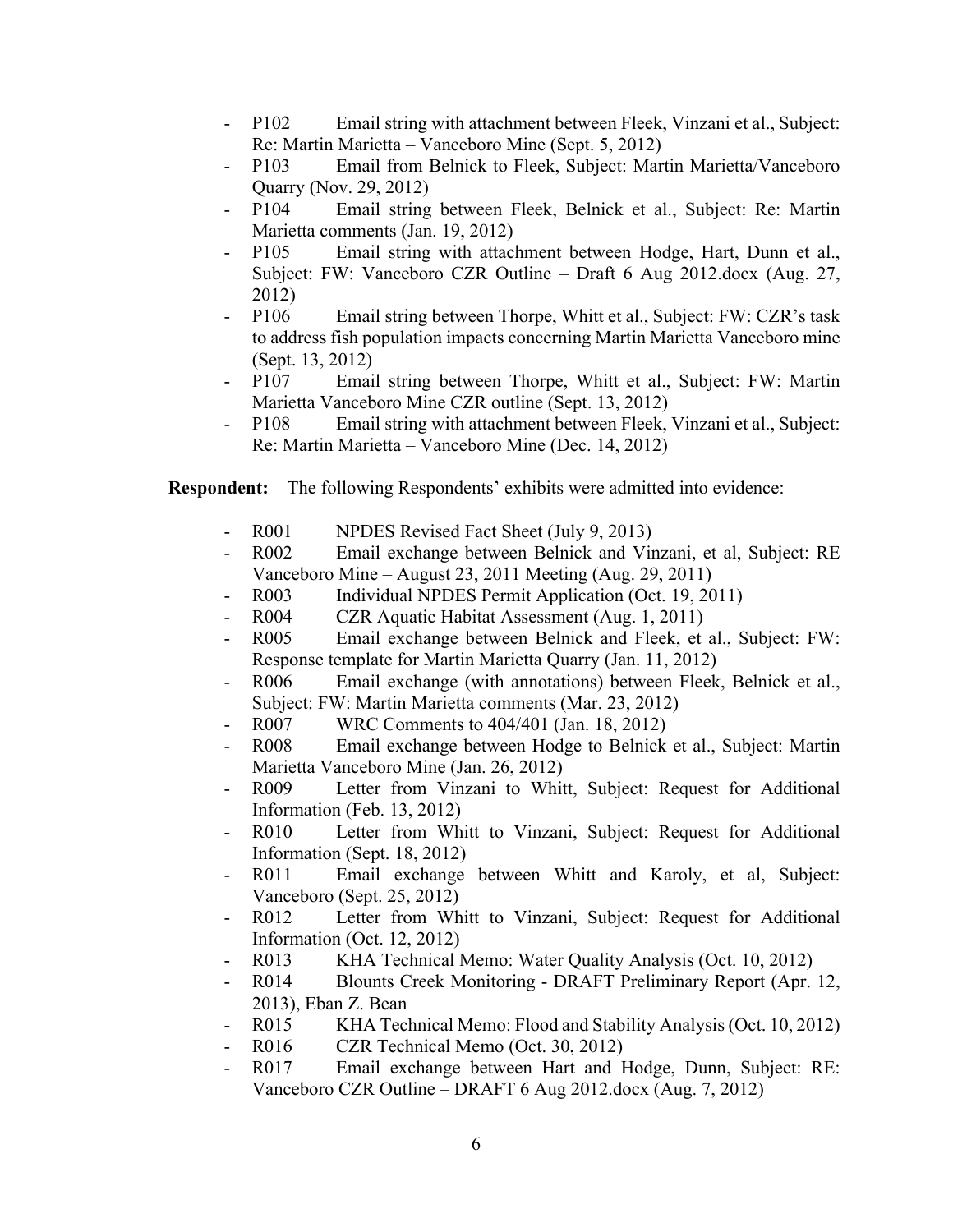- R018 CZR Outline (Aug. 6, 2012)
- R019 Email exchange between Thorpe and Whitt, Subject: FW: Martin Marietta Mine CZR outline (Sept. 13, 2012)
- R020 Email exchange between Thorpe and Whitt, Subject: FW: CZR's task to address fish population impacts concerning Martin Marietta Vanceboro mine (Sept. 13, 2012)
- R021 Email exchange between Fleek and Vinzani and Shepherd, Subject: MMM dewatering process proposal (Fish Review) (Dec. 14, 2012)
- R022 Map Tar-Pamlico Anadromous Fish Spawning Areas (Dec. 14, 2012)
- R023 NPDES Hearing Officer Report (July 2, 2013)
- R024 WRC Comments on NPDES Permit (Apr. 12, 2013)
- R025 NCDMF Comments on NPDES Permit (to Cindi Karoly and Chuck Wakild) (Apr. 12, 2013)
- R026 Letter from EPA to Wakild, Subject: Martin Marietta Materials, Inc., NPDES Permit No. NC0089168 (May 20, 2013)
- R027 Letter to EPA Responding to May 20 Letter, w/attachments (Sept. 13, 2013)
- R028 Email exchange between Ghosh and Belnick, Subject: RE: NPDES Draft Final NC0089168: Martin Marietta (July 19, 2013)
- R029 Final Permit (July 24, 2013)
- R030 Email exchange between Matthews and Gillespie, et al., Subject: DCM Federal Consistency Review - Martin Marietta Materials – Vanceboro (June 13, 2013)
- R031 Email string between Adams, Rynas, Subject: FW: Martin Marietta Materials Vanceboro Site Consistency Review (DCM20120010) (June 19, 2013)
- R032 DCM Consistency Determination (Feb. 7, 2014)
- R034 DWQ Standard Operating Procedures for Collection and Analysis of Benthic Macroinvertebrates (Dec. 1, 2011)
- R035 Email exchange between Thorpe and Fleek (Apr. 19, 2012)
- R036 Species Diversity Comparison (undated)
- R037 Email exchange between Fleek and Thorpe, Subject: FW: Martin Marietta - Vanceboro Mine (Oct. 12, 2012)
- R039 Email exchange between Fleek and Vinzani et al., Subject: Vanceboro (Dec. 20, 2011)
- R040 Email exchange between Belnick and Fleek, Subject: Martin Marietta/Vanceboro Quarry (Nov. 29, 2012)
- R044 Email exchange between Vinzani, Fleek, Belnick et al., Subject: FW: Martin Marietta Draft NPDES Permit and Fact Sheet (Jan. 22, 2013)
- R046 Map: Vanceboro Quarry Facility (Sept. 12, 2012)
- R047 Map: Vanceboro Site Drainage Distances and Coastal Area Critical Points (Jan. 26, 2012)
- R048 Map Surface Water Classifications for Blounts Bay Area (Feb. 21, 2014)
- R049 15A NCAC 026.0211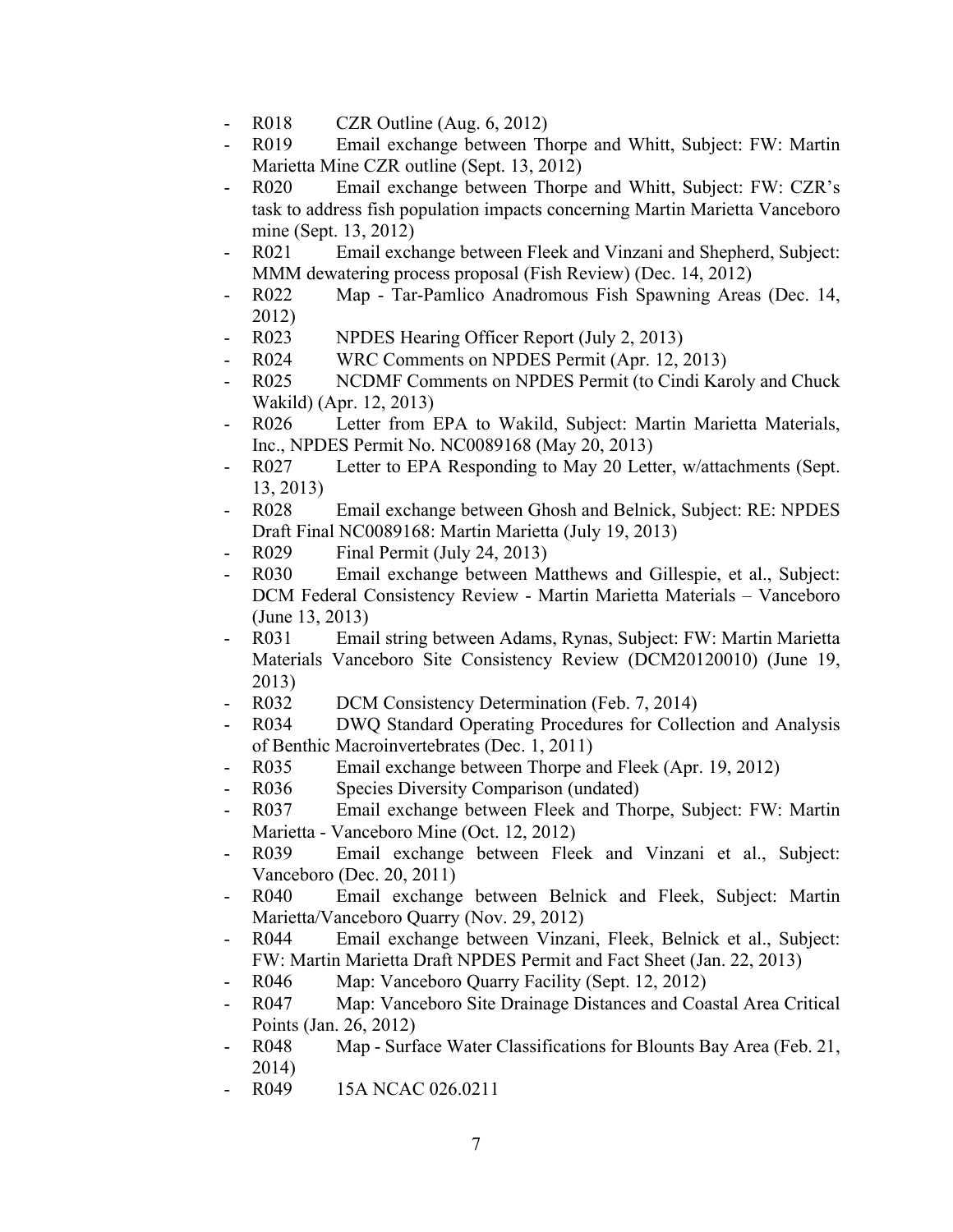- R050 15A NCAC 026.0202<br>- R051 Cardno Inc. Map
- Cardno Inc. Map
- R052 Email with attachment from A. Hodge to M. Dunn, Subject: FW: Draft Report (Aug. 27, 2012) Respondent

**Respondent-Intervenor:** The following Respondent-Intervenors' exhibits were admitted into evidence:

- MMM0001 Cardno/Entrix Watershed Map
- MMM0046 401 Certification (2nd) (May 15, 2013)
- MMM0114 Map demarcated PERMIT R 1830
- MMM1289 MMM NPDES Water Flow Map (Oct. 4, 2011)
- MMM1365 Table entitled "Table 3. Diadromous fish and associated life stage requirements for pH, salinity, and velocity" (Dep. Ex. 63)

#### **Stipulated Facts**

1. Blounts Creek watershed is delineated by the U.S. Geological Survey as two 12 digit hydrologic units, referred to as Headwaters Blounts Creek (030201040106) and Outlet Blounts Creek (030201040107). Prehearing Order at 3 (May 27, 2016).

2. Blounts Creek from its source to Herring Run is assigned a primary classification of Class C and supplemental classifications as Swamp Waters (Sw) and Nutrient Sensitive Water (NSW).

3. From Herring Run to Blounts Bay, Blounts Creek is assigned a primary classification of Class SB and a supplemental classification of NSW. Prehearing Order at 3.

4. DWR issued the Permit on July 24, 2013, after an application by MMM for a proposed discharge of commingled groundwater and stormwater from a new mining operation that is anticipated to include a 649-acre open pit aggregate mine (at build out) located within a 1,664-acre quarry footprint. Prehearing Order at 4.

5. The extracted mineral is crushed limestone for use in the construction industry. Pit dewatering, required to extract the limestone material, will create a discharge of comingled groundwater and stormwater. Prehearing Order at 4.

6. The 12 million gallons per day (daily maximum) discharge ("Permitted Discharge") is expected to be discharged to separate tributaries of Blounts Creek through two outfalls — Outfall 001 and Outfall 002. Each outfall has a daily maximum discharge of 6.0 million gallons per day, which is approximately 9 cubic feet per second. Prehearing Order at 4.

7. The discharge is expected to have a pH of approximately 6.9. Prehearing Order at 4.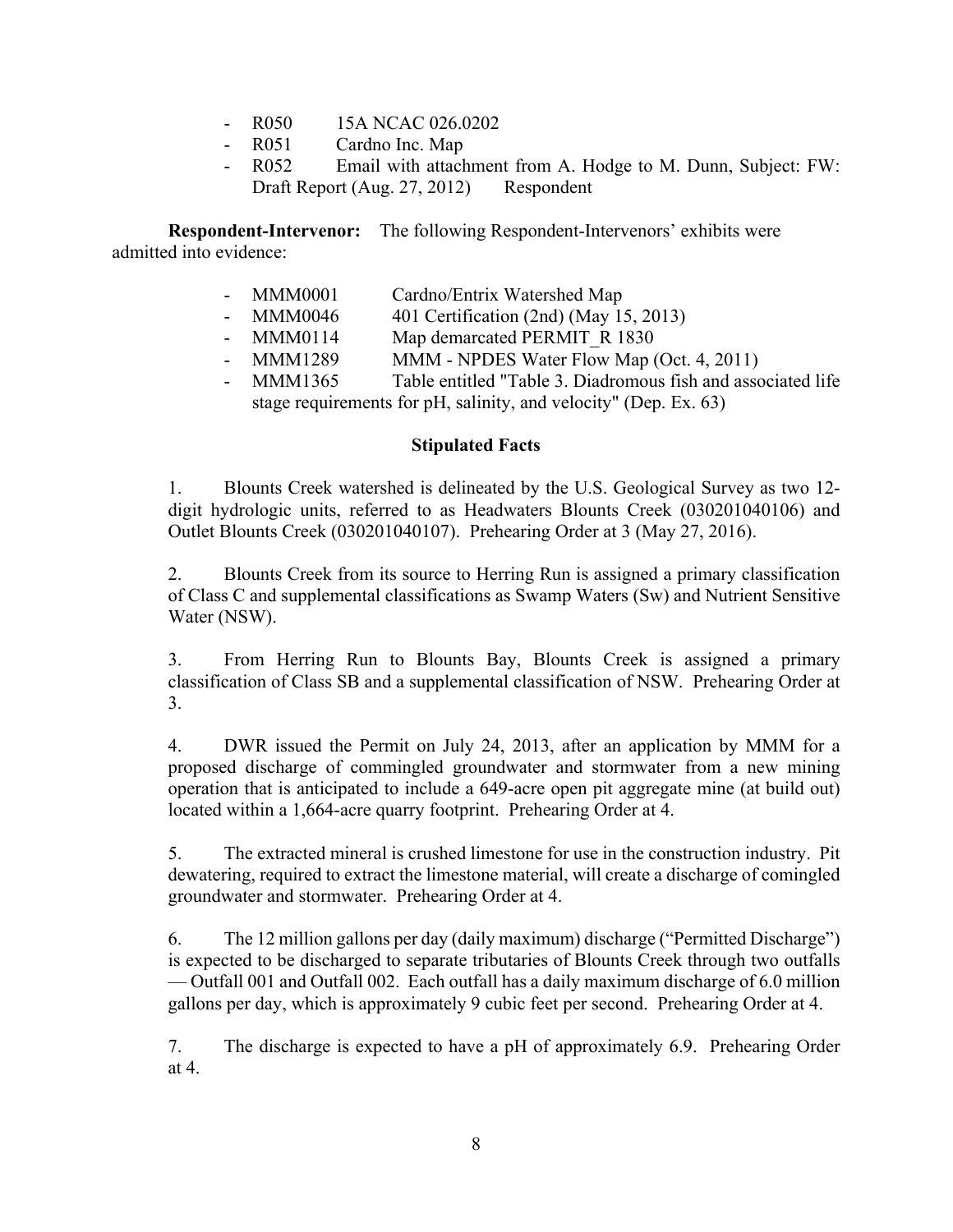#### **Findings of Fact**

Based upon consideration of the sworn testimony of witnesses presented at the hearing, the documents and exhibits received and admitted into evidence, and the entire record in this proceeding, the undersigned makes the following findings of fact. In making the findings of fact, the undersigned has weighed all the evidence and has assessed the credibility of the witnesses by taking into account the appropriate factors for judging credibility, including, but not limited to, the demeanor of the witness, any interests, bias or prejudice the witness may have, the opportunity of the witness to see, hear, know or remember the facts or occurrences about which the witness testified, whether the testimony of the witness is reasonable, and whether such testimony is consistent with all other believable evidence in the case.

#### **Parties**

1. Petitioner Sound Rivers, Inc. is a non-profit corporation organized and existing under the laws of the State of North Carolina.

2. Petitioner North Carolina Coastal Federation is a nonprofit corporation organized and existing under the laws of the State of North Carolina.

3. Respondent DWR is a state agency that is authorized to administer and implement the North Carolina laws and rules for the protection of water quality in North Carolina, including permitting, monitoring and regulating discharges into waters of the State.

4. Respondent-Intervenor Martin Marietta Materials, Inc. is a corporation organized and existing under the laws of the State of North Carolina.

#### **Background**

5. Respondent-Intervenor plans to develop and operate an aggregate quarry ("Vanceboro Quarry facility") within a 90,000-acre managed pine plantation located in Beaufort and Craven Counties, North Carolina. (Stip. 3; Stip. 4; Ex. P6)

6. The quarry will provide crushed limestone for construction and building roads in the region. (Stip. 3; Stip. 4; Ex. P6)

7. To develop and operate the quarry, it is necessary to "dewater" by pumping groundwater and comingled stormwater from the quarry pit and then discharging the water. (Stip. 3; Stip. 4; Ex. P6)

8. A NPDES permit is required for this activity, and Respondent is authorized to issue such permits under the Clean Water Act and the State's water quality program.

9. In order for DWR to lawfully issue an NPDES permit, the permit must include restrictions or limits on the discharge as necessary to "reasonably ensure compliance with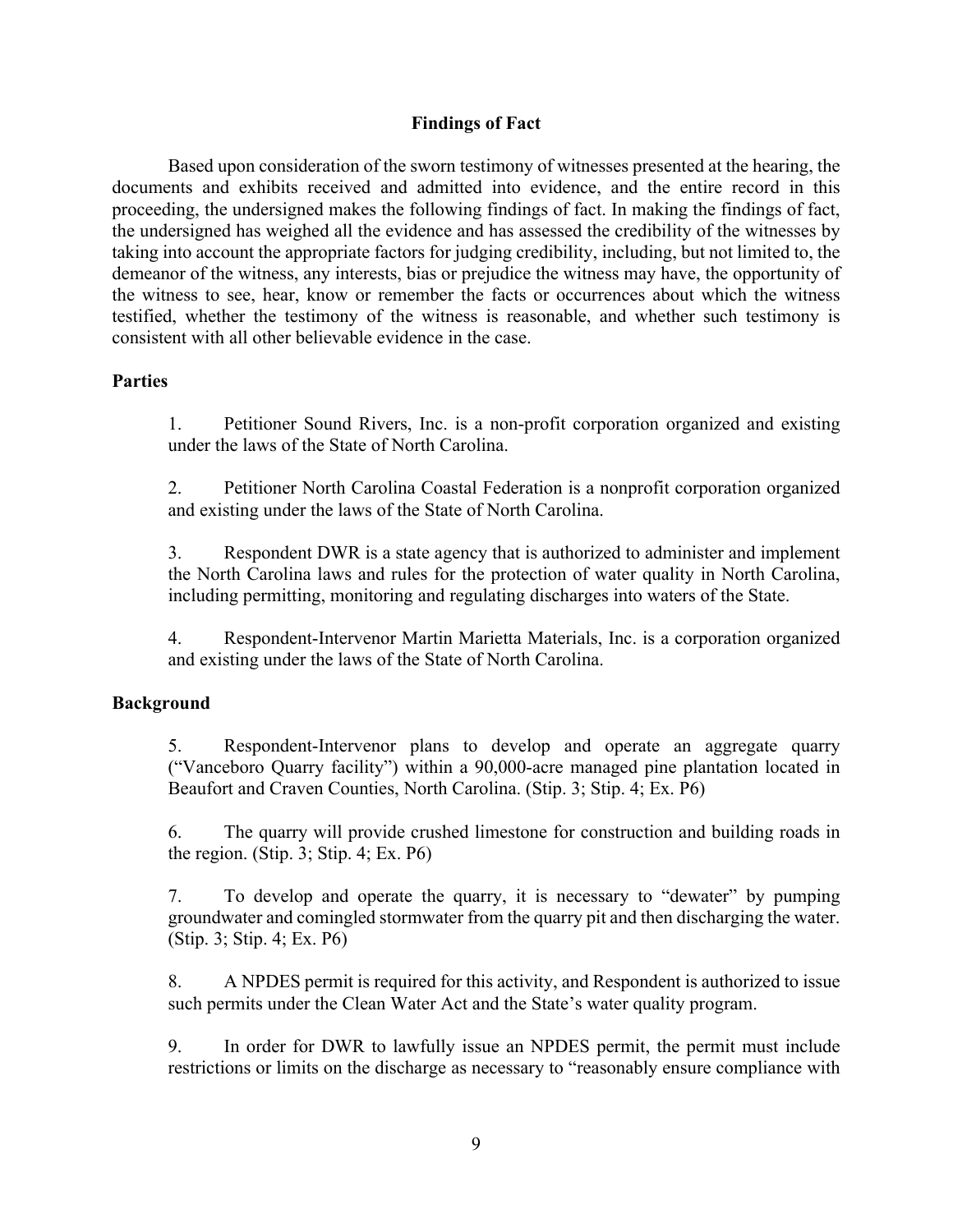applicable water quality standards and regulations." 15A NCAC 02H .0112(c). (Stip. 5; Belnick, Tr. Vol. 6 pp. 1006-1007; Ex. P6)

10. Respondent first became involved in permitting of the proposed Vanceboro Quarry facility in 2010 based on initial studies conducted by Respondent-Intervenor and discussions regarding federal and state permitting requirements for the proposed project.

11. Respondent-Intervenor initially sought a general permit for mining. However, Respondent determined that a NPDES permit would be required. (Belnick, Tr. Vol. 6 pp. 1012-1014; Ex. R2; Ex. P6)

12. On October 19, 2011, Respondent-Intervenor submitted an application for an NPDES permit to discharge co-mingled groundwater and stormwater from the Vanceboro facility.

13. Mr. Belnick, supervisor of the NPDES Permitting Unit in DWR, assigned the application to Mr. Gil Vinzani, an advanced engineer and experienced permit writer in the Complex NPDES Permitting Unit. (Belnick, Tr. Vol. 6 pp. 1014-1015; Ex. R3; Belnick, Tr. Vol. 4 pp. 516-518)

14. Respondent-Intervenor submitted, and Respondent reviewed, an August, 2011 Aquatic Habitat Assessment ("CZR Habit Assessment") from Coastal Zone Resources, Inc. ("CZR"). This report provided baseline information regarding water quality, fish, and benthic macroinvertebrates near the proposed discharge points. (Ex. P13; R1; R4; Belnick, Tr. Vol. 6 pp. 1015-1016)

15. The CZR Habitat Assessment included pH data obtained from water sampling in upper Blounts Creek. The data showed pH readings of 4.85 and 4.60 downstream of the proposed discharge points (at UT2 and UT3 sampling sites, respectively) and 5.56, 5.56, and 5.86 in the main stem of upper Blounts Creek (at WQ3, WQ2, and WQ1 sampling sites, respectively). (Ex. R4 at pp. 3, 7-9; Ex. P4)

16. The CZR Habitat Assessment also included results of CZR's benthos sampling. The term "benthos" refers to organisms, including "benthic macroinvertebrates", that live on or near the bottom of an aquatic environment. These organisms have various tolerances to pollution and stresses, and analysis of benthic macroinvertebrate communities may be used to assess water quality conditions. (Fleek, Tr. Vol. 7 pp. 1101-1102)

17. In sampling for benthos, CZR followed DWR's Standard Operating Procedures for Collection and Analysis of Benthic Macroinvertebrates ("SOP"), a guidance document prepared by the Environmental Sciences Section of DWR ("ESS") and signed by Mr. Fleek, an environmental supervisor in the Biological Assessment Branch of DWR. (Ex. R34) The document describes various sampling methods, including the "swamp method," which may be employed in coastal plain streams that flow intermittently.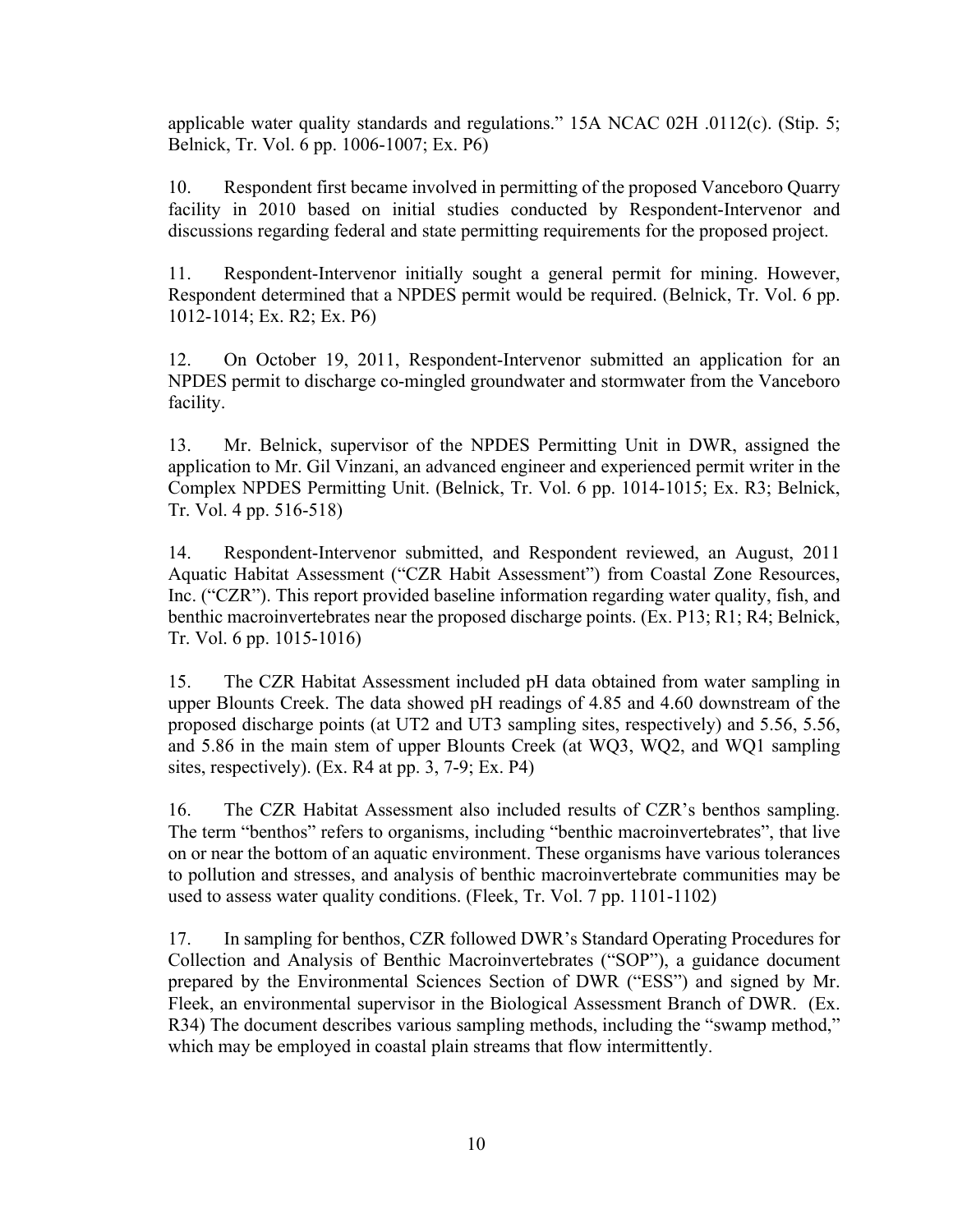18. Contrary to Petitioners' assertions, the evidence demonstrates that the "swamp method" and the term "swamp stream" in the SOP are unrelated to the "swamp waters" supplemental classification. (Fleek, Tr. Vol. 7 pp. 1103-1105; Ex. R34, p.6; Fleek, Tr. Vol. 6 pp. 980-981; Ex. P58; Ex. P59)

19. Mr. Fleek reviewed the CZR Habitat Assessment and provided input to Mr. Belnick. In Mr. Fleek's evaluation, he concluded that there could be an increase in diversity and population of benthos near the proposed discharge outfalls because the discharge would lead to less stressful conditions. (Fleek, Tr. Vol. 7 pp. 1108-1111, 1114-1116; Ex. R4; Ex. 51)

20. By January 2012, DWR believed that the proposed discharge, which consists predominantly of groundwater, would meet numeric water quality standards. However, DWR determined that additional studies were necessary to assess potential impacts on flooding, erosion, pH, salinity, and biology. (Belnick, Tr. Vol. 6 pp. 1071-1072; 1088- 1089; Ex. R8)

21. In February 2012, DWR formally requested additional information from Respondent-Intervenor, including studies to "define a zone of impact" and assess effects in that zone, while considering hydraulics, salinity, water quality, biota, and other parameters. (Belnick, Tr. Vol. 6 p. 1020; Ex. R9)

22. In May 2012, in order to verify the results of the CZR Habitat Assessment and to obtain their own data, Mr. Fleek and his team conducted independent benthic sampling using the swamp method at the same sampling stations used by CZR.

23. The data collected by Mr. Fleek indicated to him that CZR may have under sampled.

24. Mr. Fleek's sampling showed higher species diversity than that shown by CZR's sampling. He shared his results with Mr. Vinzani, an advanced engineer and experienced permit writer in the Complex NPDES Permitting Unit, and Mr. Belnick, and communicated his views that: (1) with the proposed discharge, benthic communities in the upstream areas at the proposed discharge outfalls would likely eventually trend toward higher diversity due to more continuous flow; (2) these effects of the proposed discharge would decrease downstream of the discharge outfall areas, with the addition of ambient flow; and (3) it is not uncommon for a discharge that causes more continuous flow in an area that had intermittent or ephemeral flow to also cause an increase in diversity.

25. Mr. Fleek's views are congruent with the CZR Habitat Assessment, DWR's statements in the hearing officer report, and his other expressed views on the effects of the permitted discharge on benthos near the proposed discharge outfalls. (Fleek, Tr. Vol. 7 pp. 1108-1117, 1119-1120, 1128-1129; Ex. R4; Ex. R51; Ex. R. 34; Ex. R35; Ex. 36; Ex. R37; Ex. R23; Ex. R39; Ex. P42)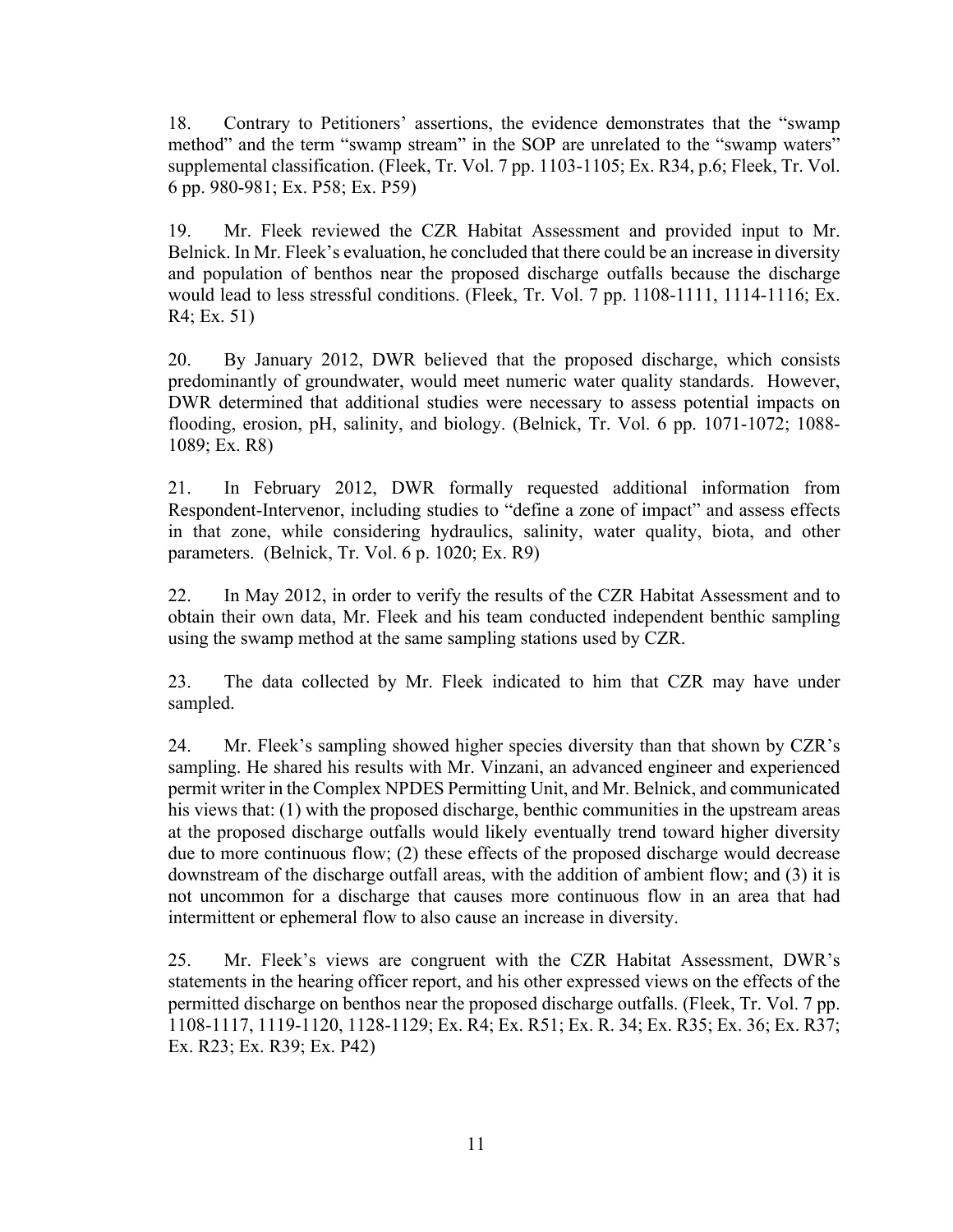26. On September 18, 2012, Respondent-Intervenor submitted to DWR a Stability, Flood and Water Quality Analyses report conducted by Kimley Horn & Associates ("Kimly Horn"). (Belnick, Tr. Vol. 6 pp. 1020-1021; Ex. R10)

27. Respondent reviewed the Stability, Flood and Water Quality Analyses report and DWR staff met with the N.C. Division of Marine Fisheries ("DMF") staff and N.C. Wildlife Resources Commission ("WRC") staff to discuss the report. (Belnick, Tr. Vol. 6 p. 1021)

28. On September 21, 2012, DWR staff, WRC staff, and DMF staff met with Respondent-Intervenor, Kimley Horn, and CZR to discuss the Kimley Horn Stability, Flood and Water Quality Analyses report as well as CZR's pending biological impacts report. (Belnick, Tr. Vol. 6 pp. 1021-1022; Ex. R11)

29. On October 16, 2012, Respondent-Intervenor submitted two revised technical memoranda prepared by Kimley Horn: (1) a Flood and Stability Analysis report; and (2) a Water Quality Analysis report. (Belnick, Tr. Vol. 6 pp. 1022-1024; Ex. R12; Ex. R13; Ex. R15)

30. The Kimley Horn Flood and Stability Analysis report was prepared to: (1) address DWR comments regarding stream stability and potential flooding issues associated with the proposed discharge; and (2) provide CZR with predicted zones of potential impacts for further analysis of potential ecological effects. The report employed a combination of field measurements and technical engineering modeling methods to assess potential erosion and flooding, and it included assessment of existing and predicted flow velocities at various stations in Blounts Creek. (Ex. R15 p. 4)

31. The Flood and Stability Analysis report found that the proposed discharge would have little effect on flood elevations. (Ex. R15 p. 2)

32. The Flood and Stability Analysis report concluded that the proposed discharge would, at most, result in only small changes to the channel geometry of the upper reaches of Blounts Creek, and would not result in significant erosion. (Ex. R15 p. 2)

33. In an addendum, the Flood and Stability Analysis report addressed issues raised by DWR, WRC, and DMF. (Ex. R15 pp. 13-14)

34. In specific response to DMF and WRC concerns that the proposed discharge would increase flow velocities and potentially affect fish spawning habitat, the Flood and Stability Analysis report addressed these concerns in detail and concluded that, "the degree of change with the additional quarry discharge varies from minimal [ ] to negligible[]." (Ex. R15 pp. 13-14)

35. DWR staff reviewed and assessed the Flood and Stability Analysisreport, including a technical review that was conducted by Mr. Vinzani and Mr. Brian Lowther, an experienced engineer with DWR's stormwater permitting unit.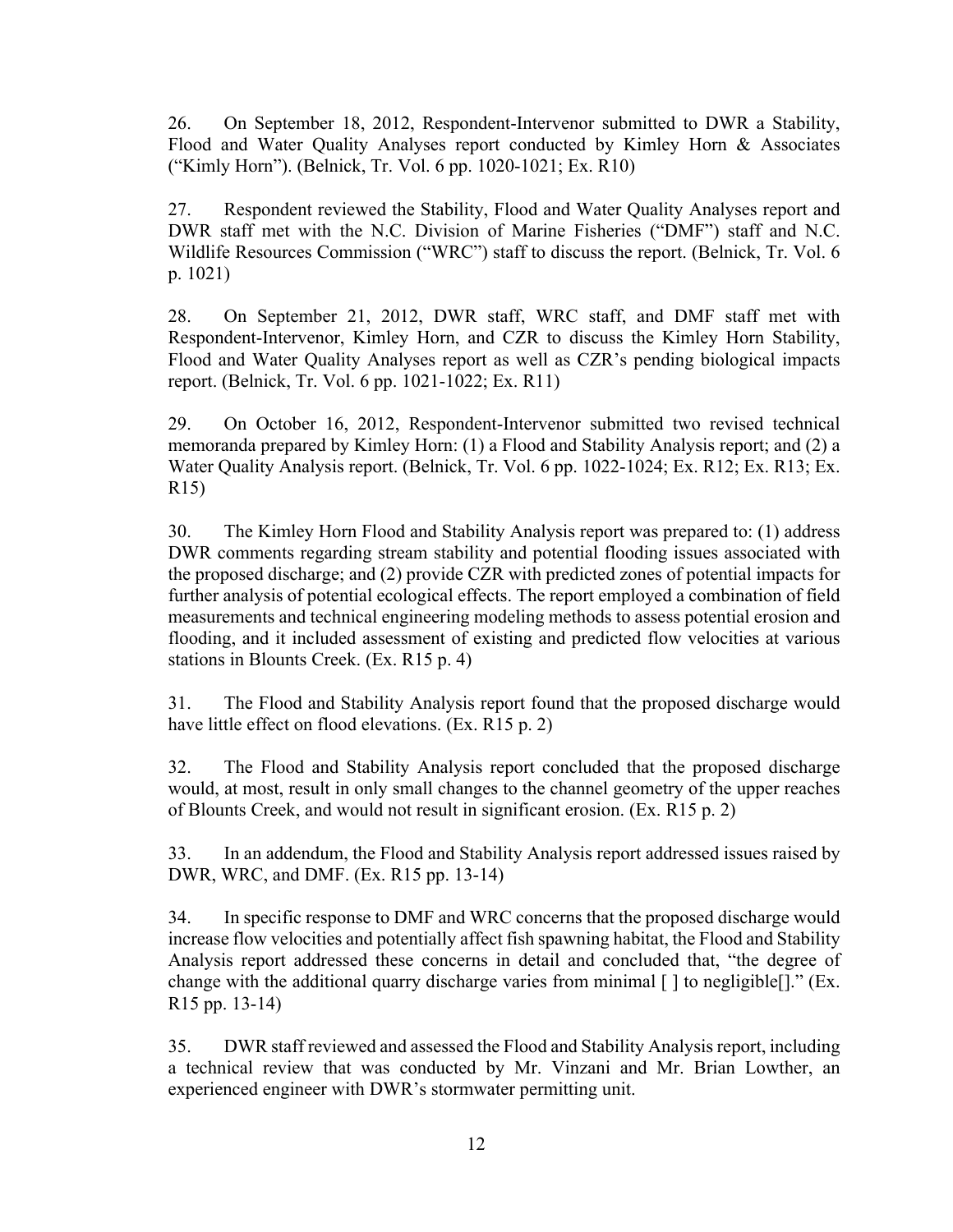36. Based on this review, DWR determined that the Kimley Horn study methods were sound and it concurred with the findings and conclusions of the Flood and Stability Analysis report. (Belnick, Tr. Vol. 6 pp. 1028-1029, 1049; Ex. R15; Belnick, Tr. Vol. 4 pp. 630-631; Ex. P108)

37. Kimley Horn submitted minor corrections to the results of its Flood and Stability Analysis report (Ex. P14; Ex. P16). The revisions increased the expected velocities but did not change the conclusions of the report, did not alter DWR's concurrence with the report's conclusions, and did not affect DWR's permitting decision. (Belnick, Tr. Vol. 4 pp. 542- 543; Ex. P27; Belnick, Tr. Vol. 6 pp. 1076-1077; Ex. R16; Ex. P14; Ex. P16)

38. The Kimley Horn Water Quality Analysis report was prepared to: (1) address DWR comments regarding impacts on water quality, in particular, pH and salinity; and (2) estimate predicted zones of impact as a basis for CZR to analyze potential ecological effects of the proposed discharge. (Ex. R13 p. 1)

39. As with the Flood and Stability Analysis, the Water Quality Analysis also includes an addendum which specifically addressed issues raised by DWR, WRC, and DMF.

40. With respect to pH, Kimley Horn developed a volumetric ratio model using conservative assumptions to predict pH of upper Blounts Creek with the discharge. The results indicated that the pH of upper Blounts Creek would likely range between approximately 6.3 and 6.9 with the proposed discharge. (Ex. R13 pp. 2, 11-12)

41. With respect to salinity, DWR and Kimley Horn determined that a mass balance or other appropriate analysis would be suitable to assess potential impacts on salinity from the proposed discharge. (Ex. R13 p. 4)

42. Kimley Horn carried out salinity sampling by conducting boat surveys from Herring Run to Cotton Patch landing on three separate days under different flow conditions. (Ex. R13 p. 4)

43. A model was developed by using the ratio of the maximum permitted discharge to the existing stream discharge. (Ex. R13 pp. 4-5)

44. The model was applied to a salinity data set for one day, which was estimated to reflect base flow conditions. (Ex. R13 pp. 4-5)

45. Results of the model indicated a relative impact of less than 1 part per thousand ("ppt"). (Belnick, Tr. Vol. 6 p. 1025-1026)

46. The Water Quality Analysis report concluded, "[T]he volume displacement model does appear to provide an indication of the relative predicted changes to salinity from the addition of the quarry discharge that can be expected during low to moderate base flow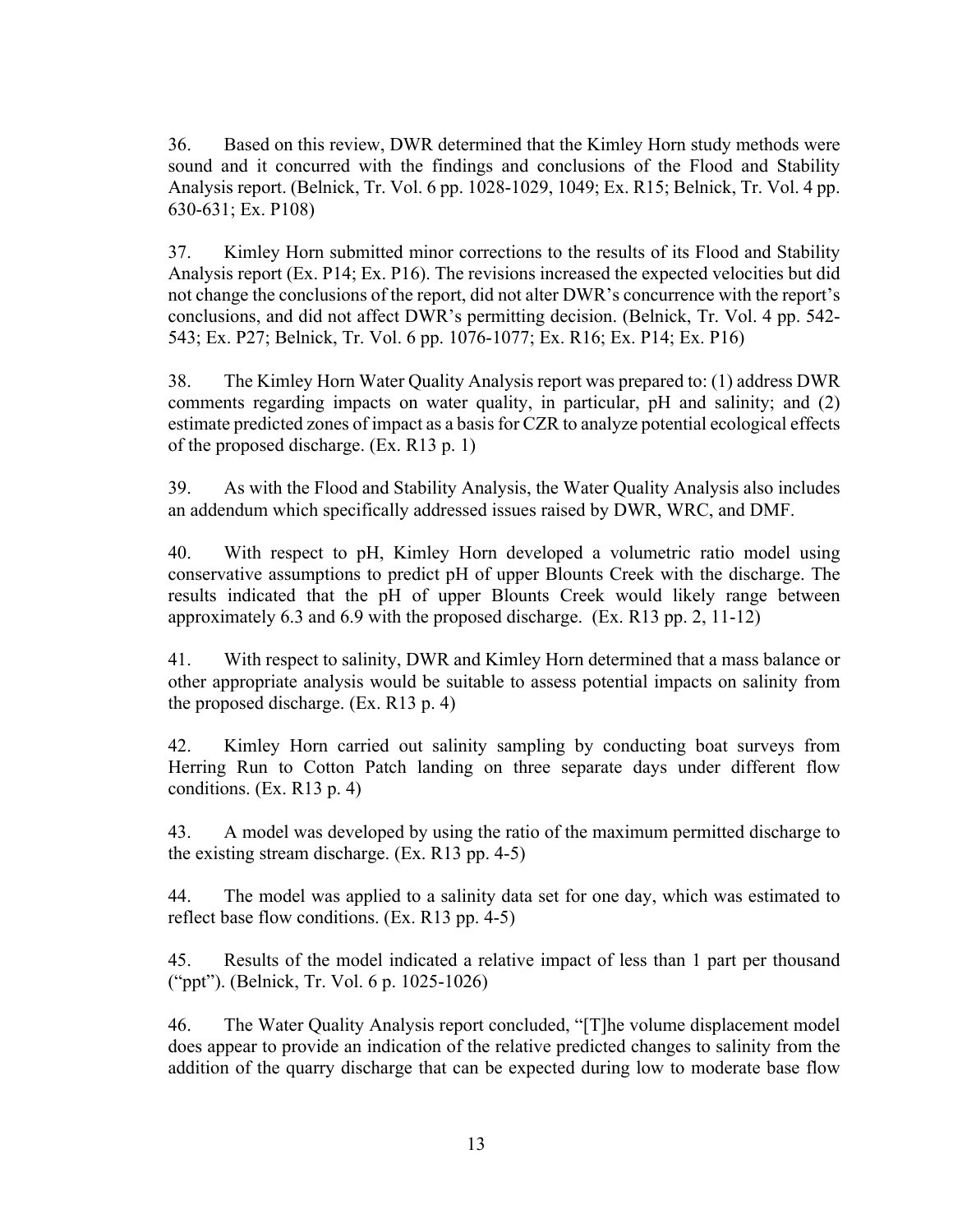conditions." In sum, "The model predicts no dramatic change in salinity and such changes may be masked by natural variability of the systems … ." (Ex. R13 pp. 2, 8)

47. Mr. Belnick reviewed Kimley Horn's analysis of potential effects of the proposed discharge on salinity. (Belnick, Tr. Vol. 6 p. 1023)

48. Mr. Belnick gave careful consideration to the nature of Kimley Horn's modeling exercise and sampling results, and understood the limitations of the study.

49. As described in part by Mr. Belnick:

[T]hey sampled three events and they also did salinity predictions. . . . [B]ased upon the model itself, they predicted a change in salinity of less than one part per thousand with the [discharge], comparing base flow conditions to base flow plus the discharge of 12 MGD. They also identified about the same results when they compared low base flow versus a low base flow plus a half inch storm event. They still saw about a one part per thousand change in measurements based upon that storm event, which is fairly similar to the proposed discharge volume. And then in context when I looked at those changes, about one part per thousand, they compared that relative to natural variability in the system and concluded that it would be  $-$  it's much smaller relative to the natural variability of salinity.

(Belnick, Tr. Vol. 6 p. 1025-1026)

50. DWR determined that the salinity model provided a sufficient indication of the relative effect of the proposed discharge on salinity. (Belnick, Tr. Vol. 6 p. 1026)

51. In adopting Kimley Horn's conclusions regarding salinity impacts, DWR also took into account the salinity data submitted by Petitioners' expert, Dr. Eban Bean, Assistant Professor in the Department of Engineering and an Assistant Researcher at the Institute for Coastal Science and Policy at East Carolina University, which showed significant variability in a complex estuarine system in accord with the Kimley Horn report. (Belnick, Tr. Vol. 6 p. 533-539, 1027-1028, 1074-1076; Ex. R14; Ex. R13 pp. 14-15)

52. DWR also reviewed and adopted Kimley Horn's conclusions with respect to predicted pH ranges in upper Blounts Creek with the permitted discharge. (Belnick, Tr. Vol. 6 pp. 1023-1024)

53. DWR took into account the pH data from the CZR Habitat Assessment (Ex. R4), and the pH data collected by Dr. Bean and submitted during the public comment period on the draft NPDES permit. (Belnick, Tr. Vol. 6 pp. 1024-1025; Ex. R13; Ex. R14; Ex. R47)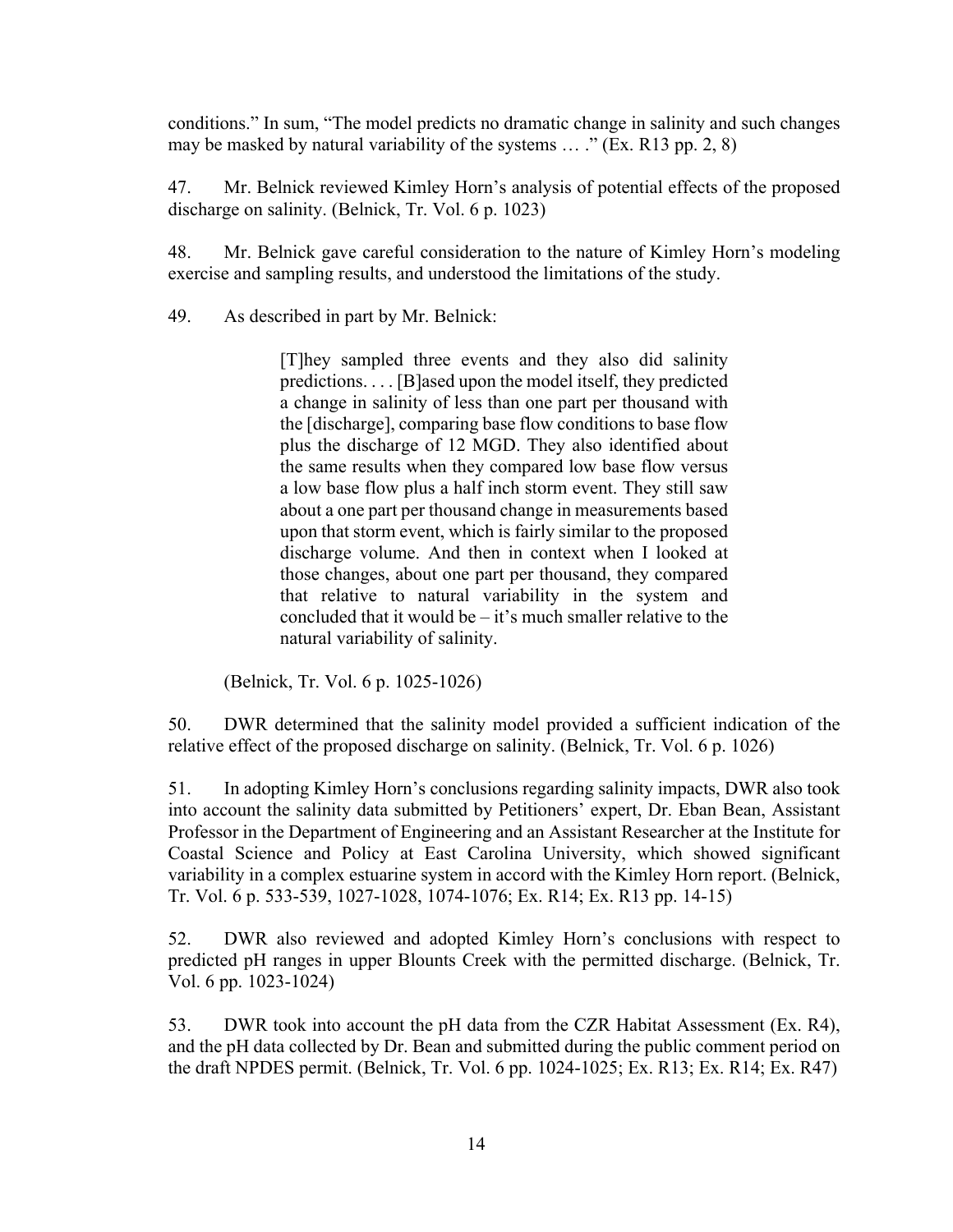54. DWR received and evaluated the CZR technical memorandum dated October 30, 2012 (Ex. R16).

55. The CZR technical memorandum, prepared at the request of DWR in consultation with WRC and DMF, analyzed the effects of the proposed discharge on fish species, benthos and biota in both upper and lower Blounts Creek. (Belnick, Tr. Vol. 6 p. 1030- 1032; Ex. R16; Ex. R17; Ex. R18; Ex. R52; Ex. R19; Ex. R13 p. 1)

56. To assess impacts on fish species, the CZR technical memorandum undertook a professional literature review to identify managed and recreationally important fish species that may be present in Blounts Creek. (Ex. R16 p. 4)

57. The CZR technical memorandum then analyzed how these species were likely to be affected by the predicted changes in pH, salinity, and velocity. (Ex. R16 pp. 1-14)

58. The study assessed pH tolerance of fishes likely found in upper Blounts Creek, concluding that the proposed discharge would likely result in less stressed conditions and would not negatively impact existing fish species. (Ex. R16 pp. 2, 4-5)

59. The CZR technical memorandum concluded that the proposed discharge may provide more aquatic habitat and result in a greater fish diversity. (Ex. R16 pp. 2-5)

60. The study determined that, because the predicted impacts to salinity would be limited and within the range of existing conditions, adverse effects to fish populations would be unlikely. (Ex. R16 pp. 2, 7)

61. The study utilized the Kimley Horn data regarding existing and predicted velocities as well as literature reviews to determine that the conditions with the proposed discharge likely will not adversely affect fish species, and may create more suitable habitat for fish species, including anadromous fish species such as river herring. (Ex. R16 pp. 2, 6-8)

62. DWR staff, including Mr. Michael Shepherd, Mr. Belnick, and Mr. Fleek, reviewed and evaluated the CZR technical memorandum.

63. Mr. Shepherd, a fisheries biologist in ESS, previously worked with DMF and is knowledgeable with respect to fish biology and ecology.

64. Mr. Shepherd's sole concern upon reviewing the CZR technical memorandum was that the proposed discharge could lead to increased erosion which could negatively affect anadromous fish habitat. (Ex. R21)

65. Mr. Belnick determined that such concerns were addressed by the conclusions and addendum of Kimley Horn's Flood and Stability Analysis report and the monitoring requirements of the NPDES Permit. (Belnick, Tr. Vol. 6 pp. 1035-1036)

66. Mr. Fleek agreed with the CZR's conclusions regarding benthos. (Ex. P37)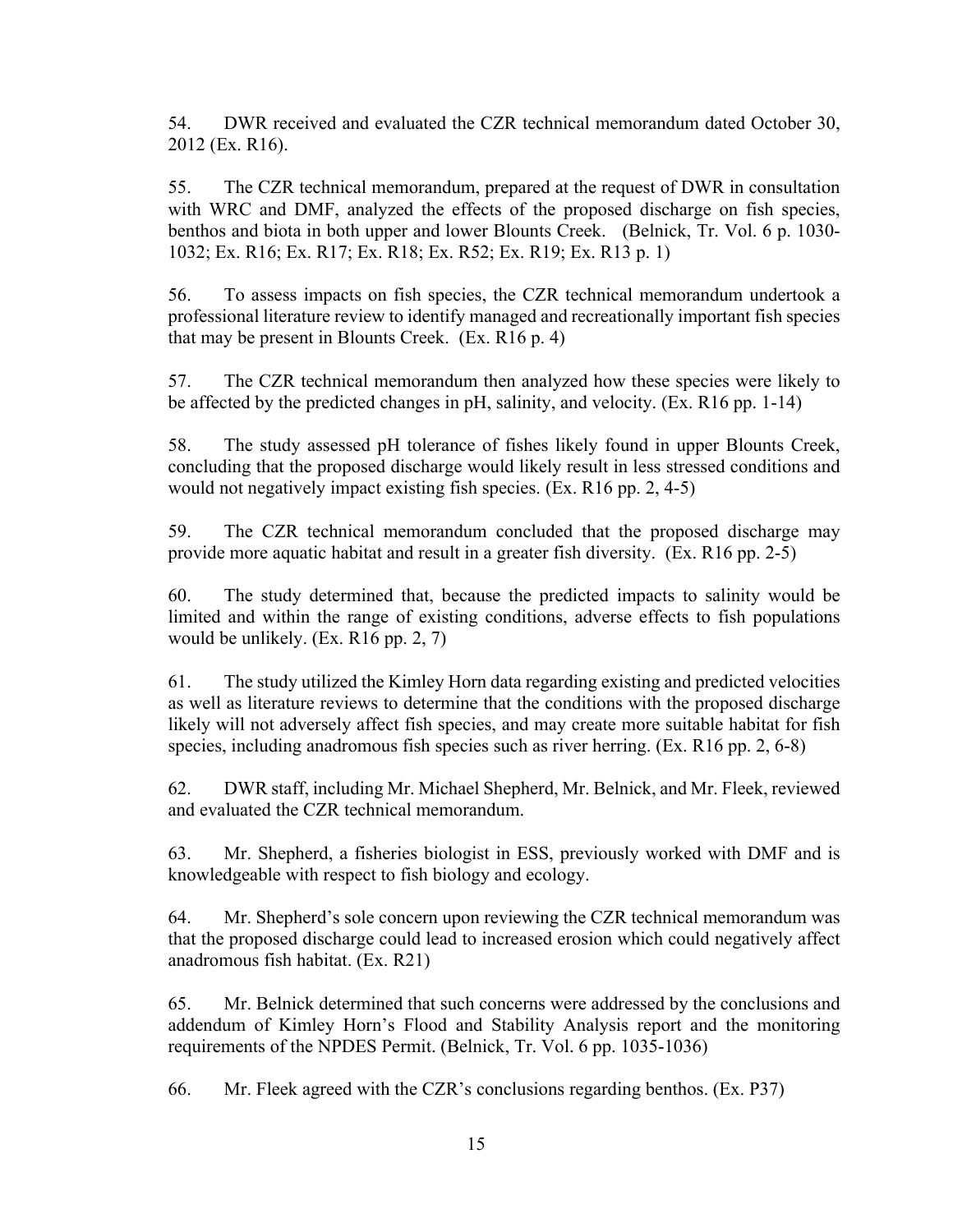67. Mr. Fleek advised Mr. Belnick to include salinity monitoring in the NPDES Permit, which Mr. Belnick did. (Fleek, Tr. Vol. 6 p. 991; Ex. P37)

68. Respondent determined that the CZR findings in the technical memorandum were valid and adopted them. (Belnick, Tr. Vol. 6 pp. 1033-1037; Ex. R16; Ex. R21; Ex. R22; Ex. R47; Fleek, Tr. Vol. 7 pp. 1120-1123; Ex. R40; Ex. R21)

69. In May 2013, Mr. Fleek sent an email to Mr. Belnick and other DWR staff in which he stated his views that, in areas that are in close proximity to the proposed discharge outfalls, the discharge would change water quality parameters and promote the presence of biota indicative of conditions with more permanent flows, higher pH, and higher dissolved oxygen. (Ex. P42)

70. Petitioners have pointed to excerpted statements from Mr. Fleek's May, 2013 email such as: "many of the taxa currently found in this system ... will be replaced by taxa which are adapted to more permanent flows, higher pH, and higher dissolved oxygen levels," and "[t]hese types of streams, and the taxa which inhabit them, are not normally found in North Carolina's coastal plain," as supporting their claims that the permitted discharge will cause significant, widespread biological impacts in violation of the biological integrity standard. (Ex. P42) However, at the hearing Mr. Fleek testified that his views expressed in this email pertain only to the sampling sites located in close proximity to the proposed discharge outfalls, and that such impacts would dissipate downstream of those areas. (Fleek, Tr. Vol. 6 pp. 989-990; Fleek, Tr. Vol. 7 pp. 1119-1120; Ex. R39)

71. Mr. Fleek's May, 2013 email and his testimony are consistent with his assessment of the findings of the CZR technical memorandum (Ex. R16) and his earlier assessment of the likely effects of the proposed discharge on benthos.

72. Mr. Fleek's May, 2013 email does notsupport Petitioners' contentions of biological impacts that will be widespread or greater than those predicted by DWR and summarized in the Revised Fact Sheet; nor does the email support a conclusion that DWR acted arbitrarily, irrationally, or improperly in evaluating compliance with the biological integrity standard.

#### **Draft Permit, Fact Sheet, and Public Hearing Process**

73. On February 6, 2013, DWR published a draft NPDES permit and fact sheet for public review. DWR concurrently published notice of a public hearing on the draft permit. (Ex. R23)

74. On March 14, 2013, a public hearing was held to solicit public comments on Respondent-Intervenor's permit application and on the draft permit. (Ex. R23)

75. DWR extended the public comment period by one month to allow for the submission of additional comments. (Belnick, Tr. Vol. 6 pp. 1037; Ex. R23)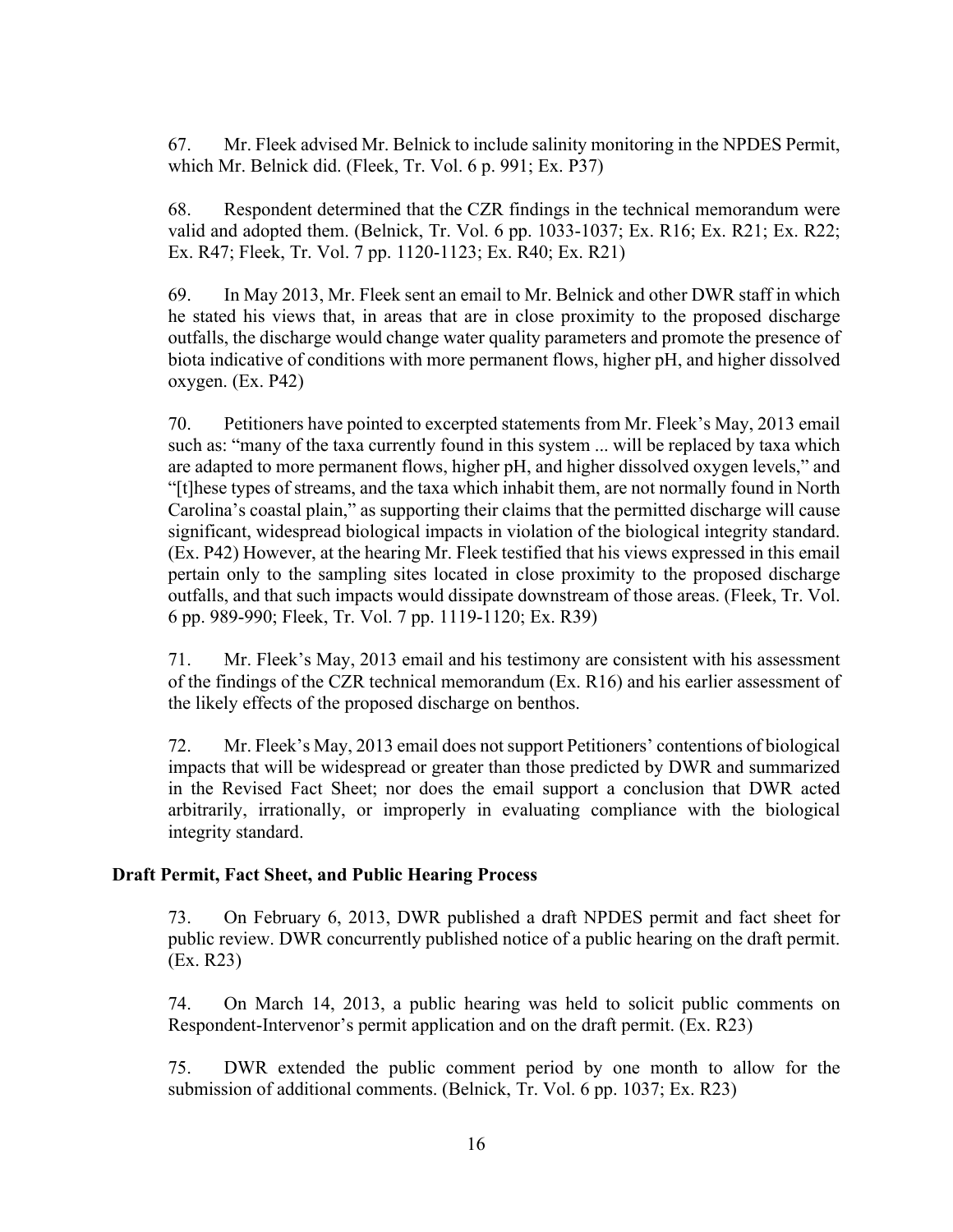76. Many of the comments that were received by DWR were in opposition to the NPDES Permit, expressing concerns regarding potential impacts to the estuarine portion of Blounts Creek – the SB classified waters downstream of the confluence with Herring Run.

77. DWR considered the comments received when determining the potential effects of the proposed discharge and deciding whether to issue the NPDES Permit. (Belnick, Tr. Vol. 4 pp. 549-550, 611-614; Belnick, Tr. Vol. 6 pp. 1037-1039; Ex. R23; Ex. P49)

78. On April 12, 2013, WRC and DMF submitted comment letters to DWR. The letters expressed concerns about the potential effects of the proposed discharge, but did not adequately address the analyses and conclusions of the final Kimley Horn reports and CZR technical memorandum. (Ex. P7; Ex. P8)

79. Regarding the expressed concerns that increased flow from the proposed discharge would cause fish eggs to be displaced downstream, DWR determined that the CZR report sufficiently analyzed the impacts of flow on anadromous fish and fish egg survival and concurred with the CZR assessment. (Belnick, Tr. Vol. 6 pp. 1043-1044; Ex. R24)

80. As to the expressed concerns relating to sedimentation, DWR determined that the Kimley Horn Flood and Stability Analysis report provided adequate assurance that significant erosion and sedimentation were not likely to occur. (Belnick, Tr. Vol. 6 pp. 1044; Ex. R24)

81. As to the expressed concerns relating to the importance of olfactory cues to anadromous fish and the potential effect of the proposed discharge, DWR determined that, given the qualitative nature of these concerns in light of the evidence of limited effects of the proposed discharge, these concerns did not provide a reasonable basis for denial of the NPDES Permit. (Belnick, Tr. Vol. 6 pp. 1044-1045; Ex. R24)

82. With respect to recommendations for additional sampling for pH and salinity, DWR considered this comment, but determined it had obtained sufficient data and analysis to make a reasonable prediction of biological impacts, and that additional sampling was not necessary. (Belnick, Tr. Vol. 6 pp. 1046-1047; Ex. R24)

83. WRC did not comment or opine that additional fish sampling was necessary. However, DMF commented that the "[i]nformation provided in the application regarding the fish community was inadequate to address variable and seasonal differences in fish assemblies since it was based on one sampling event with one gear type." (Belnick, Tr. Vol. 6 pp. 1047-1048; Ex. R24; Ex. R25)

84. DWR determined that comment was addressed by the CZR report, which included a significant literature review of what fish could be in that area, assumed that all potentially present species of fish are in fact present, and assessed potential effects on fishes that could be found. (Belnick, Tr. Vol. 6 pp. 1047-1048; Ex. P27; Ex. R25; Ex. R16; Ex. R51)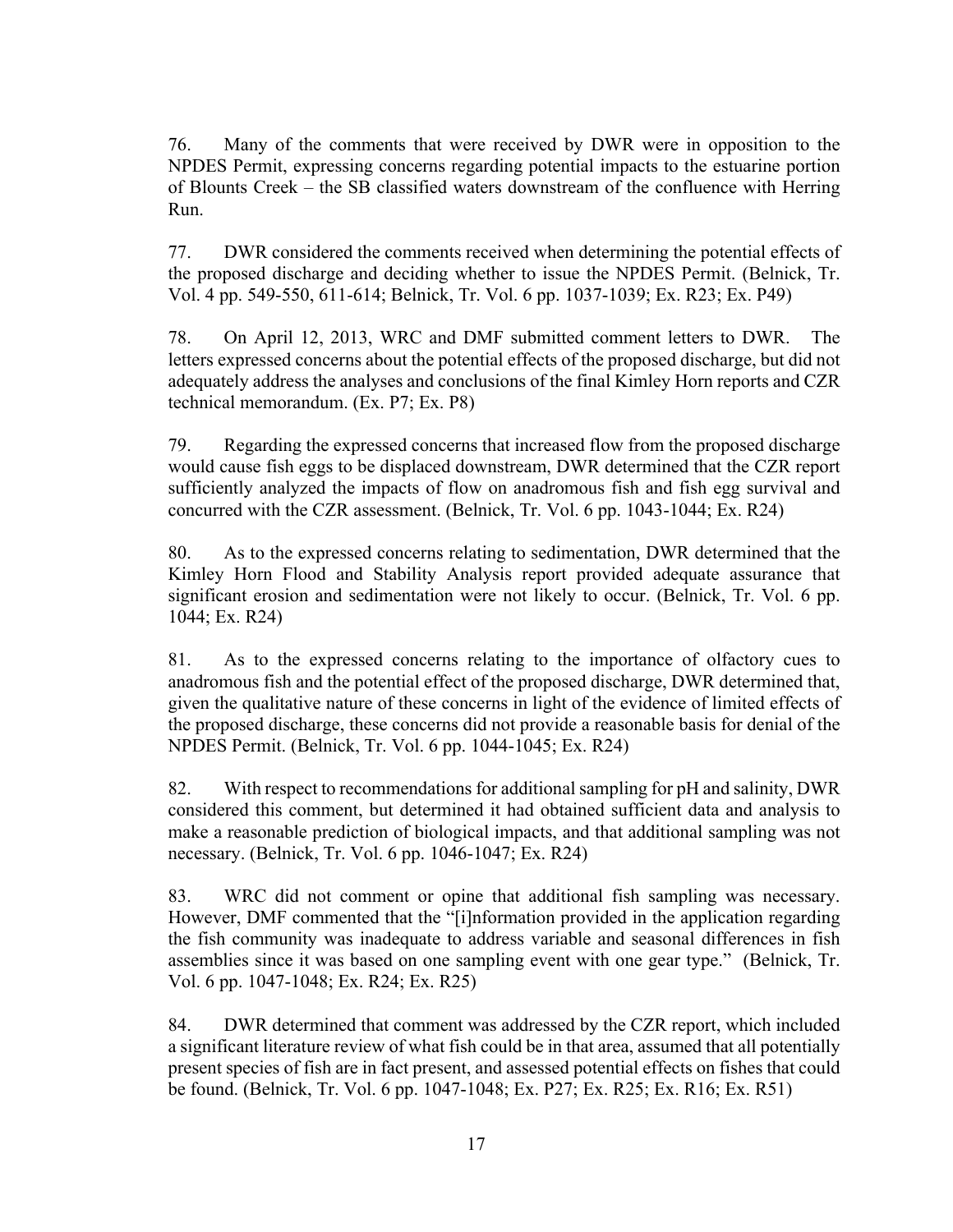85. DMF commented, "The discharge is likely to have significant impacts on Blounts Creek, Blounts Bay in diverse and healthy aquatic community they support." DWR disagreed with that comment on the basis of its own review of the information and materials presented, including the overwhelming evidence in the record indicating limited effects on Blounts Creek and its ecology, and no evidence of effects on Blounts Bay. (Belnick, Tr. Vol. 6 pp. 1047-1050; Ex. R25; Ex. R16; Ex. R51)

86. On April 12, 2013, Dr. Bean submitted a Draft Preliminary Report ("Draft Report") to DWR. (Ex. P12)

87. The Draft Report provides results of water quality sampling efforts carried out by Dr. Bean from June 2012 to March 2013. (Ex. P12)

88. His methods included monitoring for water quality at: (1) an upstream sampling site (located approximately two miles upstream of the confluence with Herring Run); and (2) a downstream sampling site (located about 4,400 feet downstream of the confluence with Herring Run). (Ex. P12)

89. Dr. Bean's Draft Report also shows results from four "water quality surveys" conducted via boat transects of lower Blounts Creek to collect surface water quality data. (Ex. P12 pp. , 13, 30-31, C1-C14; Ex. P4)

90. Dr. Bean's Draft Report concluded as follows:

a. Dissolved Oxygen: Dissolved oxygen varied and ranged from approximately 0.2 to 7.71 mg/l (with typical range between 3.0 and 5.0 mg/l and with some 80% of samples below 5.0 mg/l) at the upstream site, and ranged from 0.2 to 9.77 mg/l (with most samples below 5.0 mg/l) at the downstream site (Ex. P12 pp. 22-26)

b. Salinity: Salinity varied greatly depending upon a number of factors, including wind (the primary factor), flow rates, and location and time of sampling. The upstream sampling site results indicated freshwater flows and a lack of salinity at that site; the downstream sampling site showed varied salinity ranging from approximately 0 to 11 ppt. (Belnick, Tr. Vol. 4 pp. 550) The data was reported by Dr. Bean to show "migration up or downstream of the fresh-brackish transition zone." (Ex. P12 pp. 20-22). The four water quality surveys conducted during different times of year indicate salinities vary, as measured at a constant depth of two feet, from the confluence of Herring Run downstream toward Blounts Bay, including: 0.5 ppt at Herring Run to about 2 ppt at Cotton Patch Landing and 4 ppt around Blounts Bay for one survey; about 4 ppt at Herring Run to about 6 ppt at Cotton Patch Landing and 8 ppt around Blounts Bay for another survey; about 2 ppt at Herring Run to about 3 ppt at Cotton Patch Landing and 7 ppt around Blounts Bay for another survey. (Ex. P12 pp. 30-31, appendix C; Ex. P4).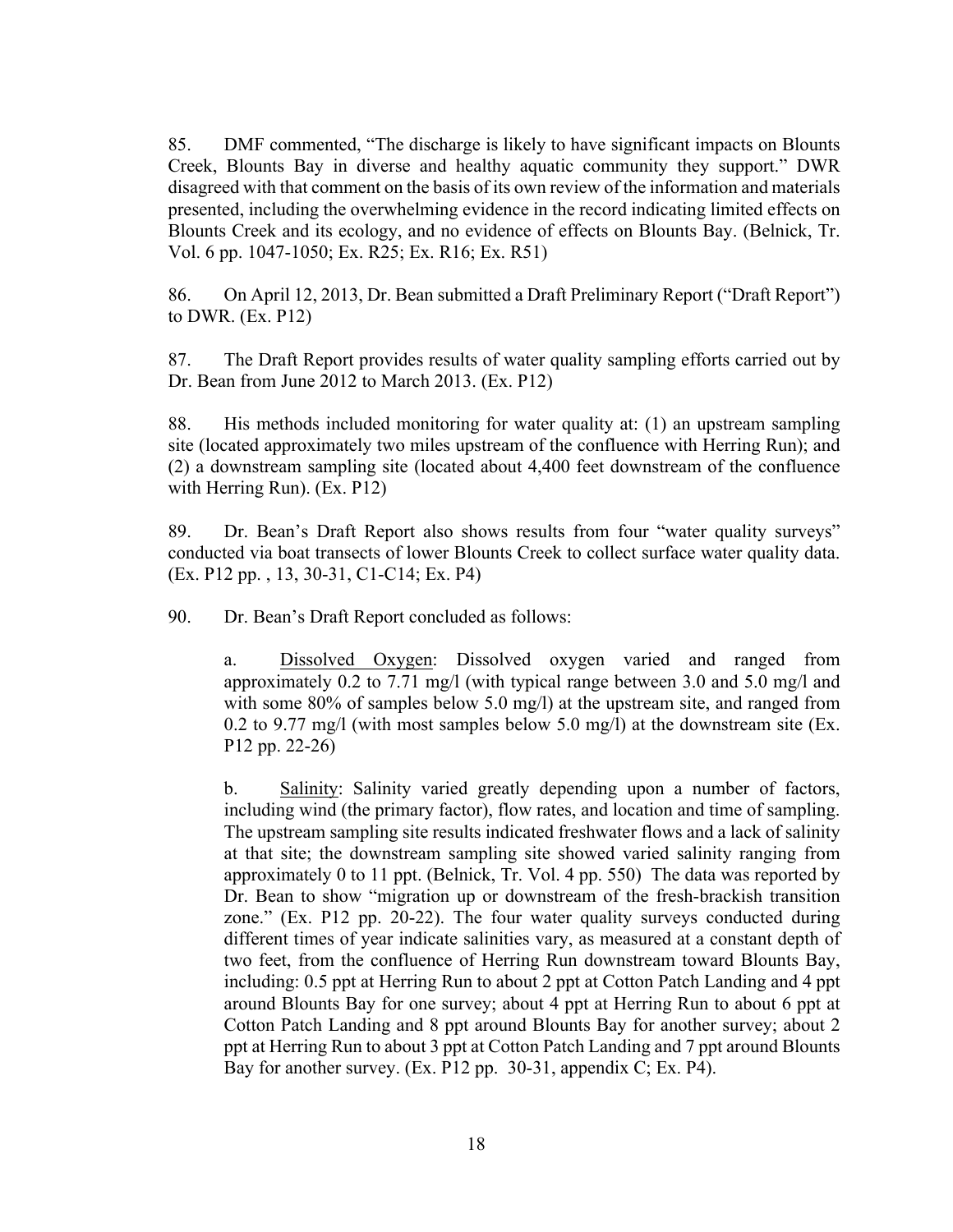c. pH: pH varied and ranged from 5.3 to 6.5 at the upstream sampling site, and from 5.8 to 6.7 at the downstream sampling site (Ex. P12 pp. 26-29).

d. Flow Rates – With respect to the upstream site: (1) attempts to take flow measurements showed undetectable velocities  $(\leq 0.3$  feet per second ("fps")); (2) cross-sectional survey techniques estimated a range of flow at the upstream station at between 5.2 cubic feet per second ("cfs") and 20.7 cfs; and (3) using Kimley Horn measurements and estimates, Dr. Bean stated that he back-calculated baseflow at about 8 cfs, and that with the proposed maximum discharge, "baseflow discharge at the upstream monitoring station could increase by 130%." No measurements or estimates of flow were reported for the downstream station. (Ex. P12 pp. 29-30)

91. DWR reviewed Dr. Bean's Draft Report, and considered the data and information presented in its determinations as to the potential effects of the permitted discharge. (Belnick, Tr. Vol. 4 pp. 550-551)

# **Hearing Officer's Report**

92. Following the comment period, the hearing officer prepared his report. The report includes a set of responses to public comments, prepared by DWR staff, and a set of recommendations from the hearing officer. (Belnick, Tr. Vol. 4 pp. 519-520, 552-553; Ex. P30)

93. DWR responded to concerns relating to purported effects of the discharge. (Belnick, Tr. Vol. 6 pp. 1038-1039; Ex. R23 pp. 2-6)

94. DWR adopted some of the hearing officer's recommendations and declined to adopt others. (Belnick, Tr. Vol. 6 pp. 1041-1042; Ex. R23 p. 7-9)

95. With respect to the recommendation regarding additional fish sampling (recommendation 5), Mr. Belnick consulted with Mr. Fleek prior to the issuance of the final NPDES Permit and determined that additional fish sampling was not necessary in order to make a permitting decision. (Belnick, Tr. Vol. 6 pp. 1041-1042; Ex. R23 p. 8)

96. With respect to the recommendation to issue the permit as a phased permit (recommendation 8), DWR determined that due to a likely quarry buildup period prior to reaching full discharge capacity, the required renewal of the permit every five years (including a first renewal in 2018), and the discharge restrictions and monitoring and reporting requirements, the NPDES Permit effectively addressed these concerns raised in the recommendation. (Belnick, Tr. Vol. 6 pp. 1042-1043; Ex. R23 p. 8)

#### **EPA Does Not Object to Final NPDES Permit**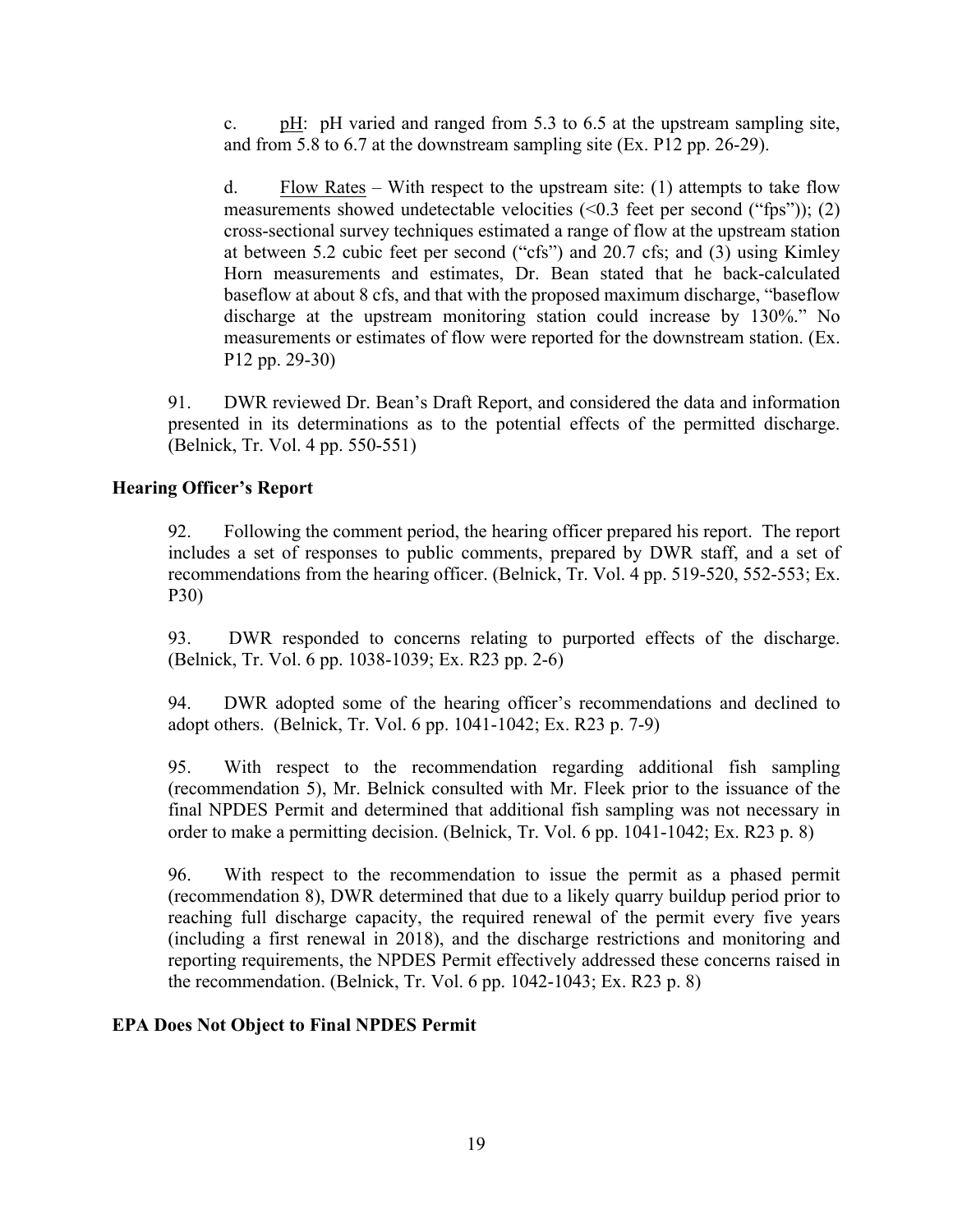97. The EPA's role in the NPDES permit process is not only to review and comment on the permit application, along with other agencies, but the EPA also has the authority to object to, and stop DWR's issuance of, a permit pursuant to 40 CFR 123.44.

98. The EPA's basis for objection to the draft permit included misinterpretation or misapplication by DWR of the Clean Water Act's ("CWA") requirements, and failure to include adequate monitoring or reporting conditions in the permit. 40 CFR 123.44(c) and 122.44(d). (Belnick, Tr. Vol. 4 pp. 551-552; Ex. P43; Belnick, Tr. Vol. 6 pp. 1050-1051; R26)

99. On July 9, 2013, in response to the EPA comments, DWR submitted the draft final permit to the EPA along with a letter explaining its responses to the comments. Revisions from the draft permit to the final NPDES Permit included:

- a. the addition of monthly average effluent limit for iron;
- b. a new special condition, A(7), for further effluent data characterization;
- c. monthly effluent nutrient monitoring for total nitrogen and total phosphorus;
- d monthly effluent temperature monitoring;
- e. monthly instream monitoring at two downstream stations for pH, salinity, temperature, and turbidity;
- f. modification of pH limit for effluent from a range of  $6.0 9.0$  to  $5.5 8.5$ ;
- g. modification of flow limits from monthly average limits to daily maximum limits; and
- h. modification of special condition  $A(6)$  on benthic monitoring to include a study plan to be submitted to DWR prior to the applicant collecting samples.

(Belnick Tr. Vol. 6 pp. 1051-1052; Ex. R27)

100. On July 19, 2013, the EPA communicated that it did not have any further comments and, thus, did not object to the issuance of the final NPDES Permit in this matter. (Belnick, Tr. Vol. 6 pp. 1050-1053, 1082-1083; Ex. R26; Ex. R27; Ex. R28; Belnick, Tr. Vol. 4 pp. 621-623-; Ex. P43)

101. Petitioners have presented no evidence that the EPA has at any time since July 19, 2013, expressed concern over the final NPDES Permit, or otherwise objected to the terms and conditions set forth therein.

102. If the EPA had objected to the final NPDES Permit, DWR could not have issued the Permit as written. (Belnick, Tr. Vol. 6 p. 1053)

#### **Revised Fact Sheet Summarizing DWR Determinations**

103. On July 13, 2013, DWR published a Revised Fact Sheet for Final Permit Development, NPDES Permit No. NC0089168 ("Revised Fact Sheet"), which summarized the permit development process, the predicted effects of the permitted discharge, and the permit terms and conditions. (Ex. P6)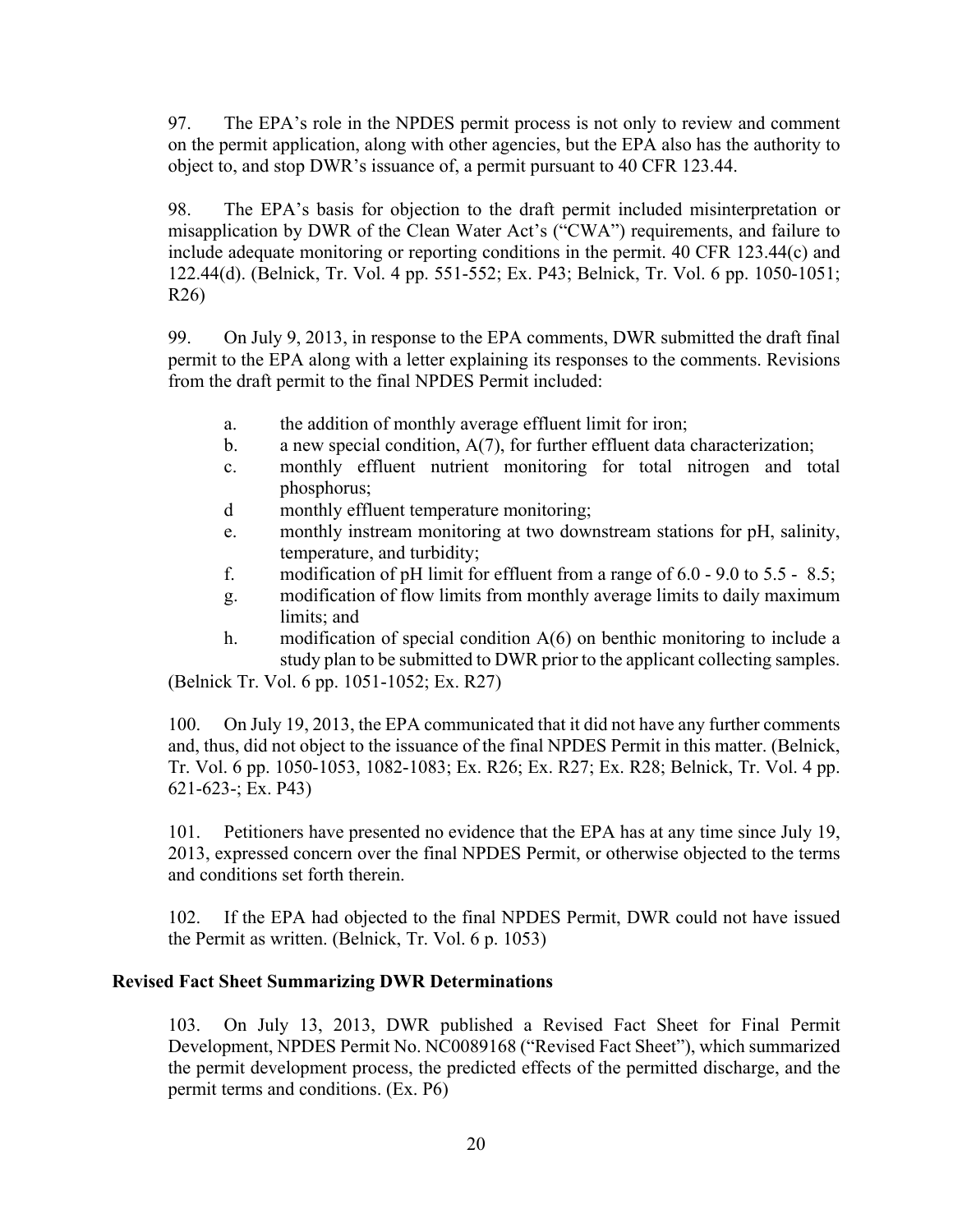104. The findings summarized in the Revised Fact Sheet reflected DWR's consideration of studies submitted by Respondent-Intervenor at DWR's request. (Ex. P6) These findings were stated as follows:

- Aquatic Habitat Assessment of the Upper Headwaters of Blounts Creek in the Vicinity of a Potential Quarry Site near Vanceboro, Beaufort County, NC (CZR Incorporated, August 2011). This study evaluated Blounts Creek and associated unnamed tributaries for aquatic habitat at four locations – two potential impact locations and two control (no planned impact) locations. The habitat assessment included a collection of water quality data (salinity, dissolved oxygen, and pH), fish data (species richness), and macroinvertebrate diversity. Water quality data were within expected ranges for coastal plain swamp streams. (Ex. P6 p. 4)
- Technical Memorandum from Kimley-Horn and Associates (Kimely-Horn) dated September 6, 2012. This report summarized the results of several analyses regarding stream stability, potential flooding, and water quality issues. It also provided predicted zones of impact for further analysis. There were four major conclusions: (1) Modeling indicated that there is no substantial off-site impact to flooding from the addition of a maximum 18 cfs (12 MGD) discharge; (2) The results of the bank stability analysis showed that only minor changes would be anticipated from this discharge; (3) The pH would be raised from the 4.0-5.5 range to 6.3-6.9 in Blounts Creek above the confluence with Herrings Run; and (4) Predicted changes in salinity would not be enough to affect mobile aquatic species. It was concluded that potential increases in pH in upper Blounts Creek may result in increases to the numbers and diversity of acidic-intolerant species.  $(Ex. P6 p. 4)$
- Water Quality Analysis Technical Memorandum by Kimley-Horn dated October 10, 2012. This report addressed comments from the Division [DWR] and from the US Army Corps of Engineers (USACE), and provided CZR Incorporated with predicted zones of potential impact for further analysis. The report concluded that an increase in pH (from 4.0-5.5 to 6.3-6.9) would be noticeable from the discharge point to the confluence with Herrings Run. Regarding salinity, a volumetric displacement model predicted no significant changes at the affected area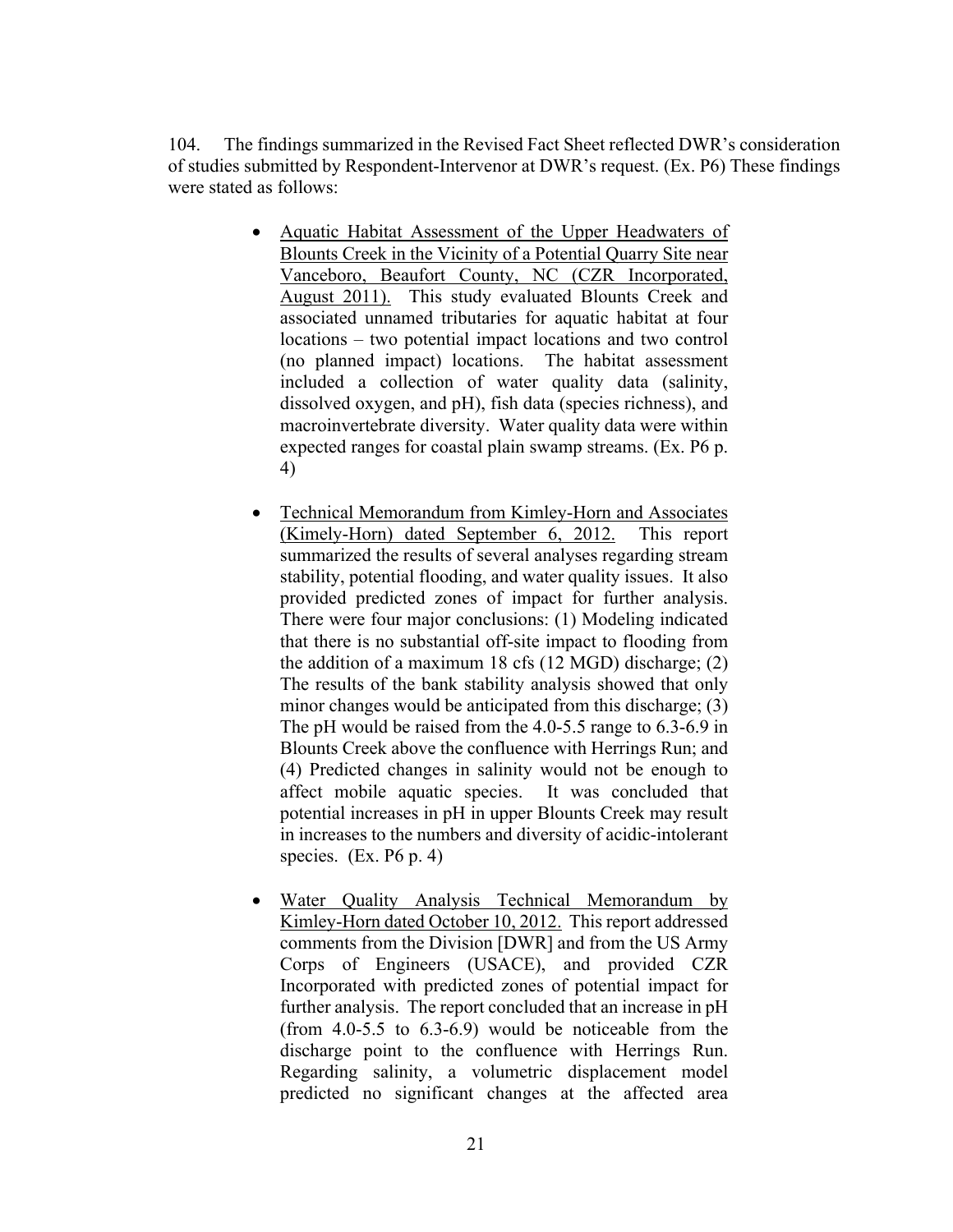downstream of Herrings Run. Such changes may be masked by the natural variability from tidal effects and runoff events. . . . Model predictions generally show less than one part per thousand (1 ppt) difference in salinity between base flow conditions and base flow plus full discharge conditions (12 MGD) at several distances and depths below Herrings Run. (Ex. P6 pp. 4-5)

- Flood and Stability Technical Memorandum by Kimley-Horn dated October 10, 2012. This report addressed concerns from comments made by the Division [DWR], by USACE, and by residents of the Cotton Patch Subdivision regarding flood elevations and stream stability. The results of this study found that the discharge from the proposed quarry would have little effect on flood elevations. In addition, the maximum dewatering discharge (12MGD) from the two outfalls was predicted to result in little or no changes to the channel geometry of the upper reaches of Blounts Creek. The limited amount of stream bank erosion could not be expected to result in a significant increase in instream turbidity. (Ex. P6 p. 5)
- Technical Memorandum by CZR Incorporated, October 30, 2012. This report addressed potential effects on identified fish populations from predicted changes in Blounts Creek water quality. The report findings include: (1) No adverse effects are likely to occur to fish species. Increases in pH provide more habitat and less stress to freshwater species; and diadromous species may also have a more suitable habitat for spawning; (2) No adverse effects are likely to occur to macroinvertebrates or managed invertebrates (e.g. blue crabs, hard clams, shrimp); (3) No adverse effects are likely to essential fish habitat (EFH) in Blounts Creek due to predicted changes in pH, salinity, and flow velocity from the proposed maximum design quarry discharge (12MGD). (Ex. P6 p. 5)
- 105. The Revised Fact Sheet concluded that:
	- a. "the proposed discharge will have no likely significant adverse effects to aquatic life" (Ex.  $P6$  p. 5);
	- b. the NPDES Permit "will be protective of state surface water quality standards" (Ex. P6 p. 3); and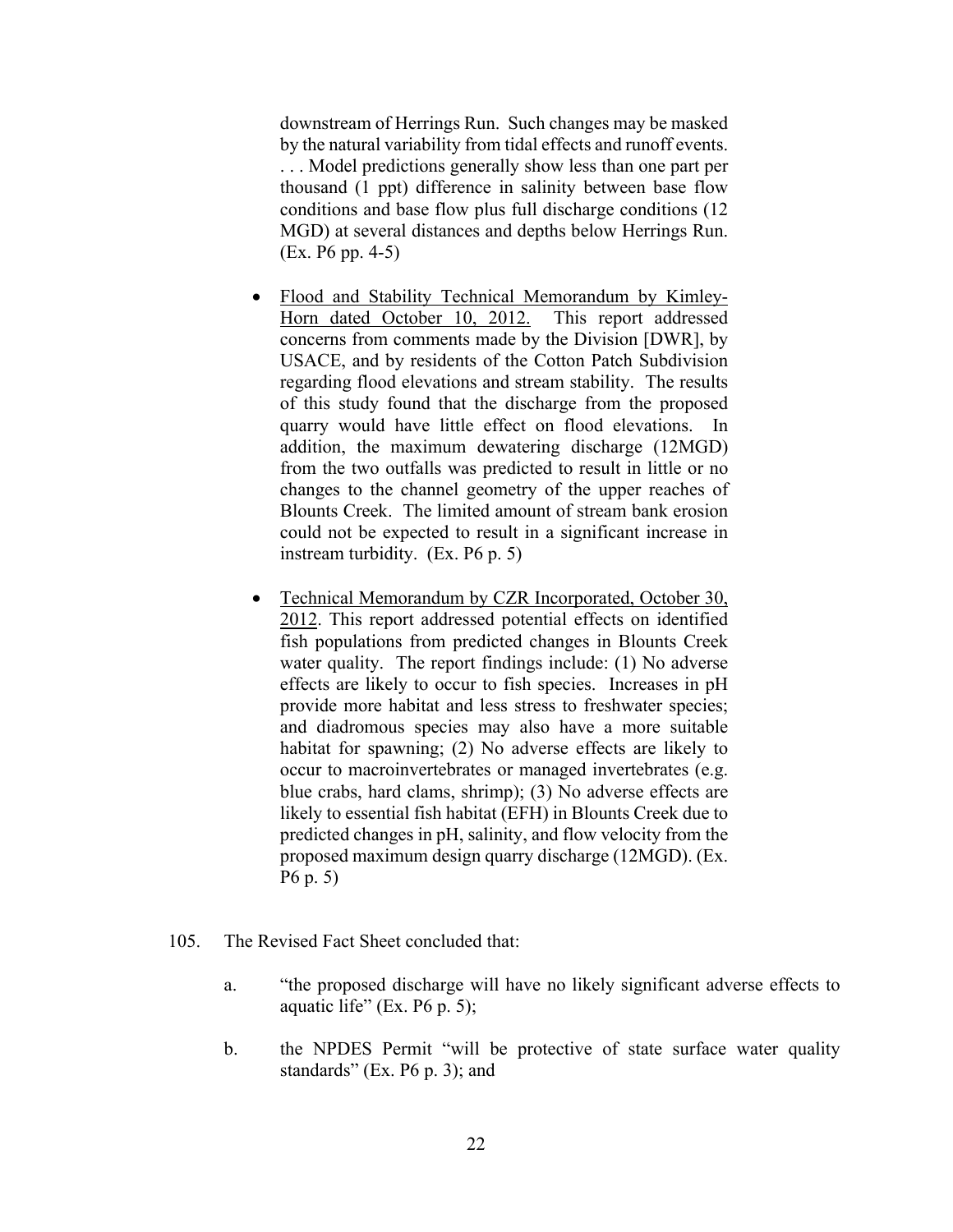c. "[b]ased on evaluation of all data ... the level of water quality necessary to protect the existing uses will be maintained and protected." (Ex. P6 p. 5)

## **Water Quality Standard for pH**

106. The water quality standard governing pH for upper Blounts Creek requires that pH "shall be normal for the waters in the area, which generally shall range between 6.0 and 9.0 except that swamp waters may have a pH as low as 4.3 if it is the result of natural conditions." 15A NCAC 2B .0211(3)(g) (2013).

107. DWR's longstanding interpretation of the pH standard for Class C water bodies is that the pH must be 6.0 to 9.0; but if the water body has a supplemental classification of swamp waters (Sw), the lower range of pH can be extended down to 4.3 (if the low pH is caused by natural conditions). Thus, the pH standard for a C, Sw water body would be 4.3 to 9.0. (Belnick, Tr. Vol. 4 pp. 524, 632; Reeder, Tr. Vol. 4 pp. 653-657)

108. No evidence was presented that DWR has ever interpreted the pH standard differently.

109. No evidence was presented that DWR has ever interpreted or applied the pH standard to require that low pH must be maintained in Sw waters. (Belnick, Tr. Vol. 4 pp. 524, 631-632; Reeder, Tr. Vol. 4 pp. 653-657)

110. DWR does not interpret the standard to require site-specific sampling and analysis. (Belnick, Tr. Vol. 4 p. 562)

111. Rather the standard itself defines "normal" pH to be 6.0 to 9.0 in Class C waters, with permissible lower values (down to 4.3) in Sw waters if the lower values are caused by natural conditions. (Reeder, Tr. Vol. 4 pp.653-657)

112. DWR's longstanding interpretation is also reflected in NPDES permits issued across the State and in DWR's assessment of waters for impairment. (Reeder, Tr. Vol. 4 pp. 653-657)

113. Available data indicate that the existing pH in upper Blounts Creek ranges from approximately 4.5 downstream from the outfalls to approximately 5.3 to 6.5 at Dr. Bean's upstream sampling site. (Ex. P12; Ex. P23)

114. The expected pH of the discharge effluent is approximately 6.9; and the pH in upper Blounts Creek with the permitted discharge is expected to range from approximately 6.3 to 6.9. (Ex. R1 p.4; Ex. P21)

115. Dr. Bean agreed with the Kimley Horn report prediction that the pH of upper Blounts Creek would not exceed 6.94 at full discharge. (Ex. P12 p. 36)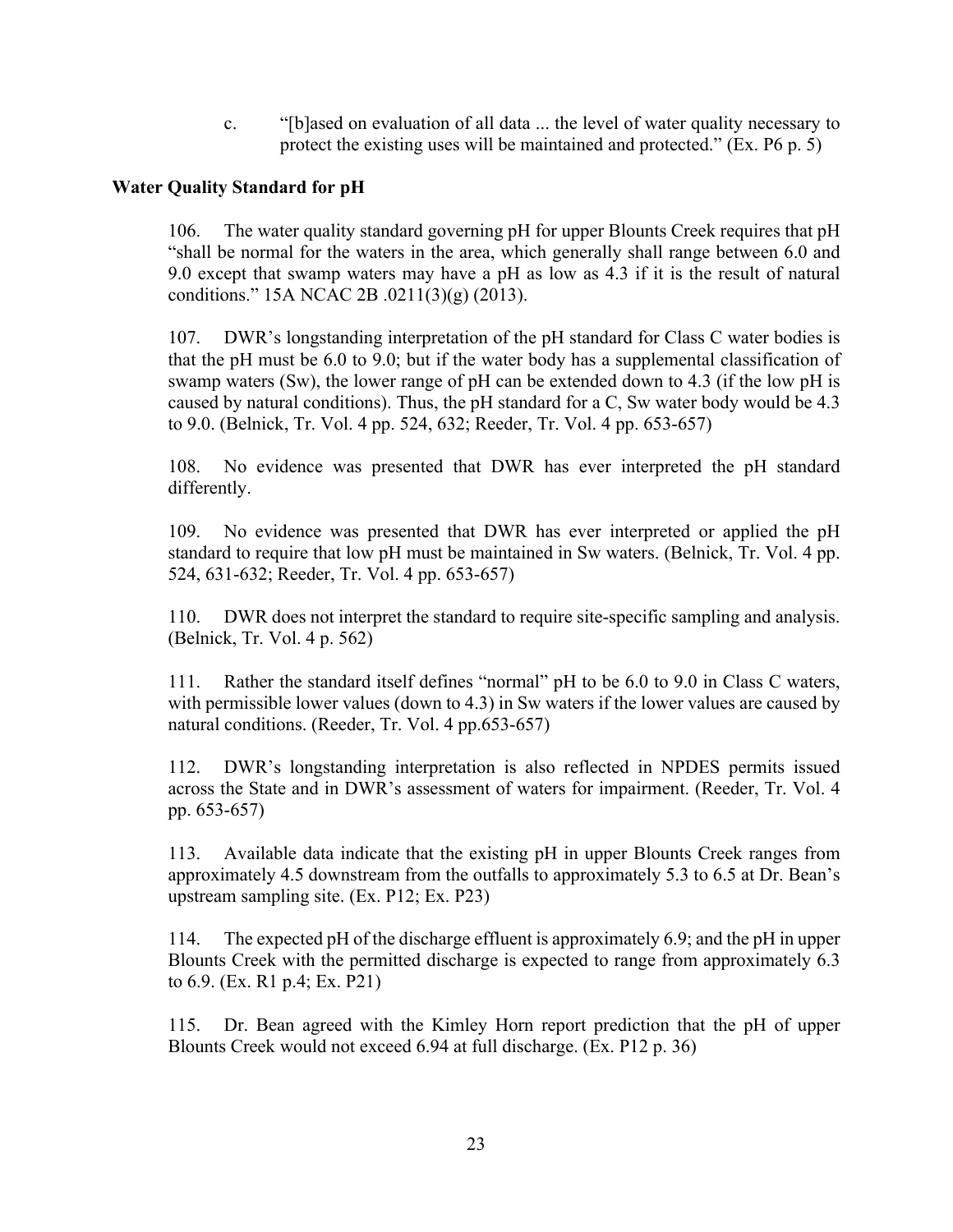116. The Permit requires that the pH of the permitted discharge be within the range of 5.5 to 8.5. Thus, the pH of upper Blounts Creek with the permitted discharge is predicted and required to remain within the range of 4.3 to 9.0. (Ex. R29)

117. Petitioners' attorneys conceded that the pH of neither the discharge nor the effluent would be in excess of 9 or below 4.3. (Tr. Vol. 4 p. 657)

118. Based on the evidence before it, DWR concluded that the Permit reasonably ensures compliance with the pH water quality standard.

## **Swamp Waters Supplemental Classification**

119. Petitioners contend that the NPDES Permit is unlawful because the Permit does not reasonably ensure compliance with what Petitioners characterize as a requirement to "protect" swamp waters "characteristics," which they contend include "low velocity," "low dissolved oxygen," "low pH," and "high tannins." (Petition 4-5)

120. "Swamp Waters" are defined as "waters which are classified by the Environmental Management Commission and which are topographically located so as to generally have very low velocities and other characteristics which are different from adjacent streams draining steeper topography." 15A NCAC 2B.0202(62). See also 15A NCAC 2B .0101(e)(2) and 2B .0301(c).

121. The "swamp waters" supplemental classification modifies the water quality standards for dissolved oxygen and pH in the upper Blounts Creek segment by lowering the minimum pH and dissolved oxygen values otherwise required for Class "C" waters:

(b) Dissolved oxygen: … for non-trout waters, not less than a daily average of 5.0 mg/1 with a minimum instantaneous value of not less than 4.0 mg/1; swamp waters, lake coves or backwaters, and lake bottom waters may have lower values if caused by natural conditions;

….

(g) pH: shall be normal for the waters in the area, which generally shall range between 6.0 and 9.0 except that swamp waters may have a pH as low as 4.3 if it is the result of natural conditions[.]

#### 15A NCAC 2B .0211(3)(b), (g) (2013)

122. Under DWR's longstanding interpretation of the statutes and rules that it administers, the supplemental classification of swamp waters does not provide any additional protections to water bodies to which it is assigned; and low flow and velocity, low pH, low dissolved oxygen, and high tannins are not uses, standards, characteristics, or parameters of swamp waters that are required to be maintained or protected. (Reeder, Tr.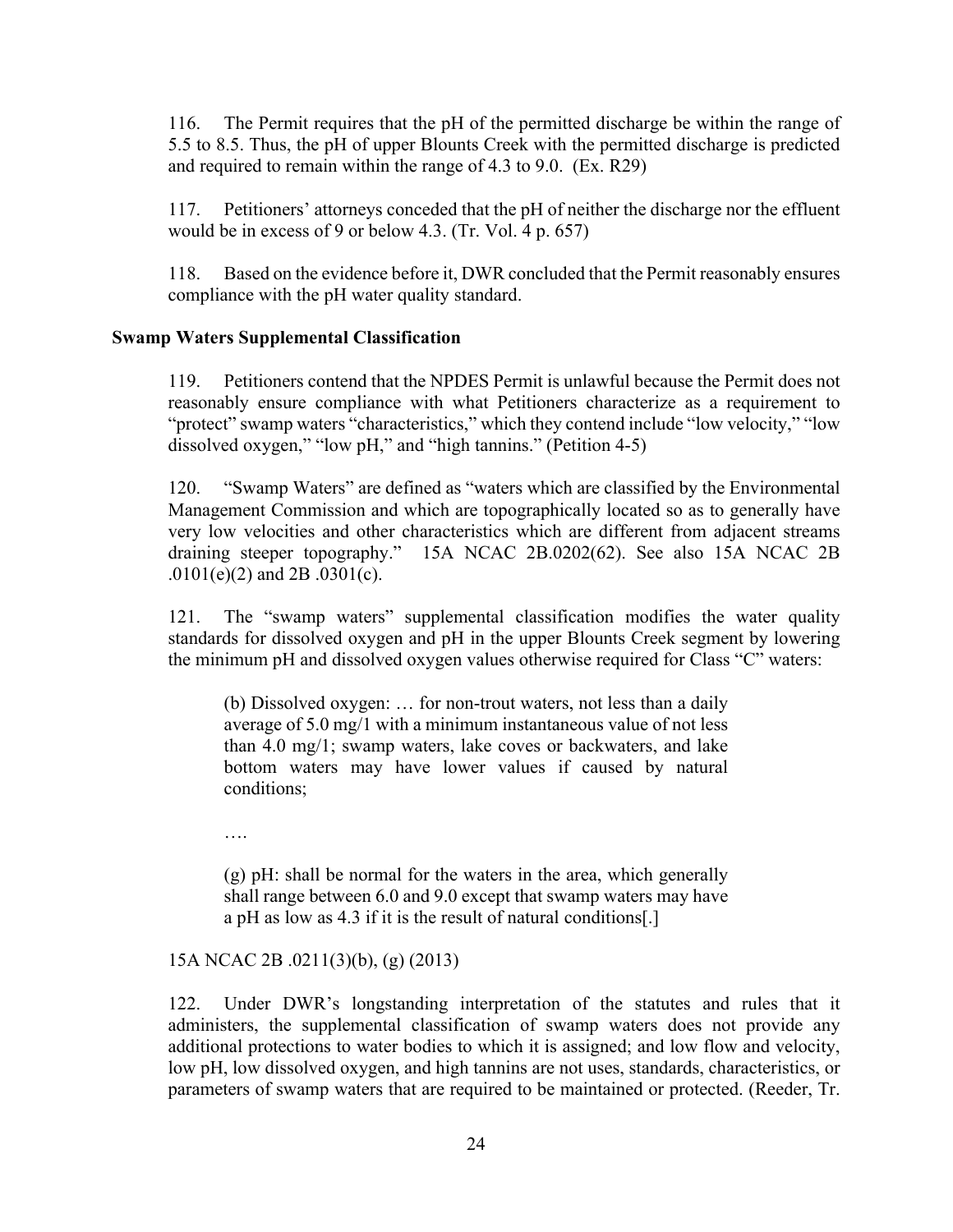Vol. 7 pp. 1154-1157; Reeder, Tr. Vol. 4 pp. 653-657; Belnick, Tr. Vol. 4 pp. 523-524, 557-558; Reeder, Tr. Vol. 4 pp. 653-657; Belnick, Tr. Vol. 6 pp. 1059-1060)

123. The CZR report states that with the proposed discharge, upper Blounts Creek may no longer exhibit intermittent flow, low dissolved oxygen concentrations, and high tannins. (Ex. R16 p. 10)

124. The report also states that, with the proposed discharge, the use of the swamp stream sampling method may no longer be appropriate to evaluate benthic macroinvertebrates. (Ex. R16 p. 10)

125. The report does not state that the swamp waters supplemental classification requires the preservation or maintenance of low dissolved oxygen, high tannins, low velocities, and low pH as contended by Petitioners. (Ex. R16 p. 10)

126. Based on the evidence before it, DWR concluded that the Permit reasonably ensures compliance with all applicable water quality standards, including those applicable to upper Blounts Creek, which has a C primary classification and a Sw supplemental classification.

## **Water Quality Standard for Biological Integrity**

127. Under North Carolina's administrative rules, one of the existing uses of all classified surface waters is "maintenance of biological integrity." 15A NCAC 2B .0211(1) (2013) (freshwater), 2B .0220(1) (2013) (saltwater).

128. The term "biological integrity" is defined in 15A NCAC 2B .0202(11) as "the ability of an aquatic ecosystem to support and maintain a balanced and indigenous community of organisms having species composition, diversity, population densities and functional organization similar to that of reference conditions."

129. The biological integrity standards applicable to upper and lower Blounts Creek state, "the waters shall be suitable for aquatic life propagation and maintenance of biological integrity . . . . Sources of water pollution which preclude any of these uses on either a short-term or long-term basis shall be considered to be violating a water quality standard." 15A NCAC 2B .0211(2) (2013) (freshwater standard). See also 15A NCAC 2B .0220(2) (2013) (same standard for saltwater, except that the saltwater preclusion of use provision incorporates the phrase "including their functioning as PNAs," but there is no evidence that there is a PNA (primary nursery area) either in Blounts Creek or at issue in this case).

130. The terms "aquatic ecosystem," "similar," and "reference conditions" are not defined by rule or statute.

131. Mr. Reeder testified that with the assistance of DWR staff, he used his best professional judgment, experience and expertise to determine that the appropriate "aquatic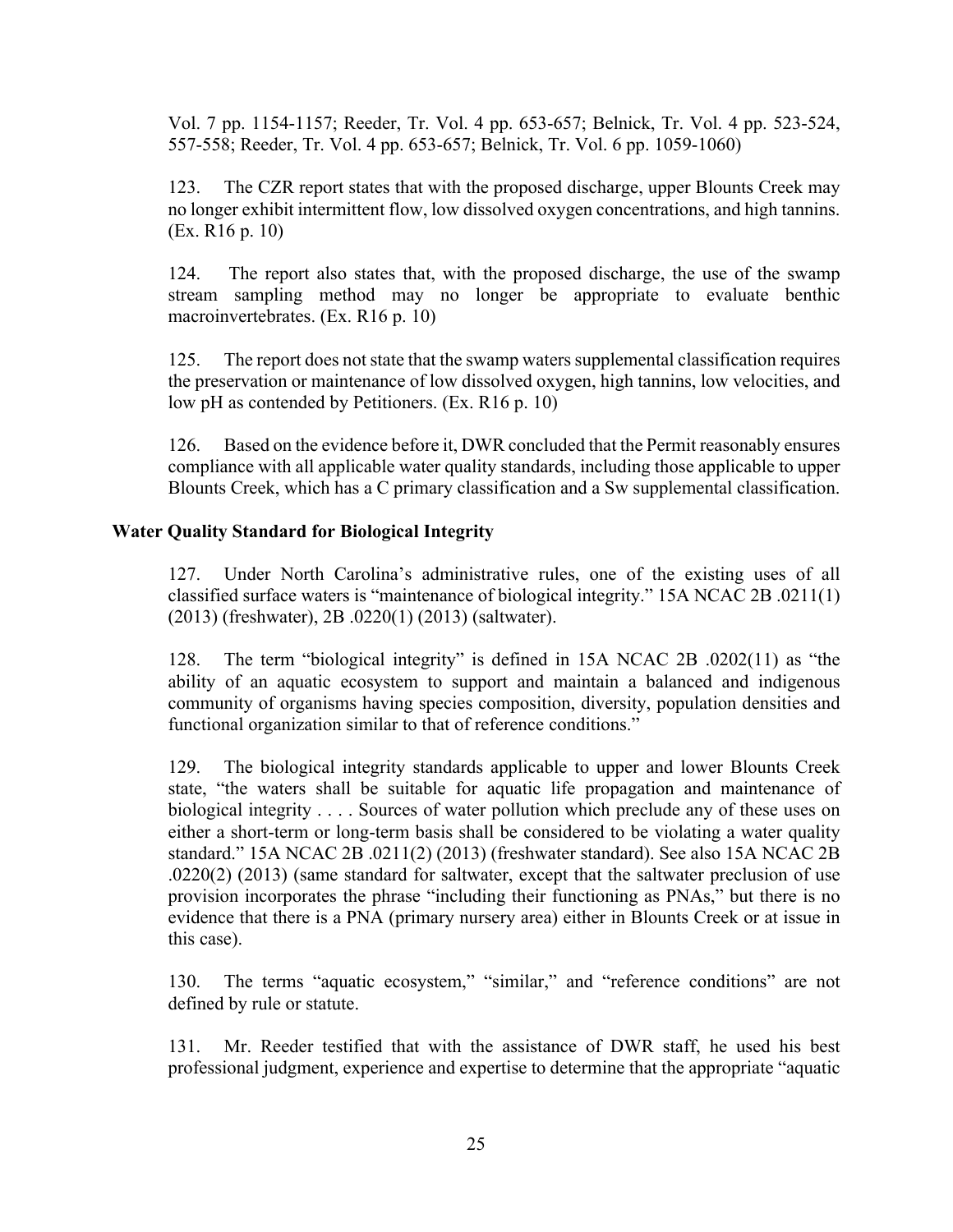ecosystem" was the watershed system of Blounts Creek and its tributaries. (Reeder, Tr. Vol. 7 pp. 1149-1150)

132. Mr. Reeder considered "reference conditions" to be the existing conditions in the Blounts Creek aquatic ecosystem without the proposed discharge. (Reeder, Tr. Vol. 7 pp. 1142-1144, 1149-1150; Reeder, Tr. Vol. 4 pp. 662-663; Fleek, Tr. Vol. 6 pp. 992-993)

133. Mr. Reeder also testified that his conclusion that the NPDES Permit reasonably ensures compliance with the biological integrity standard would have been the same if upper Blounts Creek was considered to be one "aquatic ecosystem" and the lower Blounts Creek was considered to be another "aquatic ecosystem." (Reeder, Tr. Vol. 7 p. 1151)

134. Mr. Reeder testified that he "[did not] know if there is such a thing" as a biological integrity analysis, and he "never really heard of such a thing" in that there are no statutes or rules setting out numeric standards or explicit methods or metrics by which DWR must make a determination that an NPDES permit reasonably ensures compliance with the biological integrity standard. (Reeder, Tr. Vol. 4 pp. 662-663; Reeder, Tr. Vol. 7 pp. 1142- 1150)

135. Rather, the standard requires DWR to exercise its discretion, expertise and professional judgment to determine whether the anticipated impacts of a proposed discharge are such that the discharge will preclude the ability of an "aquatic ecosystem" to support and maintain a balanced and indigenous community of organisms having species composition, diversity, population densities and functional organization "similar" to that of "reference conditions." (Reeder, Tr. Vol. 7 pp. 1142-1143; Ex. R50; Reeder, Tr. Vol. 7 pp. 1144-1146; Ex. R23; Reeder, Tr. Vol. 7 pp. 1146-1148; Ex. R1; Reeder, Tr. Vol. 7 pp. 1148-1149; Ex. R16)

136. Mr. Reeder took into consideration and weighed Mr. Fleek's opinions regarding the effects of the proposed discharge on benthos in the upper reaches immediately downstream of the proposed discharge outfalls. (Reeder, Tr. Vol. 4 pp. 660-661)

137. Mr. Reeder understood Mr. Fleek's professional opinion to be that benthic macroinvertebrates would likely become more diverse near the discharge outfalls and that farther downstream any such impacts would lessen or dissipate. (Reeder, Tr. Vol. 4 pp. 660-661)

138. Mr. Reeder also understood that the many other tributaries of the Blounts Creek aquatic ecosystem, and the biota inhabiting those areas, would be unaffected by the permitted discharge. (Reeder, Tr. Vol. 7 pp. 1142-1151,1162-1165, 1172; Reeder, Tr. Vol. 4 pp. 658-671; Ex. R23; Ex. R1; Ex. R16)

139. While Mr. Fleek provided review, input, and opinions as to potential biological effects, Mr. Fleek was not asked to provide, nor did he provide, an opinion as to whether proposed discharge would comply with the biological integrity standard. (Fleek, Tr. Vol. 7 pp. 1117-1119; Ex. R50)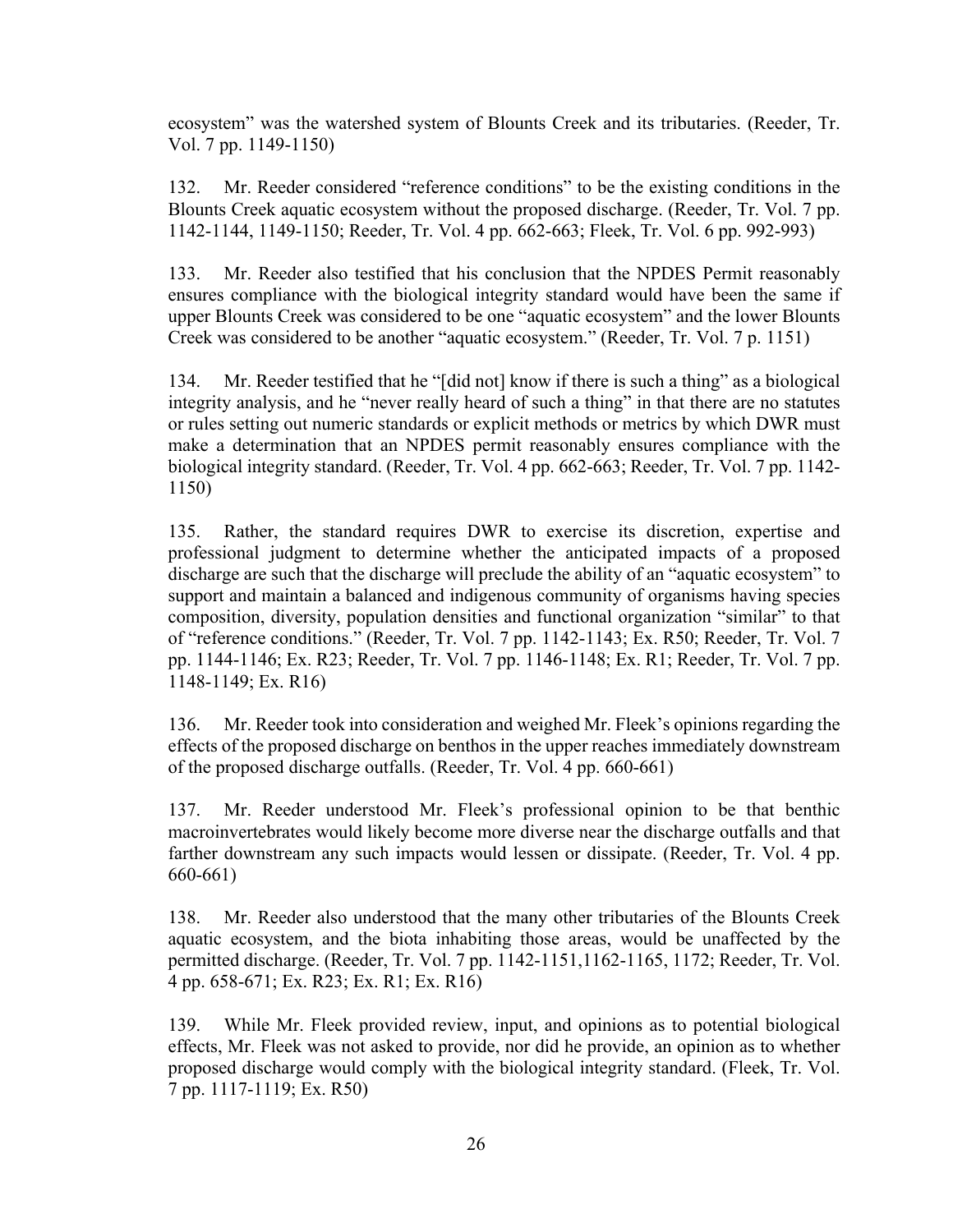140. Based on the evidence before it, DWR concluded that the Permit reasonably ensures compliance with the water quality standard for biological integrity.

#### **Final Decision to Issue the NPDES Permit**

141. Mr. Reeder, as the director of DWR, made the decision that the NPDES Permit discharge reasonably ensures compliance with water quality standards, and to issue the Permit. (Reeder, Tr. Vol. 7 pp. 1145-1150; Ex. R23; Ex. R1; Ex. R16)

142. Mr. Reeder was aware of the proposed Vanceboro Quarry by January 2012, and remained informed during the course of the permitting process. (Belnick, Tr. Vol. 6 pp. 1060-1061; Reeder, Tr. Vol. 7 pp. 1139-1142; Reeder, Tr. Vol. 4 pp. 642-653)

143. In reaching his decision that the Permit would reasonably ensure compliance with all applicable water quality standards, Mr. Reeder reviewed, among other things, materials submitted by Respondent-Intervenor and its consultants, the Hearing Officer's Report, and the Revised Fact Sheet. (Reeder, Tr. Vol. 4 pp. 639-643; Reeder, Tr. Vol. 7 pp. 1139- 1142)

144. Mr. Reeder also received and relied upon input from DWR staff, including Mr. Belnick, who conveyed the views of Mr. Fleek and the Biological Assessment Branch. (Reeder, Tr. Vol. 4 pp. 639-641)

# **Terms and Conditions of the Final NPDES Permit**

145. On July 24, 2013, DWR issued the final NPDES Permit in the same form as it had been presented to the EPA. (Belnick, Tr. Vol. 6 pp. 1053-1054; Ex. R29; Ex. R27)

146. The Permit terms include discharge controls, effluent and instream monitoring, and benthic biological monitoring requirements. (Ex. R29)

147. Effluent monitoring requirements include flow, total suspended solids, total iron, turbidity, settleable solids, total nitrogen, total phosphorus, temperature, and pH. (Ex. R29 pp.3-4)

148. The Permit also requires instream monitoring at two downstream stations (D1 and D2) for pH, salinity, temperature, and turbidity. (Ex. R29)

149. The Permit requires benthic sampling at four locations, the results of which must be submitted at least six months prior to the expiration of the permit (which expires every five years). (Belnick, Tr. Vol. 6 pp. 1054-1055; Fleek, Tr. Vol. 7 pp. 1123-1128; Ex. R29)

150. The benthic monitoring provision requires submission of a sampling plan to DWR for approval prior to sampling, and requires compliance with DWR sampling protocols. (Fleek, Tr. Vol. 7 pp. 1123-1128; Ex. R29)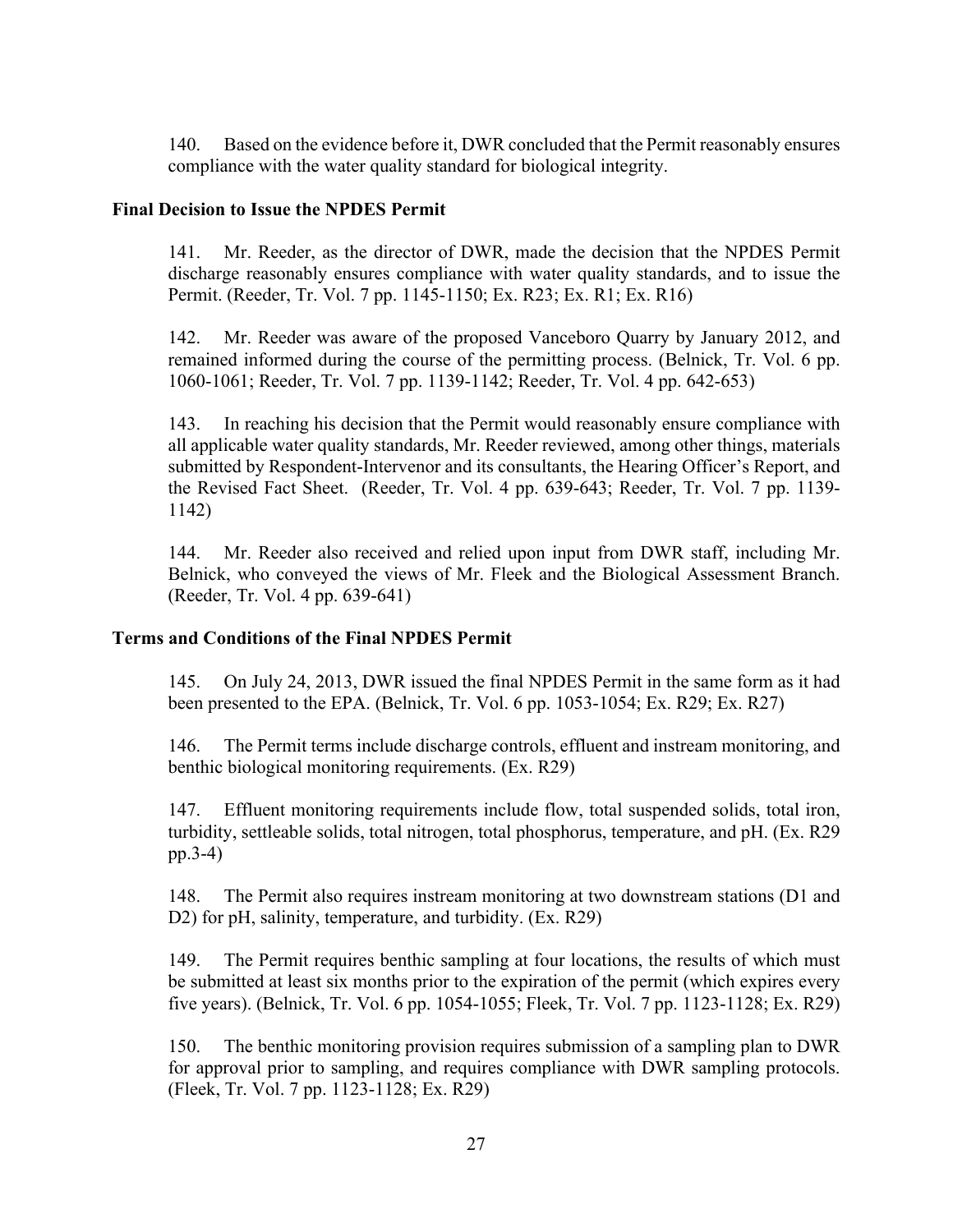151. The NPDES Permit includes a reopener provision pursuant to which DWR may modify or revoke the Permit to prevent a violation of water quality standards. (Belnick, Tr. Vol. 6 pp. 1056-1057; Ex. R29; Belnick, Tr. Vol. 6 pp. 1054-1055; Ex. R29 Permit II.B.8., II.B.13, Permit I.A(7))

#### **Additional Monitoring**

152. Respondent-Intervenor was required to obtain other state authorizations for its proposed quarry that also addressed potential impacts on water quality, and imposed monitoring and reporting requirements. Such authorizations included a certification under Section 401 of the Clean Water Act and a consistency concurrence from the North Carolina Division of Coastal Management ("DCM").

153. On May 15, 2013, DWR issued Water Quality Certification DWQ #11-1013 ("401 Certification") to Respondent-Intervenor. (Ex. MMM46)

154. The 401 Certification requires, among other things: (a) that construction activities must follow best management practices "so that no violations of state water quality standards, statutes, or rules occur"; (b) a monitoring plan for some of the same concerns raised and addressed in the NPDES permit process, including: "measures to monitor physical and chemical stability of headwater streams to ensure that the project does not result in violation of water quality standards," and an annual report summarizing the monitoring results; and (c) that Martin Marietta conduct the authorized activities "consistent with State water quality standards." (Ex. MMM46 pp. 4-6)

155. DWR is authorized to modify the 401 Certification, if needed, to ensure compliance. (Belnick, Tr. Vol. 6 pp. 1064-1068; Ex. MMM46 p. 6)

156. In February 2014, DCM issued Coastal Management Program Consistency Concurrence DCM #20120010 ("Coastal Consistency Concurrence") that requires Respondent-Intervenor to, among other things: (a) coordinate with DCM to develop fisheries monitoring that will assess impacts of the proposed project on fish species and habitat in the Blounts Creek system; (b) coordinate with DCM to develop a monitoring protocol that will assess potential impacts of the proposed project on stream bank stability within the Blounts Creek system; (c) comply with the NPDES Permit and provide a copy of all benthic monitoring reports to DCM; and (d) comply with the 401 Certification and provide a copy of all wetland hydrology monitoring reports to DCM. (Belnick, Tr. Vol. 6 pp. 1057-1059; Ex. R32 p. 2)

157. DWR may revisit the NPDES Permit and modify or revoke it at any time based on information from the monitoring and reporting requirements of the Permit as well as information collected pursuant to the Coastal Consistency Concurrence and the 401 Certification. (Reeder, Tr. Vol. 7 pp. 1151-1153; Ex. R32; Belnick, Tr. Vol. 6 pp. 1059; Ex. R32; Ex. R29)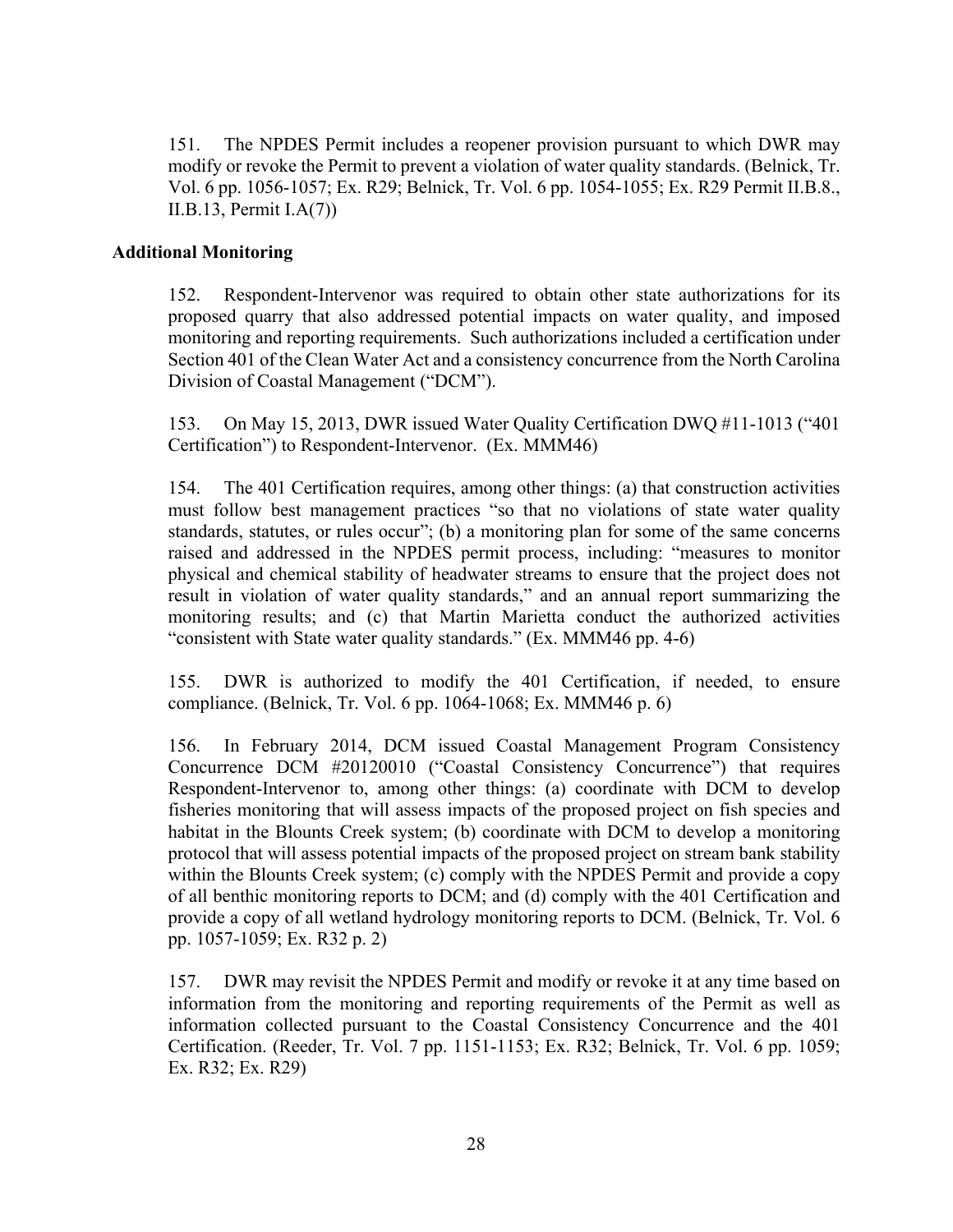#### **Petitioners' Expert Witnesses**

158. Petitioners' designated expert witnesses, Dr. Eban Bean and Dr. Anthony Overton, testified on behalf of Petitioners.

#### Testimony of Dr. Eban Bean

159. Dr. Bean is an assistant professor at East Carolina University ("ECU"). He has a Bachelor's and Master's degree from North Carolina State University in the biological and agricultural engineering department with a concentration in environmental engineering, and in 2010 received a Ph.D. from the University of Florida with the agricultural and biological engineering department. He has research experience relating to water quality. (Bean, Tr. Vol. 2 pp. 290-310; Ex. P11)

160. In January 2012, he started his current position as an assistant professor at East Carolina University with the Department of Engineering and the Institute for Coastal Science and Policy. His primary responsibility is teaching courses in the areas of environmental engineering, hydrology and water quality. He also conducts research on coastal plain hydrology and water quality. (Bean, Tr. Vol. 2 pp. 301-311; Ex. P11)

161. Dr. Bean was offered and accepted as an expert in water quality analysis, coastal plain hydrology, and soil dynamics as it relates to erosion. (Bean, Tr. Vol. 2 p. 333-334)

162. Dr. Bean was not offered or accepted as an expert in statutory or regulatory interpretation. (Bean, Tr. Vol. 2 pp. 397-398)

163. Dr. Bean was not designated and is not qualified as an expert in other subject areas relevant to the matters presented in this contested case, including, specifically the areas of ecology, aquatic ecology, statutory or regulatory interpretation, and NPDES permitting.

#### Dr. Bean - Monitoring Efforts

164. In April 2012, Ms. Deck of Sound Rivers asked several ECU faculty to undertake water quality monitoring in Blounts Creek due to the proposed Respondent-Intervenor's quarry and her organization's concerns about the proposed discharge. (Bean, Tr. Vol. 3 pp. 447-452)

165. Dr. Bean agreed and worked with Ms. Deck to design the study and complete the sampling efforts and reporting. (Bean, Tr. Vol. 3 pp. 447-455, 458-462)

166. Dr. Bean oversaw sampling and monitoring for water quality parameters, most notably pH, dissolved oxygen and salinity, in upper Blounts Creek from June 2012 through July 2013 and presented the June 2012 - March 2013 results of those sampling efforts in a Draft Report submitted to DWR in April 2013. Dr. Bean's monitoring efforts are discussed in greater detail below. (Bean, Tr. Vol. 2 pp. 317-333; Ex. P12 pp. 9-10, 13, 17-31, C1- C14; Ex. P4; Ex. P17; Ex. P18; Ex. P19; Ex. P20; Ex. P24; P21; P22)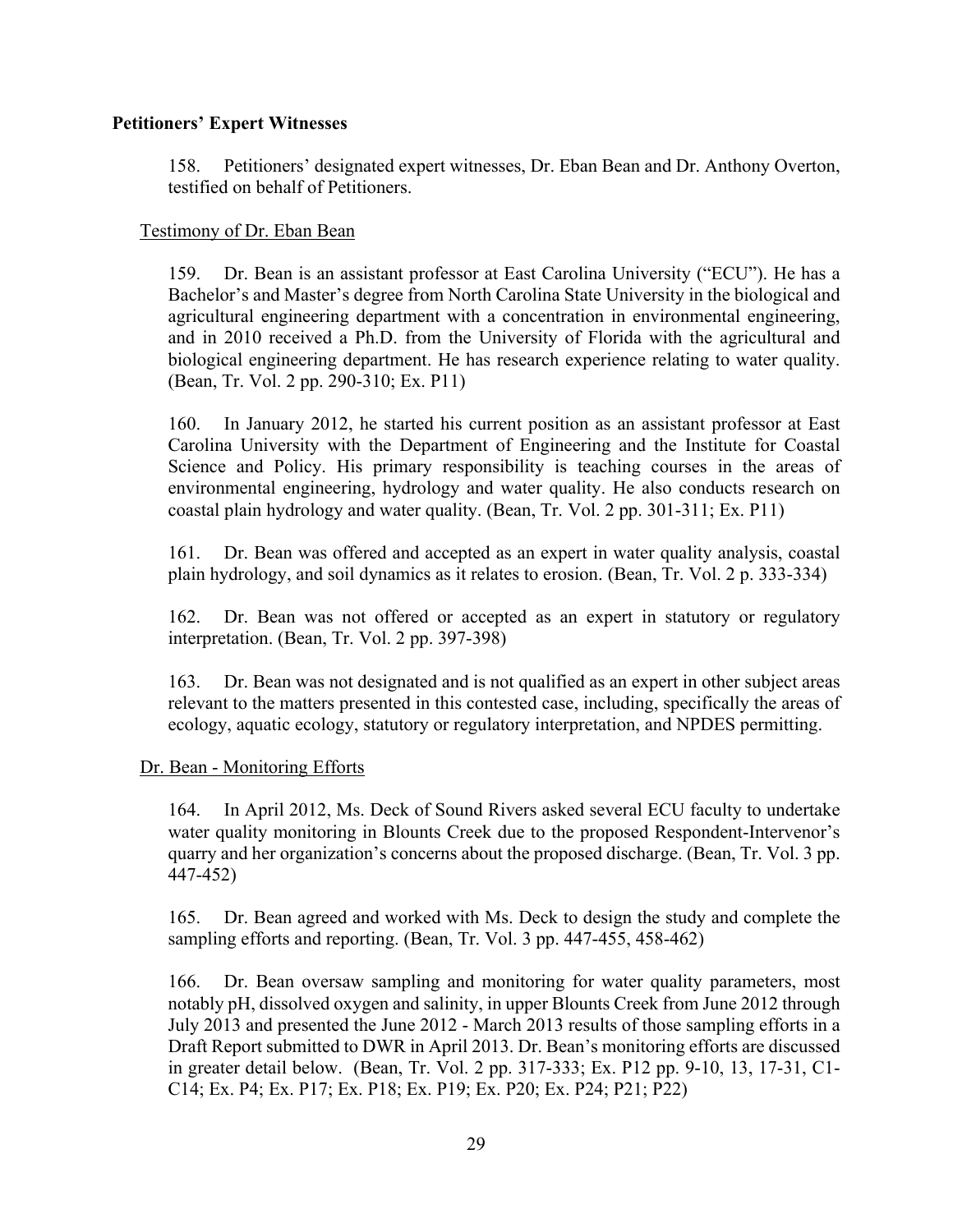167. Evidence was presented that raised concerns as to the validity of Dr. Bean's data collection, results and analyses. (Bean, Tr. Vol. 3 pp. 404-408, 416-417, 456-458, 470-472, 492-494, 503-505; Ex. P6; Ex. P23; Ex. P12)

168. In particular, Dr. Bean excluded from his analysis pH data with values greater than 7.0 at his upstream sampling site. In his Draft Report submitted to DWR, he explained that this data was excluded because it was not in keeping with his expectations for pH in streams with a Sw supplemental classification. (Bean, Tr. Vol. 3 pp. 404-408, 492-494; Ex. P6; Ex. P23; Ex. P12)

169. However, at the hearing, he maintained that he excluded the data from his analysis because the sampling methodology was not valid. (Bean, Tr. Vol. 3 pp. 406-408)

170. The undersigned finds that while Dr. Bean's explanations were inconsistent, his exclusion of pH data was likely appropriate because the methods used for measuring the pH of certain samples were improper. (Bean, Tr. Vol. 2 pp. 394-396; Bean, Tr. Vol. 3 pp. 406-407, 416-417, 456-458, 470-472, 492-494, 503-505; Ex. P12 p. 28)

#### Dr. Bean - Swamp Waters Characteristics

171. Dr. Bean testified regarding "characteristics" that he associates with waterbodies having a supplemental classification of swamp waters, including, "typically" "low flows and low velocities," "low dissolved oxygen," "lower pH," and "dark color due to tannins in the water." He also testified that Blounts Creek upstream of Herring Run currently exhibits those characteristics and that those characteristics are naturally occurring, but that with the proposed discharge, upper Blounts Creek would not exhibit those characteristics. (Bean, Tr. Vol. 2 pp. 335-340)

172. With respect to low flow and velocity, Dr. Bean testified that he reviewed the Kimley-Horn Flood and Stability Analysis report and noted that existing low flow and velocity conditions in many Blounts Creek locations would not exist under more constant flow conditions of the proposed discharge. (Bean, Tr. Vol. 2 pp. 341-344)

173. Dr. Bean also testified that the conditions that allow for the Blounts Creek waters to have high tannins would no longer exist under more constant flow conditions of the proposed discharge. (Bean, Tr. Vol. 2 pp. 336-339, 345-347; 377-379)

174. With respect to "low dissolved oxygen," Dr. Bean testified that the proposed discharge will increase dissolved oxygen levels due to turbulence, mixing, and constant flow, such that this parameter will no longer be characteristic of swamp waters. (Bean, Tr. Vol. 2 pp. 348-352; Ex. P18)

175. He stated that by "low" dissolved oxygen he means less than 4.0 mg/l. (Bean, Tr. Vol. 3 pp. 444-445)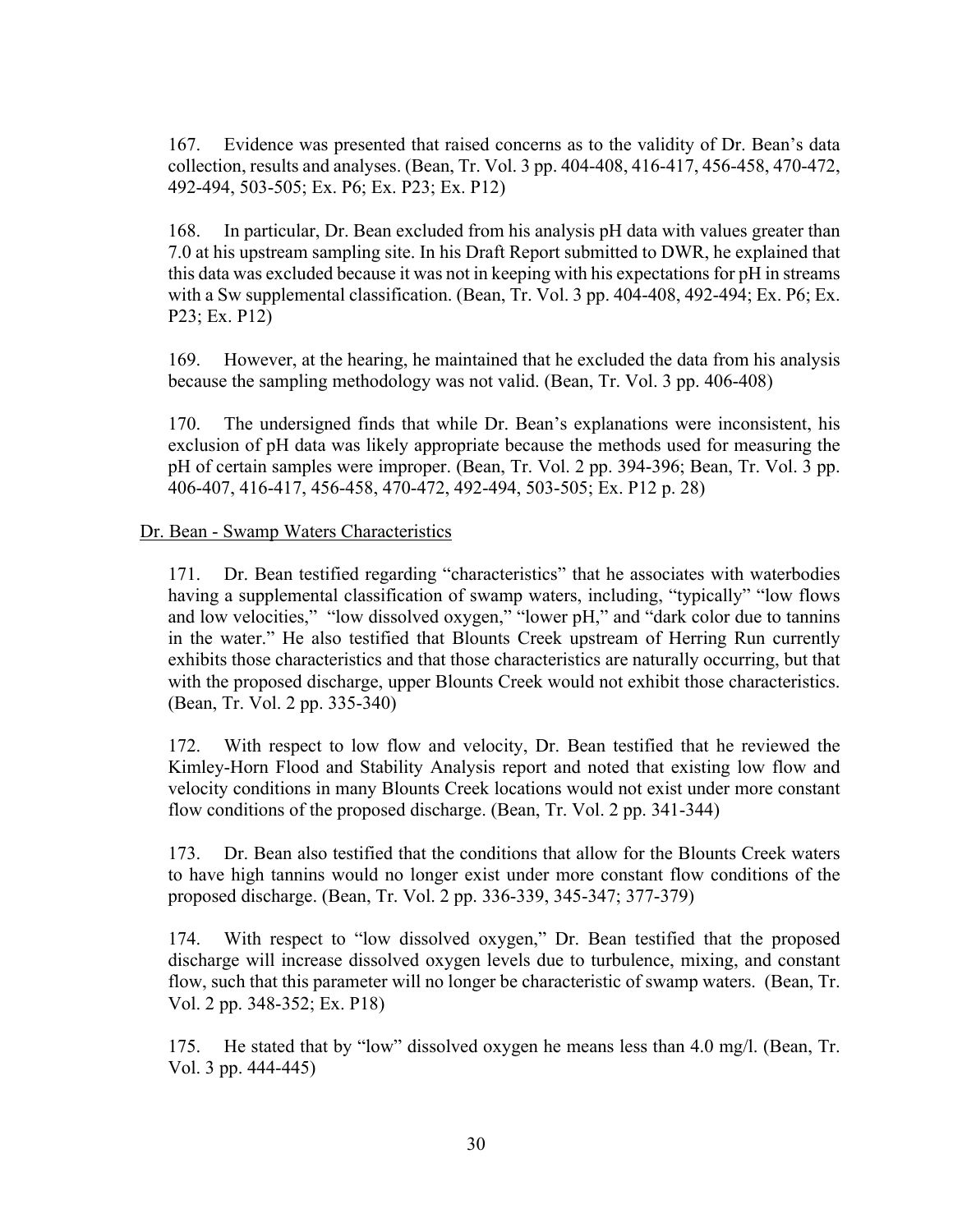176. His own sampling data and Draft Report showed dissolved oxygen varied and ranged from approximately 0.2 to 7.71 mg/l (with typical range between 3.0 and 5.0 mg/l and with most samples below 5.0 mg/l) at Dr. Bean's upstream sampling site, and ranged from 0.2 to 9.77 mg/l (with most samples below 5.0 mg/l) at the downstream sampling site. (Ex. P12 pp. 22-26)

177. Dr. Bean did not offer an opinion with respect to the magnitude or variability of a predicted increase in dissolved oxygen.

178. The evidence and Dr. Bean's testimony on "low pH" was unclear. At the hearing, Dr. Bean testified that, by "low pH," he meant "less than 6." However, he stated in his deposition that the "low pH" characteristic of swamp waters was "less than seven." (Bean, Tr. Vol. 3 pp. 437-440, 503; Ex. P12)

179. His Draft Report submitted to DWR during the comment period of the permitting process states that the "swamp waters" supplemental classification applies to upper Blounts Creek and, "[a]s a result, Upstream waters were expected to have pH values of less than 7.0. and potentially as low as 4.3." (Ex. P12 pp. 26, 28).

180. Dr. Bean testified that the existing conditions of upper Blounts Creek exhibit "low pH," but those conditions will not exist with the proposed discharge. (Bean, Tr. Vol. 2 pp. 335-337, 352-361; Ex. P22)

181. He stated that the basis for his views was his own sampling results at his upstream sampling stations (ranging from 5.3 to 6.6, with a median of 5.8 and average of 5.7 from 20 samples) and samples from the CZR report showing two days of sampling and pH values in the range of approximately 4.5 to 5.9. (Bean, Tr. Vol. 2 pp. 352-361; Ex. P22)

182. Dr. Bean opined that as a result of the proposed discharge, pH in upper Blounts Creek would be about 6.9, based on an assumption that the pH of the proposed discharge would be 6.9. (Bean, Tr. Vol. 2 pp. 354-363, 380-391; Ex. P22; Ex. P4)

183. Dr. Bean acknowledged that contrary to the conservative assumption of a pH value of 4.0 throughout upper Blounts Creek without the discharge as used in the Kimley Horn analysis, his data show that pH measurements in upper Blounts Creek range from 5.3 to 6.5 at his upstream sampling site, and likely increase farther downstream. (Bean, Tr. Vol. 2 pp. 388-394; Ex. P12 pp. 26-28; Ex. P14; Ex. P4; Ex. P13)

184. Dr. Bean testified that his views on the "characteristics" of "swamp waters" are based on his "own definition of swamp waters based on the water quality and the chemistry in that water for what swamp waters are." (Bean, Tr. Vol. 2 pp. 396)

185. When asked whether the swamp waters supplemental classification "requires waters that have the classification to have the characteristics of [low pH, low flow, low dissolved oxygen, and high tannins]," Dr. Bean responded "I don't know that they're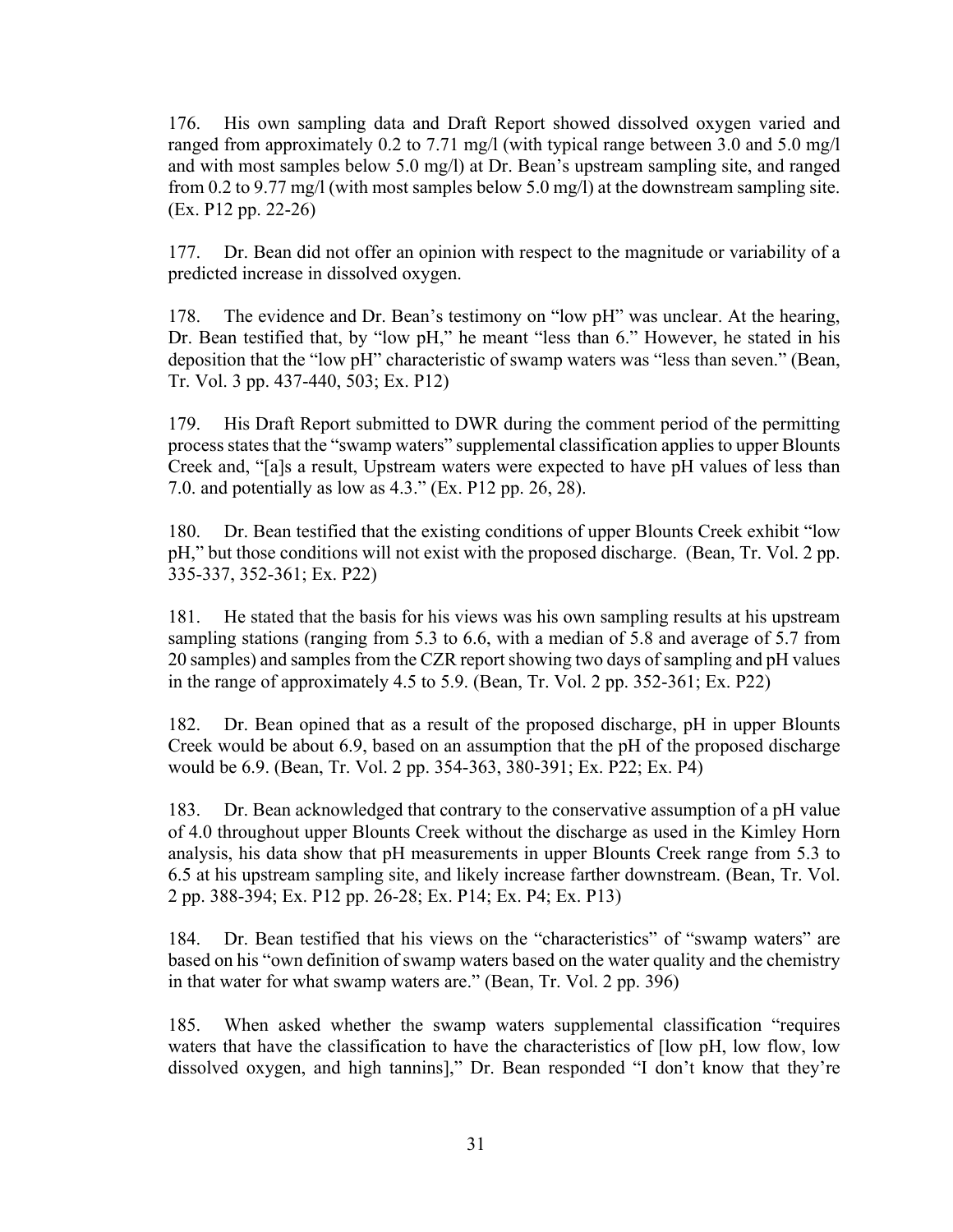required to have those, I guess." (Bean, Tr. Vol. 2 pp. 396-399; Bean, Tr. Vol. 3 pp. 437- 440; Ex. P12)

186. Assuming the data from Dr. Bean's Draft Report and monitoring efforts are reliable, Dr. Bean's testimony with respect to his characterizations of "low pH" and what is "normal" pH in upper Blounts Creek is inconsistent and not persuasive.

187. Furthermore, to the extent Petitioners rely upon Dr. Bean's testimony to establish the characteristics that must be protected by the swamp waters classification, such testimony is outside Dr. Bean's expertise and is not reliable, credible, or persuasive.

188. Dr. Bean acknowledged that he does not know what the classification requires, and he was not tendered or accepted as an expert in regulatory interpretation or implementation.

#### Dr. Bean – Salinity

189. Dr. Bean testified to his opinions about the adequacy of Kimley Horn's salinity analysis and DWR's reliance on that analysis. (Bean, Tr. Vol. 2 pp. 366-373; Ex. P14)

190. With respect to salinities under existing conditions, Dr. Bean's sampling data and testimony indicate that: (a) his upstream sampling site is located in an area where existing conditions are freshwater and not brackish; (b) his downstream sampling site data show varying salinities (from 0 to 11 ppt); (c) there is a "salt wedge," which is the transition zone between fresh and more saline waters, that moves at times upstream past his downstream sampling station; (d) salinities generally increase downstream toward Blounts Bay; and (e) salinities vary over time depending upon wind, precipitation (predominantly) and flow, which all affect the location and shape of the "salt wedge." (Bean, Tr. Vol. 2 pp. 362-366; Bean, Tr. Vol. 3. pp. 409-413, 416-417, 497-500; Ex. P12; Ex. P20; Ex. P4; Ex. P24)

191. Dr. Bean testified that, in his opinion: (a) Kimley Horn's salinity analysis failed to assess the full range of the position of the salt wedge; therefore, he was "not sure that [he] [could] make that statement" in the Revised Fact Sheet that summarized the relative effects of the proposed discharge as approximately 1 ppt. (Bean, Tr. Vol. 2 pp. 370-373; Ex. P14; Ex. P6); and (b) Kimley Horn's salinity modeling and results failed to take into account data showing higher salinities at certain segments of Blounts Creek during certain times of year. (Bean, Tr. Vol. 2 pp. 370-371; Ex. P14)

192. However, according to Kimley Horn, the purpose of its salinity modeling was not to sample over the full range of conditions, but rather to provide a volumetric displacement assessment in order to estimate the relative effect of the proposed discharge on salinities in lower Blounts Creek, which was verified by the sampling events. (Ex. P14 p. 2, 4-5)

193. Dr. Bean's testimony concerning the factors that Kimley Horn's salinity modeling and analysis did not consider may be technically accurate, but his testimony does not invalidate or undermine Kimley Horn's modeling methodology, sampling results, or modeling conclusions regarding salinity.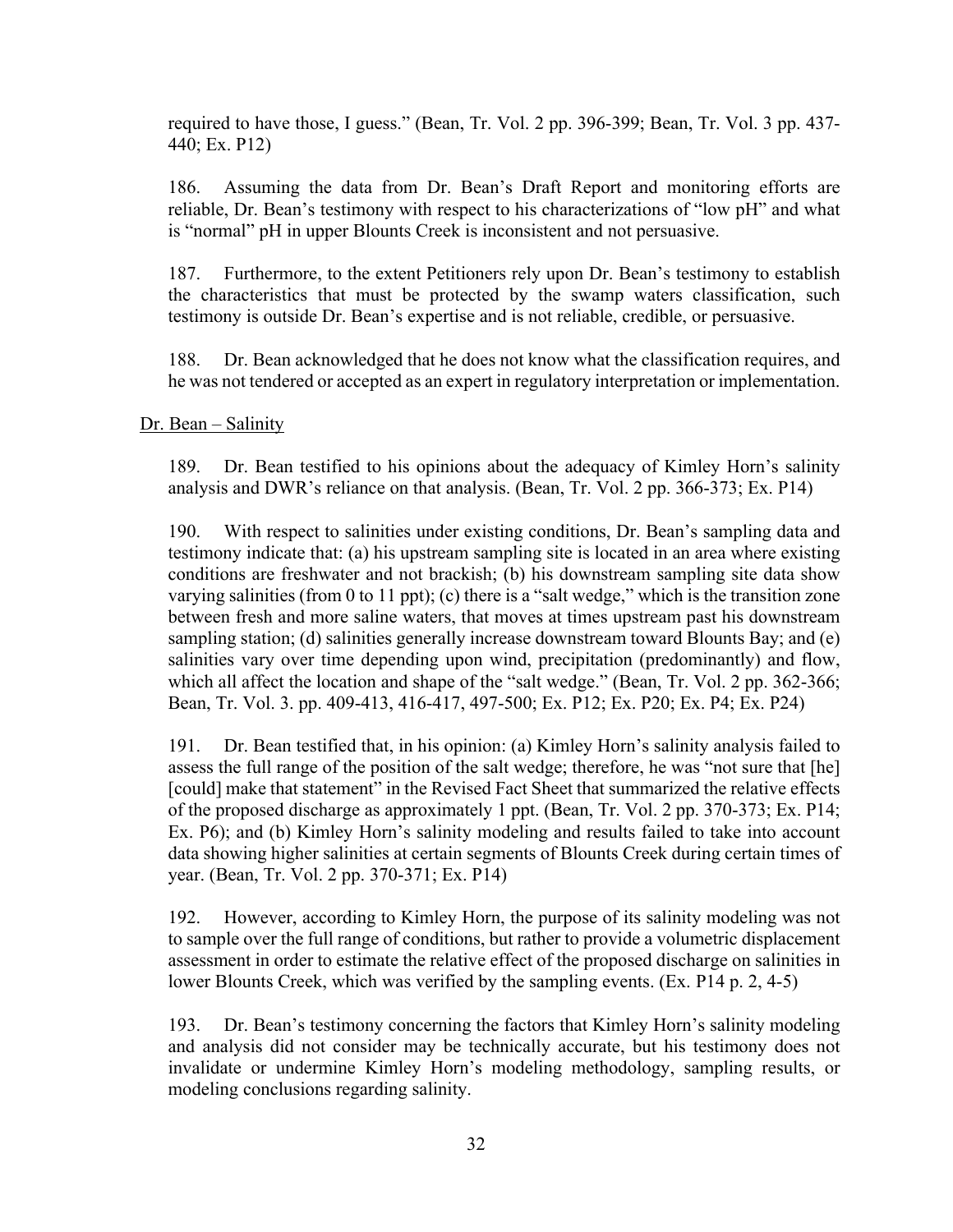194. Kimley Horn's salinity modeling and analyses predicted "no dramatic change in salinity and such changes may be masked by [the] natural variability of the systems from tides and runoff events." (Ex. P14 p. 2)

195. Dr. Bean did not conduct any analysis that would allow him to reach contrary conclusions.

196. Dr. Bean did not undertake any modeling or calculations upon which to base his criticisms of the Kimley Horn analyses or upon which to determine the magnitude of predicted impacts of the permitted discharge on salinity. (Bean, Tr. Vol. 2 pp. 360-371; Bean, Tr. Vol. 3 pp. 407-408)

197. In March 2013, with respect to his review of the Kimley Horn analytical reports, Dr. Bean provided comment that he had closely reviewed the reports and advised Ms. Deck, "For the most part, I could not find fault with the analytical methods and conclusions that were drawn from results of these methods." (Bean, Tr. Vol. 3 pp. 466-470)

198. The undersigned finds that Dr. Bean's opinions regarding the change in salinity that will occur as a result of the proposed discharge lack sufficient foundation, including in his own data, are speculative, and are not persuasive.

199. Even if Dr. Bean's testimony with respect to salinity impacts is accorded more weight, the testimony is not inconsistent with, and does not refute, Kimley Horn's and DWR's conclusions regarding limited salinity impacts.

200. The undersigned finds that Dr. Bean's testimony regarding the frequency of sampling needed to draw conclusions about the "normal" conditions of receiving waters is inconsistent and not persuasive.

201. For instance, Dr. Bean testified that Kimley Horn's salinity sampling was insufficient because it did not demonstrate or account for seasonal variations, and Kimley Horn, therefore, could not draw reliable conclusionsregarding the salinity of Blounts Creek based on that sampling data. Yet, Dr. Bean used the same sampling methodology as Kimley Horn to determine a "normal pH" of upper Blounts Creek. Specifically, Dr. Bean testified he was able to form an opinion regarding "normal pH" at the D2 sampling site based on "one data point." When asked, "So do you believe that you can render an opinion that the normal pH at the D2 sampling location is less than 6.0 based on one day of data?" Dr. Bean responded, "Based on the data that's available, that's the opinion that I have." (Bean, Tr. Vol. 2, p. 388)

202. The undersigned also finds Dr. Bean's testimony regarding the frequency of sampling needed to draw conclusions about the existing conditions of Blounts Creek to be inconsistent and not persuasive.

#### Testimony of Dr. Anthony Overton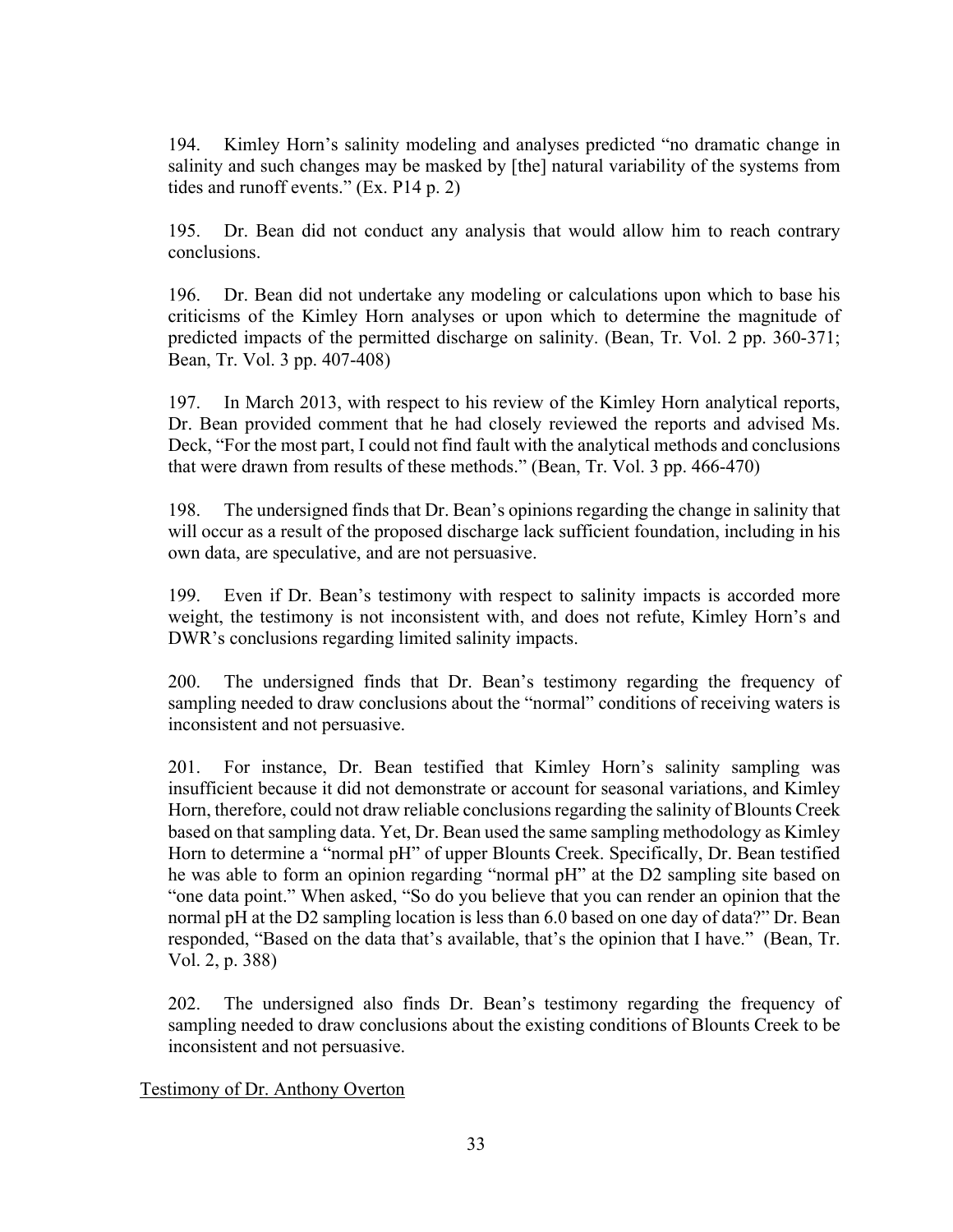203. Dr. Overton testified on behalf of Petitioners. He currently serves as a professor and chair of the biological and environmental sciences department at Alabama A&M University and was previously a post-doctoral researcher and professor at East Carolina University. His expertise is in fisheries biology, and his research experience includes field work involving river herring and striped bass, striped bass larvae, and fisheries research in North Carolina coastal rivers. He is credited with a number of scientific publications based on his fisheries research. (Overton, Tr. Vol. 5 pp. 679-702; Ex. P26)

204. Dr. Overton was offered, and accepted by the Court, as an expert in the fields of fisheries ecology, larval fish ecology, fisheries management, and fish sampling methods and analysis. (Overton, Tr. Vol. 5 pp. 706-707)

205. Dr. Overton was not offered or accepted and is not qualified as an expert in other subject areas relevant to the matters presented in this contested case, specifically including the areas of civil and environmental engineering, hydraulics and hydrology, statutory or regulatory interpretation, and NPDES permitting.

206. Dr. Overton testified that he does not understand the decision-making basis for issuance of an NPDES permit. (Overton, Tr. Vol. 5 pp. 868-869)

207. Dr. Overton testified that he is familiar with Blounts Creek as a tributary of the Pamlico River, and stated that he had previously conducted fish sampling for flounder in lower Blounts Creek and Blounts Bay. He has not previously conducted sampling in upper Blounts Creek; nor did he conduct sampling or field studies in Blounts Creek for this case. (Overton, Tr. Vol. 5 pp. 702-703, 750-751, 761-762).

208. Dr. Overton testified the only time that he visited the upper Blounts Creek stream segment and made professional observations was the day before his hearing testimony. (Overton, Tr. Vol. 5 pp. 762, 702-705)

209. Dr. Overton testified regarding CZR's assessment of the fish community in Blounts Creek, the effect of pH change on the freshwater fish community, the effects of salinity on the distribution of fishes in the Blounts Creek system, and the effect of the permitted discharge on river herring. (Overton, Tr. Vol. 5 pp. 759-760)

#### Dr. Overton - Fish Sampling

210. Dr. Overton testified that, in his view, sampling is required to measure species diversity, population density, composition, and functional organization. He testified that there are numerous factors that can affect the presence of fish species, including fishing and variability of environmental conditions. (Overton, Tr. Vol. 5 pp. 707-714)

211. Dr. Overton acknowledged that: (a) whether or not sampling is required or is sufficient depends upon the objective of the study and (b) CZR's sampling methods were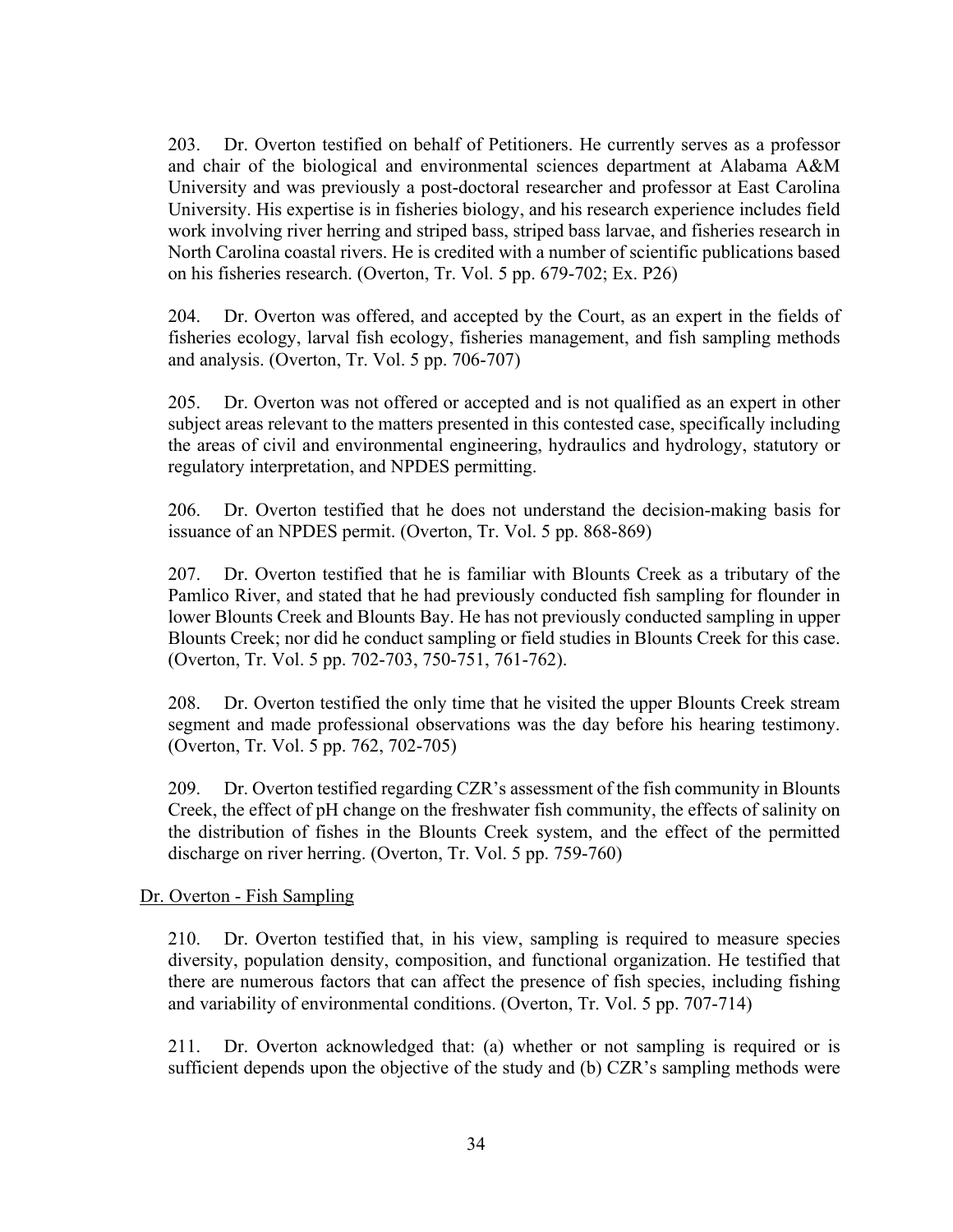appropriately employed and provide valid results for fishes found during the time of CZR's sampling. (Overton, Tr. Vol. 5 pp. 861-862; Ex. P13; Overton, Tr. Vol. 5 pp. 811-813).

212. However, Dr. Overton testified that: (a) CZR's sampling efforts were insufficient to measure change in these parameters over time and were not sufficient to describe the fish communities in the entirety of the Blounts Creek system (Overton, Tr. Vol. 5 pp. 717- 726; Ex. P13); and (b) in order to adequately evaluate fish community metrics in Blounts Creek over space and time, he would develop a sampling plan to be carried out over the course of one year with four sampling sites in the freshwater portion from the headwaters to Herring Run, and then two to four sampling sites in the estuarine portion of the creek, with sampling twice per week from March through May (during the spawning season for anadromous fishes) and then twice each month for the rest of the year. (Overton, Tr. Vol. 5 pp. 726-730, 863-866; Overton, Tr. Vol. 6 pp. 936-939; Ex. P13)

## Dr. Overton - Impacts on Fish Species in Upper Blounts Creek

213. Dr. Overton opined generally on the potential impact of the proposed discharge on various fishes in Blounts Creek. (Overton, Tr. Vol. 5 pp. 737-745, 866-924)

214. Dr. Overton opined that the fishes he expects to be found in upper Blounts Creek (sunfish, basses, catfish, and minnows) would be present in the creek all year round. (Overton, Tr. Vol. 5 pp. 737-738, 867)

215. He opined that such fishes would typically tolerate pH lower than 5.5 and would also tolerate pH up to and including 7.0. (Overton, Tr. Vol. 5 p. 867-868)

216. Dr. Overton testified that, in his view, the predicted pH in upper Blounts Creek with the permitted discharge, 6.3 to 6.9, would not exceed the tolerance ranges of fishes that currently inhabit upper Blounts Creek, and the pH change would not kill those fishes or make the current habitat unsuitable, but rather such a change may affect fish growth and reproduction and allow for other species of fish to also inhabit the less stressed environment, potentially increasing fish diversity and competition. (Overton, Tr. Vol. 5 pp. 734, 737-739, 740-741, 743-744, , 769, 867-868)

217. Dr. Overton testified that as a result of the permitted discharge "the fish community [of upper Blounts Creek] will not be similar to existing conditions." When asked what he meant by that statement, Dr. Overton simply responded, "[T]hat means there will be a change." (Overton, Tr. Vol. 5 p. 907)

218. Dr. Overton did not offer any opinion as to the magnitude of change he expects, but rather testified that any change in pH caused by the proposed discharge would cause changes in the fish community. (Overton, Tr. Vol. 5 pp. 848-859, 897-914; Overton, Tr. Vol. 6 pp. 948-951, 967-968)

219. However, other evidence shows that under existing conditions pH varies and ranges from 4.5 to 6.5 in upper Blounts Creek and that the predicted range of pH in upper Blounts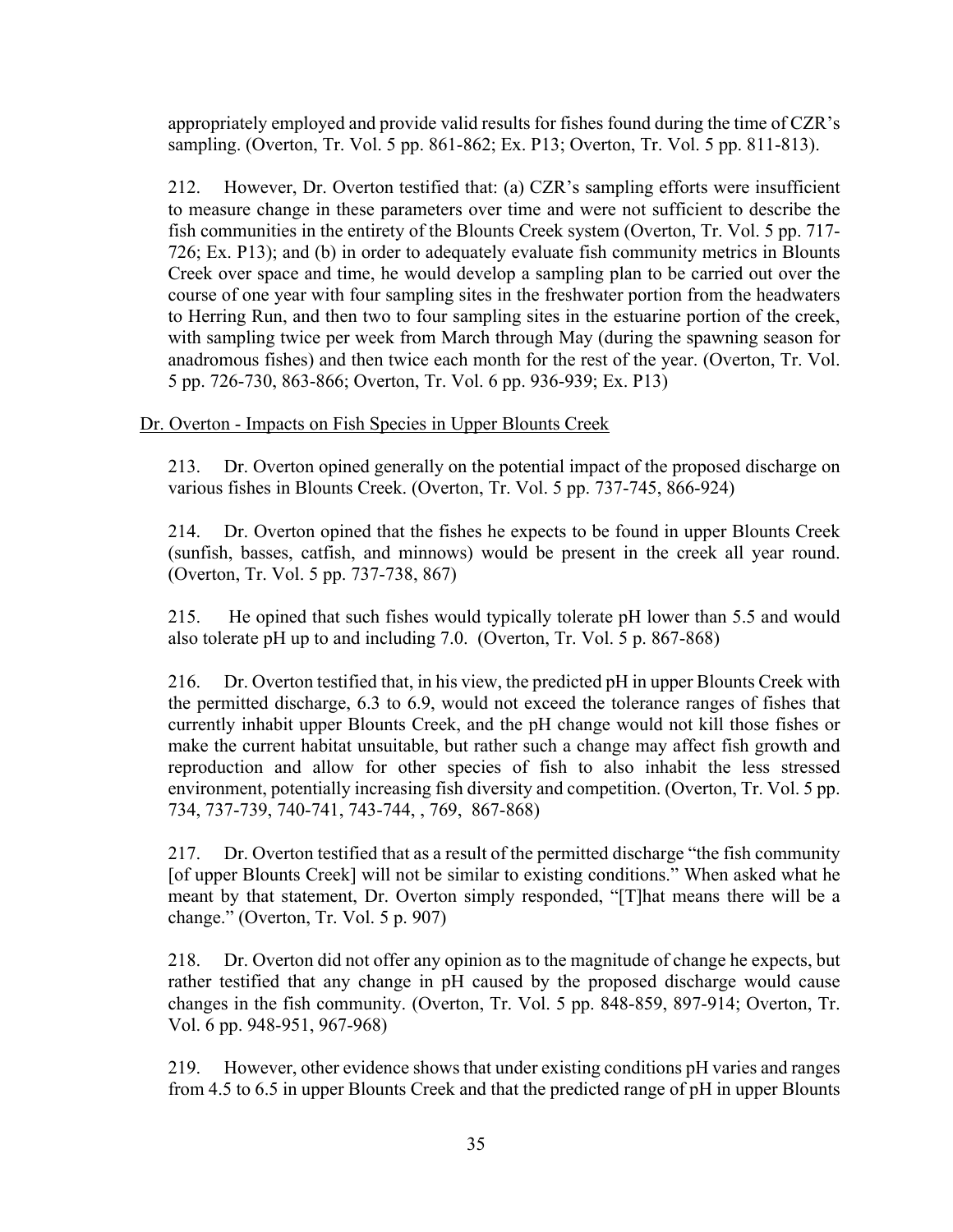Creek with the discharge is from 6.3 to 6.9. Dr. Overton refused to acknowledge that, if the pH remained the same with the permitted discharge, then the fish community would not change due to any change in pH. (Overton, Tr. Vol. 5 pp. 898-902)

220. Dr. Overton's testimony does not refute or undermine CZR's and DWR's conclusions that increased flow and less stressed conditions arising from the permitted discharge may result in some increased aquatic habitat availability for freshwater fishes in the upper reaches of Blounts Creek near the discharge outfalls.

221. Dr. Overton testified regarding the impact of the discharge on river herring. The common name "river herring" comprises two separate species – alewife and blueback herring. (Overton, Tr. Vol. 5 pp. 873-874; Ex. P27)

222. DMF has designated an anadromous fish spawning area in Blounts Creek, with the upstream boundary at the location where Highway 33 crosses Blounts Creek. This designation indicates anadromous fishes, including river herring, have been found in that area. (Overton, Tr. Vol. 5 pp. 755-756; Ex. R22)

223. No sampling data were presented showing anadromous fish have been found upstream of Highway 33. However, Dr. Overton testified that, based on his experience as well as WRC's reported catch of river herring in the anadromous fish spawning area, he "would expect" that anadromous fish use Blounts Creek. (Overton, Tr. Vol. 5 pp. 723-724)

224. Dr. Overton testified that, due to increased flow from existing flows of 2 or 3 cfs in the upstream headwaters of Blounts Creek to the more than 18 cfs with the permitted discharge, he is concerned "that any eggs or larvae that are spawned upstream will float or … drift downstream at a much faster rate[.]" (Overton, Tr. Vol. 5 pp. 731-734)

225. He further testified that river herring eggs and larvae can only tolerate salinity of 0.5 ppt, or maybe 1 ppt, but the lower the salinity the better. (Overton, Tr. Vol. 5 pp. 742- 745)

226. Dr. Overton stated that it takes about four to five days for river herring larvae to hatch and become able to swim; and that based upon flow rates one can estimate how long it will take for eggs to be carried a particular distance. (Overton, Tr. Vol. 5 pp. 752)

227. However, Dr. Overton did not perform any analysis of, or attempt to quantify or specifically assess, fish egg or larvae drift rates in Blounts Creek. (Overton, Tr. Vol. 5 pp. 752-753)

228. Dr. Overton testified that he did not analyze the Kimley Horn Flood and Stability Analysis report. (Overton, Tr. Vol. 5 pp. 821-849; Ex. P14)

229. Dr. Overton did not use the Kimley Horn estimated current and predicted water velocities to inform his opinion on the effects of the permitted discharge on fish larvae and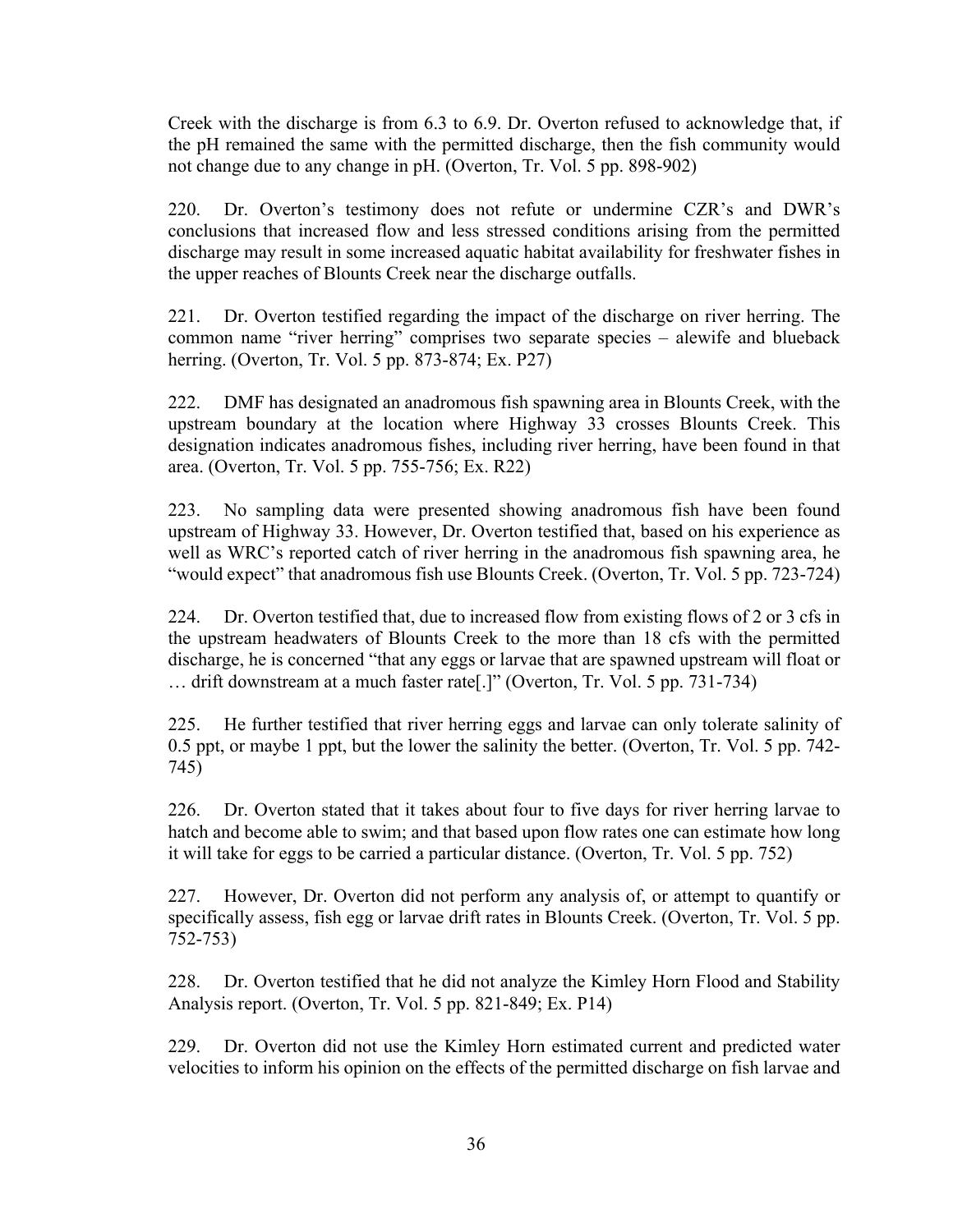eggs, as the CZR report and the addendum to the Kimley Horn Flood and Stability analysis report had done. (Overton, Tr. Vol. 5 pp. 821-848; Ex. P14; Ex. P27)

230. Dr. Overton simply believes that there was a "potential" for increased drift rates to occur with the permitted discharge. (Overton, Tr. Vol. 5 pp. 751-753; 869-872)

231. Dr. Overton failed to adequately address the extensive CZR analysis of potential impacts to fish, which used the Kimley Horn water velocity modeling and literature concerning acceptable flow. (Overton, Tr. Vol. 5 pp. 874-881; Ex. P27 pp. 7-8)

232. With respect to Dr. Overton's opinion that river herring eggs and larvae cannot tolerate salinities greater than 3 ppt and that egg and larvae mortalities would increase if increased flows flushed eggs and larvae downstream toward saline water at a faster rate, his opinion is contradicted by published fisheries management documents of the Atlantic States Marine Fisheries Commission ("ASMFC") and DMF, which show "tolerable" salinity ranges from 0 ppt to 22 ppt for eggs and larvae of one species of river herring (blueback herring). (Overton, Tr. Vol. 5 pp. 884-891)

233. Dr. Overton asserted that the research underpinning these reported environmental parameters was not conducted on river herring in North Carolina and so was not applicable to river herring that may be found in Blounts Creek. (Overton, Tr. Vol. 5 pp.891-892)

234. However, Dr. Overton did not explain the wide discrepancy between his views of 3 ppt tolerance and the reported 22 ppt tolerance shown in DMF's North Carolina fishery management publications. (Overton, Tr. Vol. 5 pp. 892; Overton, Tr. Vol. 6 pp. 953-966)

235. With respect to the suitability of current conditions in upper Blounts Creek for river herring eggs and larvae, Dr. Overton agreed that the data from Dr. Bean's upstream Blounts Creek sampling station showed dissolved oxygen levels below 5 mg/l approximately 60% of the time and that the data from Dr. Bean's downstream Blounts Creek sampling station showed dissolved oxygen levels below 5 mg/l approximately 80% of the time. (Overton, Tr. Vol. 5 pp. 787-793; Ex. P12)

236. The CZR data indicate that the upper reaches of Blounts Creek have an approximate pH in the range of 4.5 to 5.8. When asked about the ASMFC and DMF fisheries management plans showing that greater than 5 mg/l dissolved oxygen and greater than 5.0 pH were generally reported as the minimum tolerance levels for river herring egg and larvae survival, indicating that the existing conditions of upper Blounts Creek may not be suitable for both species of river herring eggs and larvae much of the time, Dr. Overton took issue with the literature underpinning the reported figures as not applicable to river herring found in North Carolina and Blounts Creek. Dr. Overton stated that, in his view, he would be concerned about river herring egg survival at dissolved oxygen levels of 2, 3, or 4 mg/l. (Overton, Tr. Vol. 5 pp. 885-892, 895-897, 953-966; Ex. P12; Ex. P4; Ex. P27)

237. The evidence does not reflect a reasoned foundation for Dr. Overton's opinion regarding the effect of the proposed discharge on herring eggs and larvae beyond his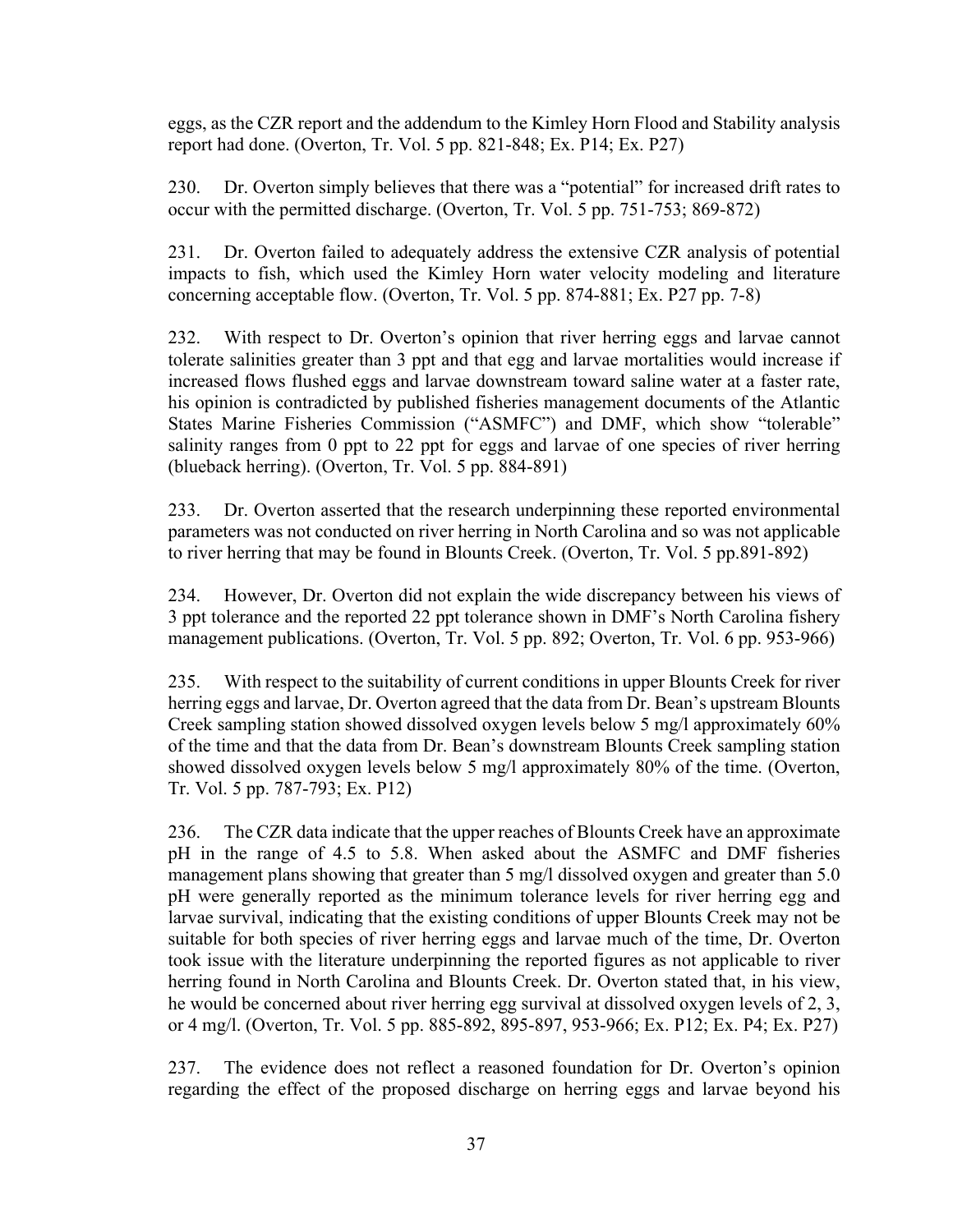testimony that the discharge will cause flow to increase to some degree, and that river herring eggs and larvae prefer less saline water.

238. Absent any data or persuasive analysis to support his opinions, which are contradicted by other credible evidence, including the extensive analyses and findings of the Kimley Horn and CZR reports, Dr. Overton's qualitative concerns, with respect to the effect of increased flow velocities on river herring eggs and larvae, lack foundation and are speculative, unpersuasive, and are given little evidentiary weight.

#### Dr. Overton - Impacts on Estuarine Fish Species

239. Dr. Overton testified that generally he considered estuarine waters as having salinities of 1.0 ppt to roughly 28 ppt, with freshwater as 0.5 ppt and less. (Overton, Tr. Vol. 5 pp. 767-768) Dr. Overton testified that estuaries have variable salinity conditions, and he agreed that Dr. Bean's salinity data ranged from 0 ppt to 11 ppt at his downstream sampling site. (Overton, Tr. Vol. 5 pp. 775-787, 801-803; Ex. P12; Ex. P20; Ex. P4)

240. Dr. Overton testified that lower Blounts Creek has an indigenous fish community comprised of fishes that are present throughout the year or that inhabit the creek during certain parts of the year. Based on his knowledge and experience, but no literature review or sampling results from lower Blounts Creek, Dr. Overton opined that these indigenous fishes in lower Blounts Creek include striped bass, red drum, trout, flounder, spot, croaker, pinfish, and white perch. (Overton, Tr. Vol. 5 pp. 746-747)

241. Dr. Overton testified that his reading of the CZR report is that changes are expected in the estuarine portion of Blounts Creek as a result of the proposed discharge, including that the salt wedge is predicted to move farther downstream because of the inflow of freshwater, and the predicted movement of the salt wedge will change the location of some fish species. (Overton, Tr. Vol. 5 pp. 746-748; Ex. P27)

242. Dr. Overton did not know the distance the salt wedge is predicted to move. (Overton, Tr. Vol. 5 p. 757)

243. Dr. Overton disagrees with CZR's characterization of expected changes as "not adverse." (Overton, Tr. Vol. 5 pp. 747-748)

244. In Dr. Overton's view, if the salt wedge moves, any estuarine fish that cannot tolerate freshwater have to move, and if there is not appropriate habitat for those fish to move into, it would be an adverse effect. (Overton, Tr. Vol. 5 pp. 747-750, 757-758)

245. Dr. Overton did not opine, and the evidence does not show, that there would be an absence of appropriate habitat such that an adverse effect would occur. (Overton, Tr. Vol. 6 pp. 967-969)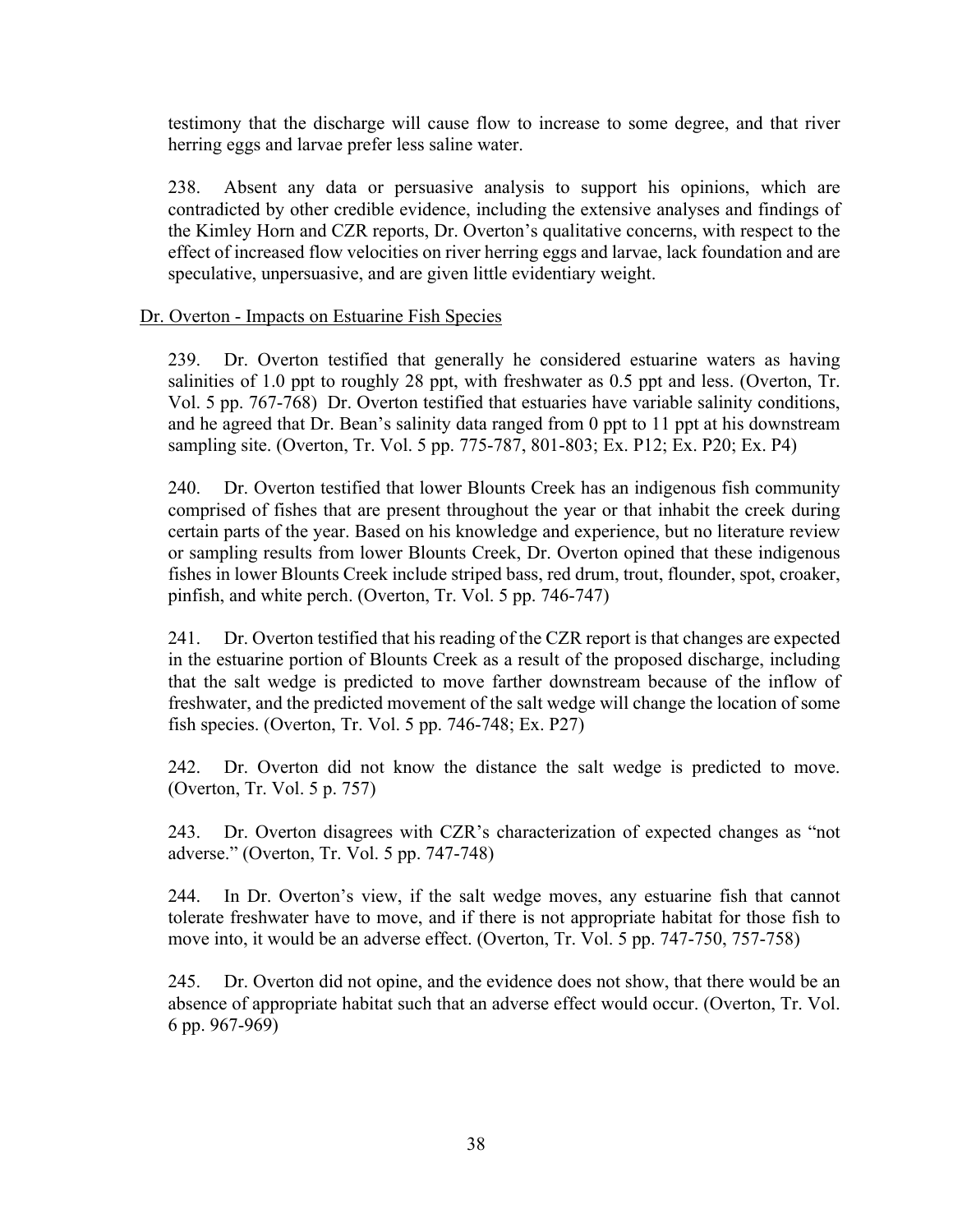246. Dr. Overton testified that many estuarine fish species can well tolerate significant shifts in salinity and remain in the same waters as salinities change, but other fish cannot tolerate significant shifts in salinities and would move. (Overton, Tr. Vol. 5 pp. 859-861)

247. He acknowledged that many species of estuarine fish are "euryhaline", meaning they can inhabit waters with wide ranges of salinities, including freshwater and all other salinities that may be found in Blounts Creek under existing conditions. These species include red drum, flounder, and spotted sea trout, among others. (Overton, Tr. Vol. 5 pp. 914-916; Overton, T. Vol. 6 pp. 943-945, 967-969)

248. Dr. Overton's testimony that changes in salinity as a result of the permitted discharge may cause some estuarine fishes to move and provide additional freshwater habitat for freshwater fish is in accord with the conclusions of the CZR report. (Ex. P27)

## **Petitioners' Claims of Impacts on Their Interests**

249. Petitioners called as lay witnesses three members (Mr. Daniels, Mr. Boulden, and Dr. Larkin) and one officer (Ms. Deck and Mr. Miller) of Sound Rivers and the Coastal Federation, respectively, for the purpose of establishing that their rights have been substantially prejudiced by DWR's issuance of the Permit.

250. Mr.James Daniels has been a member of Petitioner Sound Riversfor approximately ten years. (Daniels, Tr. Vol. 1 p. 30)

251. He is retired and lives in Chocowinity on Cotton Patch Road. Since 2009, he has operated a marina called Cotton Patch Landing and sells goods (bait, tackle, etc.) to customers who engage in sport fishing in Blounts Creek. (Daniels, Tr. Vol. 1 p. 30, 36)

252. Mr. Daniels testified that his marina employs himself and his wife year-round, and three high school students on a seasonal basis. (Daniels, Tr. Vol. 1 p. 53)

253. However, when shown that the profit and loss statement ("P&L") submitted by Petitioners to demonstrate Mr. Daniels had an active business on Blounts Creek did not show any expenses for wages, salaries, or compensation, he stated that neither he nor his wife nor any employees are paid for their labor or receive any salary. (Daniels, Tr. Vol. 1 pp. 86-89; Ex. P3)

254. He testified that he borrowed money from relatives for the business, but did not show interest payments on the P&L. (Daniels, Tr. Vol. 1 p. 101)

255. He refused to answer questions regarding who owns the assets of his business and did not differentiate between ownership by the limited liability company and ownership by him and his wife. (Daniels, Tr. Vol. 1 pp. 89-90)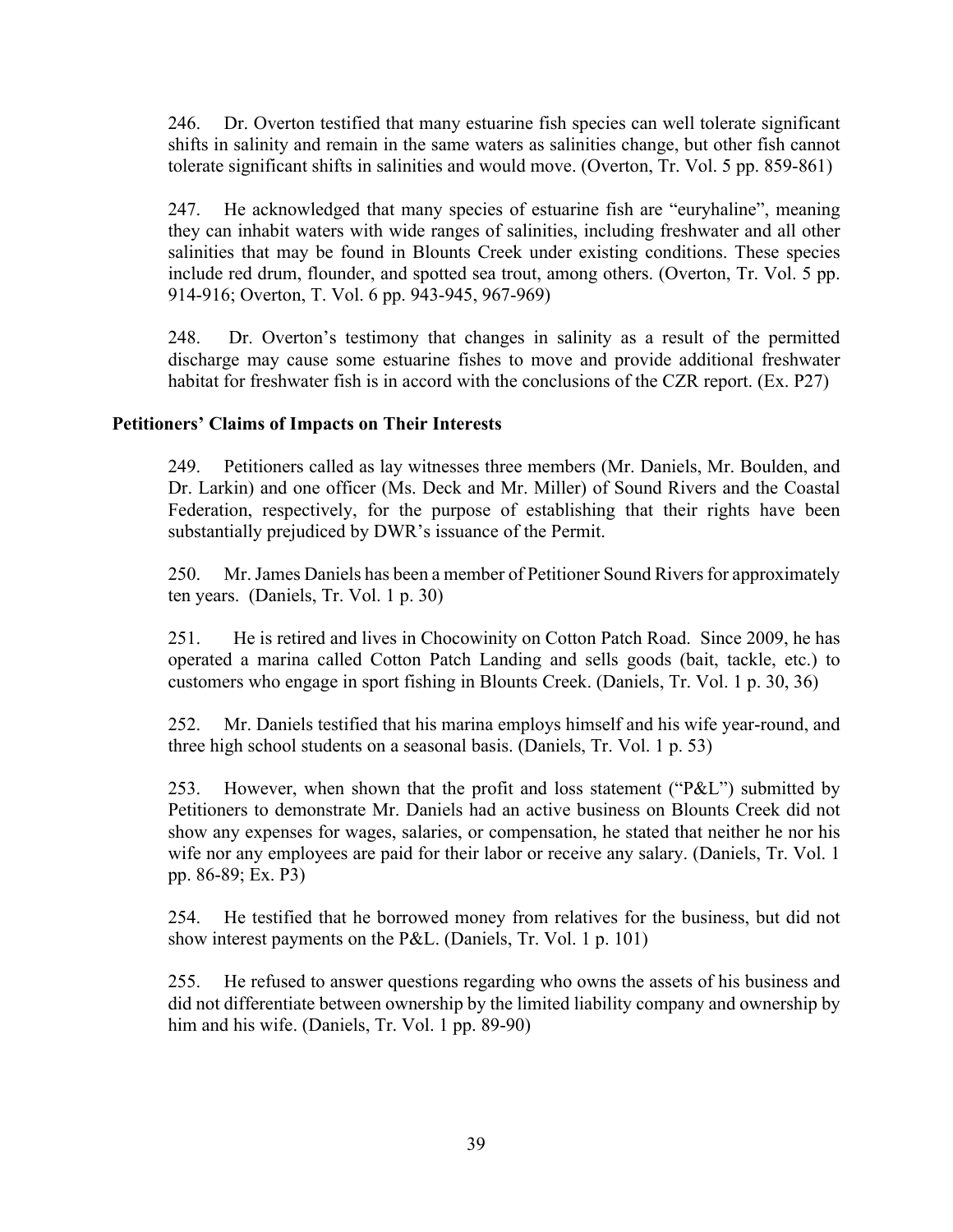256. He could not explain why no asset depreciation was listed on the P&L. The total net income, without payment of any salaries or wages, for Cotton Patch Landing in 2013 is shown on the P&L as \$3,876.24. (Daniels, Tr. Vol. 1 pp. 90-91; Ex. P3)

257. The P&L, when corrected for interest expense, depreciation (if there are any assets), wages, and other normal business expenses, about which he refused to testify, would likely be negative. (Ex. P3)

258. He asserted that Cotton Patch Landing is not a hobby, but rather is a business. (Daniels, Tr. Vol. 1 p. 92-93)

259. However, the preponderance of the evidence shows his activities are more indicative of a hobby for a retired person living on other income rather than a business for profit. (Daniels, Tr. Vol. 1 pp. 34-35; 40-41, 88-93, 52-53; Exs. P1, P2, P3)

260. Mr. Daniels testified that he boats and sport fishes, and has been up past Herring Run in a kayak, but did not state that he had been in the main stem of Blounts Creek upstream of Herring Run. (Daniels, Tr. Vol. 1 p. 54-55)

261. Mr. Daniels said he read the NPDES Permit several times, along with the Revised Fact Sheet for the NPDES permit. (Daniels, Tr. Vol. 1 pp. 61-63; Ex. P5; Ex. P6)

262. He testified that based on his reading of these documents and others, including a marine fisheries letter, a wildlife resources commission letter, and a DWR letter, he understands that the entirety of Blounts Creek will be affected by the discharge allowed by the NPDES Permit. (Daniels, Tr. Vol. 1 p. 63-64)

263. Mr. Daniels purports to be concerned about "dilution of the salinity" and "almost doubling the pH", which, he says, will "drive the fish out" – meaning that they will still be in Blounts Creek, but "they won't be where people are used to catching them." (Daniels, Tr. Vol. 1 pp. 63-64)

264. Mr. Daniels also expressed concern that there will be a rise in water levels such that his docks will be flooded because Blounts Creek water levels are wind-driven, and that the permitted discharge will contain toxic chemicals. (Daniels, Tr. Vol. 1 pp. 63-65, 77-78, 83)

265. Mr. Daniels believes the changes he described will affect his business by diminishing his property values and impairing fishing. (Daniels, Tr. Vol. 1 pp. 65-67)

266. Mr. Daniels asserted that the permitted discharge will affect his personal use of Blounts Creek by causing saltwater fish, like trout and drum, to no longer be present in fishing holes that he is familiar with because they will have moved to other locations on Blounts Creek. (Daniels, Tr. Vol. 1 pp. 66-67)

267. Mr. Daniels believes that the manner in which people use Blounts Creek will be different after the discharge because there will not be any sport fishing during the winter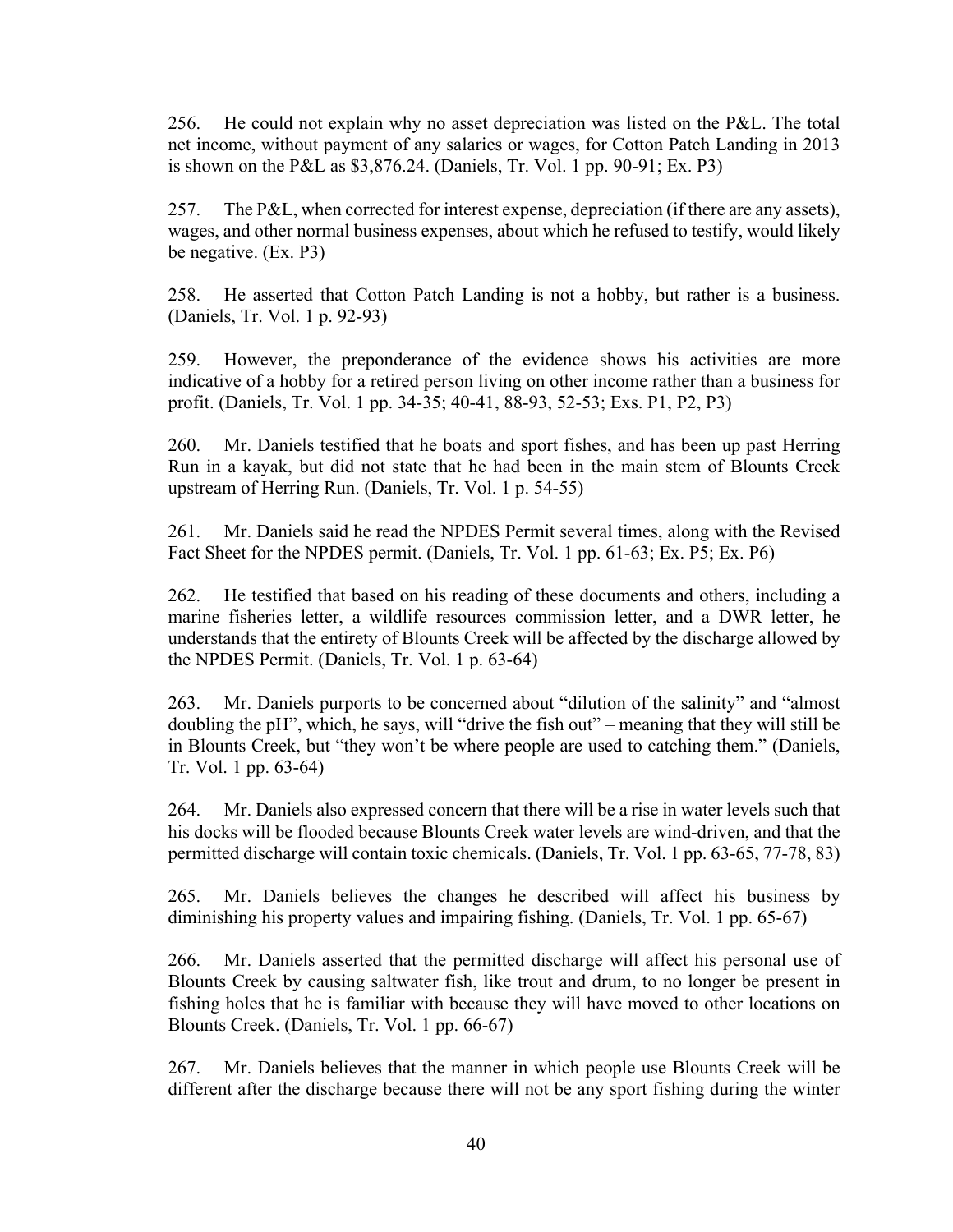months and his marina will then be used only seasonally during the warmer months. (Daniels, Tr. Vol. 1 pp. 70-72)

268. Mr. Daniels' testimony of potential economic impact was based on predicted environmental conditions or responses that were beyond any expertise he might have, and was not supported by the testimony of any experts, even those who testified for the Petitioners.

269. Mr. Daniels repeatedly stated that he is not a chemist or biologist and refused to answer questions regarding scientific topics that were a part of his direct examination when asked by counsel for Respondent-Intervenor, even though his testimony of impacts of the proposed discharge depended on his knowledge of these scientific topics. However, he had no difficulty answering questions posed to him in the same subject area by counsel for Petitioners. (Daniels, Tr. Vol 1 pp. 73-78, 95, 99-100)

270. Mr. Daniels' testimony contradicts itself and the record evidence, lacks foundation, and is generally not credible, in part because of his evident bias and his evasion on crossexamination.

271. His opinion testimony asto the impacts of the permitted discharge on Blounts Creek and its ecology, even if admissible, is speculative at best, not persuasive, not credible, and is entitled to little weight.

272. Due to a lack of evidence of impacts to Blounts Creek that would affect Mr. Daniels' claimed interests, his testimony regarding impacts to his interests is also speculative and entitled to little weight.

273. Mr. Robert Boulden is retired from a career as an environmental engineer and has been a member of Petitioner Sound Rivers since early 2013. He lives on a minor tributary of lower Blounts Creek called Yeats Creek. (Boulden, Tr. Vol. 1 p. 104-105)

274. Mr. Boulden owns a charter boat operation, and uses Blounts Creek for site-seeing, nature photography and other recreational purposes. (Boulden, Tr. Vol. 1 pp. 107-108, 112-117, 120-121)

275. Mr. Boulden testified that he believes the permitted discharge would affect his use of the creek for fishing and photography, and that the permitted discharge will harm his charter boat activities by making the creek a less desirable place to visit. (Boulden, Tr. Vol. 1 pp. 104-105, 113-114, 120-121, 130-132)

276. Mr. Boulden currently owns and works in what he identified as his charter boat "business." (Boulden, Tr. Vol. 1 p. 107) Mr. Boulden started his chartering business in 2012 with seven charters that year, 19 in 2013, 54 in 2014, 83 in 2015, and 21 in 2016 up until the time of the hearing. (Boulden, Tr. Vol. 1 p. 121-122)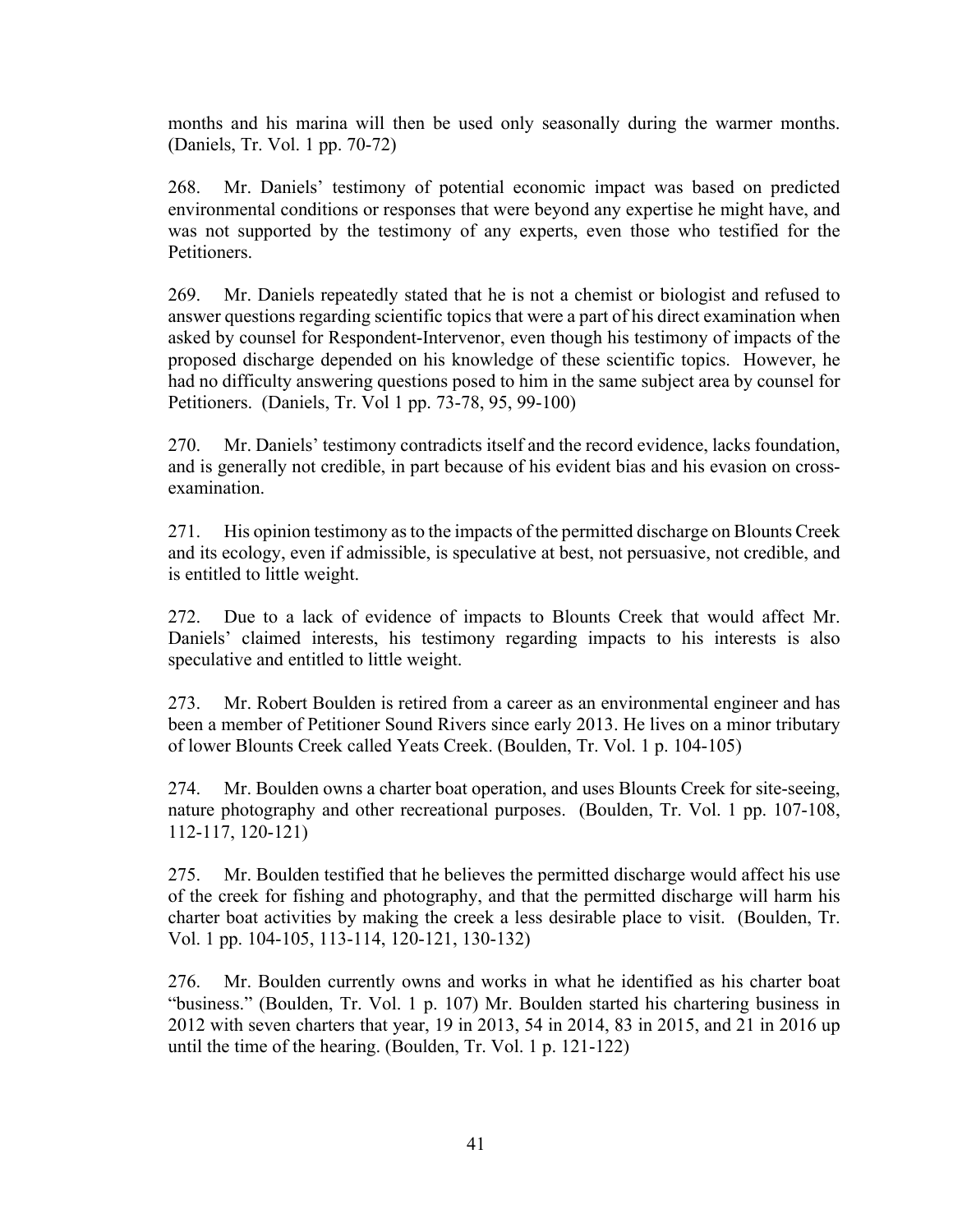277. When he has charters, Mr. Boulden pilots his boat on Blounts Creek while his passengers photograph wildlife. (Boulden, Tr. Vol. 1 pp. 114-116, 121-122)

278. Mr. Boulden first purchased the boat he uses for his charter activities in 2005, and only used it for personal use until he started the charter business in 2012. (Boulden, Tr. Vol. 1 pp. 135-136)

279. Mr. Boulden was aware of the planned quarry and NPDES Permit in early 2012, but that did not deter him from continuing to increase his charter boat activities. (Boulden, Tr. Vol. 1 pp. 136-138)

280. The published prices Mr. Boulden charges for charters are: \$40 for two people for one hour; \$70 for two people for two hours; \$135 for two people for four hours; \$250 for two people for eight hours; and \$5 per head per hour additional above two people. Children under 10 are free. (Boulden, Tr. Vol. 1 p. 138) His average revenue per charter is approximately \$110. (Boulden, Tr. Vol. 1 pp. 138-139)

281. Multiplying the average revenue per charter by the number of charters per year, indicates that the gross revenue for Mr. Boulden's charter business was approximately \$770 in 2012, \$2,090 in 2013, \$5,940 in 2014, and \$9,130 in 2015. (Boulden, Tr. Vol. 1 pp. 139-140)

282. Mr. Boulden has expenses that include gasoline and liability insurance, but the expenses do not include any salary or wages for himself or anyone else. (Boulden, Tr. Vol. 1 p. 140, 142)

283. Mr. Boulden files a schedule C with his tax return and claims a portion of his boat as personal and a portion as business use. (Boulden, Tr. Vol. 1 p. 140)

284. 2015 is the first year that Mr. Boulden's business made any "profit" and that "profit" was very small, and did not include any salary or wage expenses. (Boulden, Tr. Vol. 1 pp. 139-141)

285. Mr. Boulden enjoys taking people out on his boat and loves being out on the water, and, despite the limited net revenues, maintains that his charter operation is a business rather than a hobby. (Boulden, Tr. Vol. 1 pp. 141-143)

286. However, the preponderance of the evidence shows Mr. Boulden's activities are more indicative of a hobby for a retired person living on other income rather than a business for profit.

287. Furthermore, Mr. Bolden's decisions to expand his charter activities with knowledge of Respondent-Intervenor's pursuit and receipt of the Permit contradict his stated concerns about the impacts of the permitted discharge.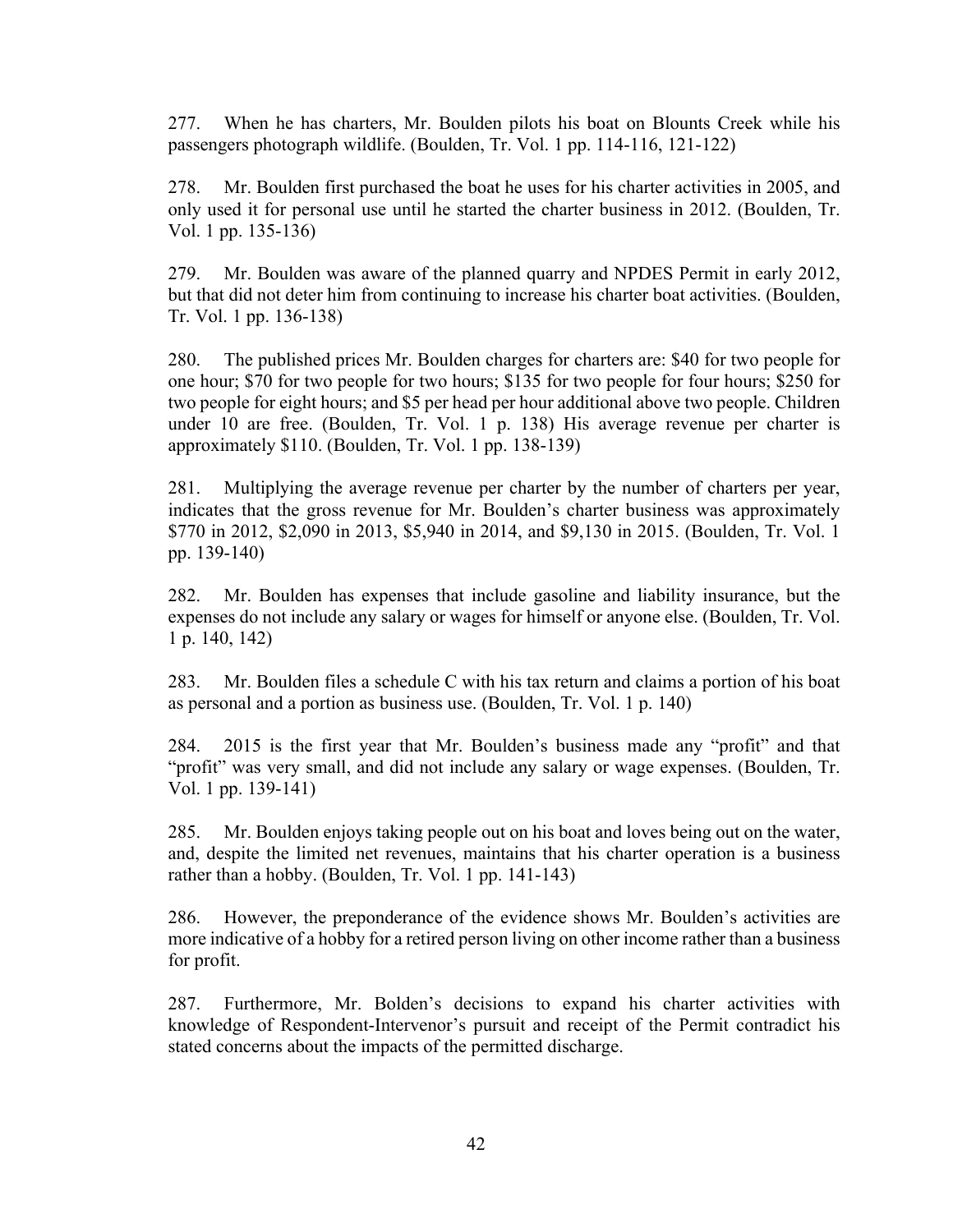288. With respect to changes in Blounts Creek, Mr. Boulden testified that the permitted discharge is "just going change things. I don't know how. I have my opinions, but I don't know how." (Boulden, Tr. Vol. 1 pp. 143-144, 148-149)

289. Mr. Boulden believes the discharge will affect his personal enjoyment of the Blounts Creek because "things will be out of balance." (Boulden, Tr. Vol. 1 pp. 130-132)

290. Mr. Boulden believes that his predictions of changes to Blounts Creek as a result of the discharge will impact his business if people do not enjoy the creek as much as they do now. (Boulden, Tr. Vol. 1 p. 132-133)

291. With respect to whether he will be able to use Blounts Creek in the same way with the discharge as he does today, Mr. Boulden stated, "It would be in a modified state. I don't think exactly the same as I do now, no." (Boulden, Tr. Vol. 1 p. 133)

292. Mr. Boulden's opinion testimony as to the impacts of the permitted discharge on Blounts Creek and its ecology, even if admissible, is speculative, not persuasive, not credible, and entitled to little weight.

293. Due to a lack of evidence of impacts to Blounts Creek that would affect his claimed interests, his testimony regarding impacts to his interests is also speculative and entitled to little weight.

294. Ms. Heather Deck is a resident of Washington, North Carolina, and she is a member of Petitioner Sound Rivers. She currently holds the position of Pamlico-Tar "Riverkeeper" for Sound Rivers and has held that position since 2003. (Deck, Tr. Vol. 1 pp. 152-153)

295. Ms. Deck testified that Blounts Creek is valued by Sound Rivers' members, and that Blounts Creek is important to the mission of Sound Rivers because it is a "high quality functioning system" and members use the water body for recreational purposes. (Deck, Tr. Vol. 1 pp. 161, 166, 167, 220)

296. Ms. Deck is familiar with Blounts Creek from past and present advocacy and water monitoring work in her position as river keeper. She has used Blounts Creek personally by kayaking and fishing on the creek, including areas downstream from Cotton Patch Landing and at least a couple hundred yards upstream of the confluence of Herring Run. (Deck, Tr. Vol. 1 pp. 158-161)

297. Ms. Deck testified as to her perceptions of the current conditions of Blounts Creek, and to her advocacy efforts in opposition to the Permit. She did not assert independent knowledge or opinions regarding the effects of the permitted discharge or the basis for such views, but instead referenced the materials that had been submitted by Sound Rivers to DWR during the permitting process. (Deck, Tr. Vol. 1 pp. 161-198)

298. Ms. Deck contends that if the NPDES Permit is upheld in this litigation that Sound Rivers' advocacy efforts will be impacted. (Deck, Tr. Vol. 1 pp. 204-206)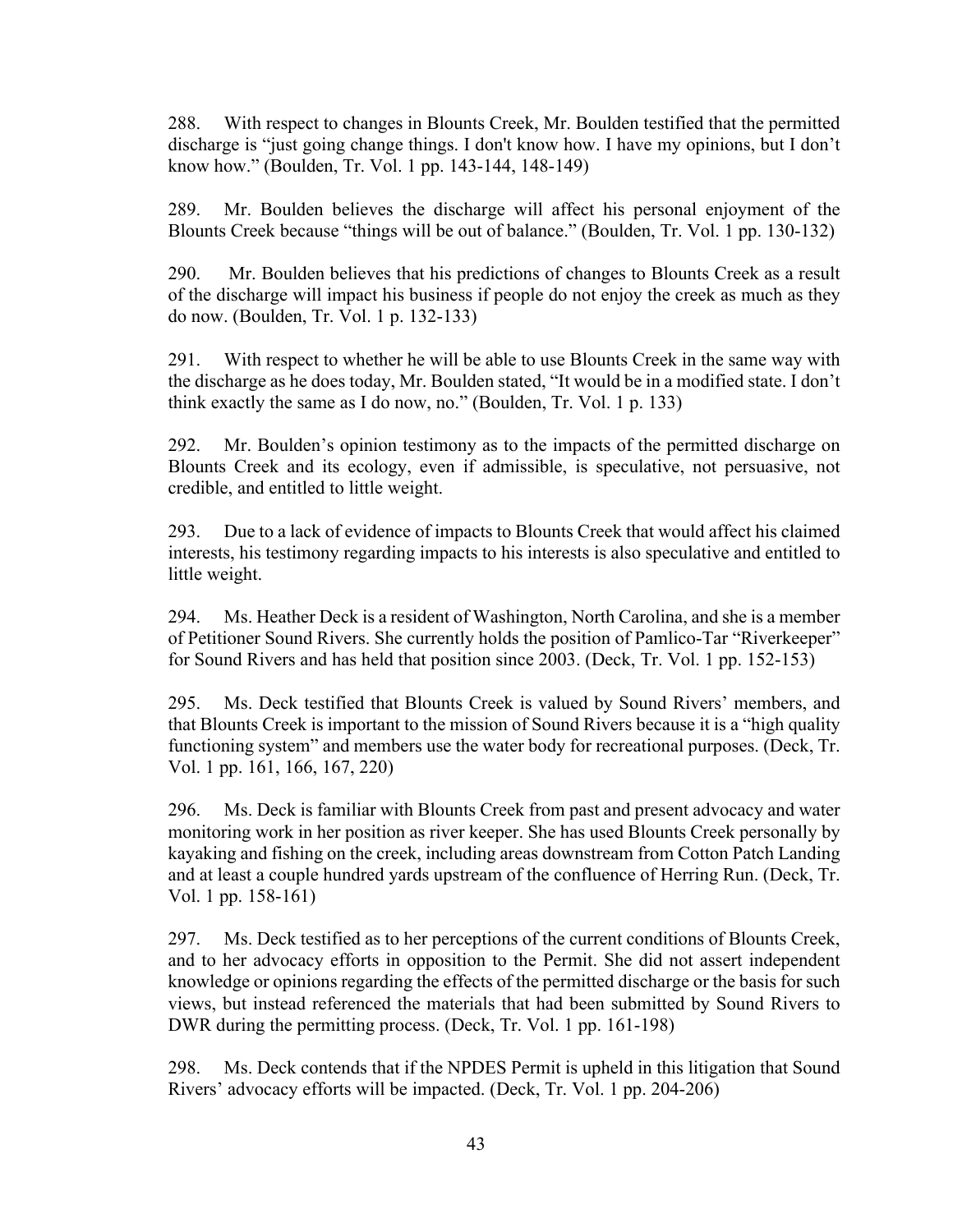299. To the extent Ms. Deck provided opinion testimony as to the impacts of the permitted discharge on Blounts Creek and its ecology, even if admissible, such testimony is speculative, not persuasive, not credible, and entitled to little weight.

300. Due to a lack of evidence of impacts to Blounts Creek that would affect her and her organization's claimed interests, Ms. Deck's testimony regarding impacts to those interests is also speculative and entitled to little weight.

301. Dr. Earnest Larkin, a retired physician, has been a member of the North Carolina Coastal Federation and Sound Rivers since about 1982. He was on the Coastal Resources Commission from 1998 to 2002 and on the Environmental Management Commission from 2007 to 2013, where he was the chair of the NPDES committee for several months. (Larkin, Tr. Vol. 2 pp. 230-231, 242)

302. Dr. Larkin has used Blounts Creek and Blounts Bay, off and on, for boating, water skiing, fishing, and photography for around 50 years. With respect to the potential effects of the permitted discharge on Blounts Creek, he "can imagine what will happen with this much water coming down the creek." (Larkin, Tr. Vol. 2 pp. 233-235, 242)

303. Dr. Larkin believes the proposed discharge will negatively impact his use of the Creek for sport fishing and photography. (Larkin, Tr. Vol. 2 pp. 230-240, 242, 251-252)

304. Dr. Larkin's opinion testimony as to the impacts of the permitted discharge on Blounts Creek and its ecology, even if admissible, is speculative, not persuasive, not credible, and entitled to little weight.

305. Due to a lack of evidence of impacts to Blounts Creek that would affect his claimed interests, his testimony regarding impacts to his interests is also speculative and entitled to little weight.

306. Mr. Todd Miller has been the Executive Director of the Coastal Federation since he founded the organization in 1982. His position as executive director entails: managing a 30-member staff; helping to formulate policy and advocacy positions; overseeing organization finances; and fund-raising. (Miller, Tr. Vol. 2 p. 256-257, 261)

307. According to Mr. Miller, Coastal Federation members use Blounts Creek for boating, swimming, photography, and fishing; and that he knows Dr. Larkin is one such member. (Miller, Tr. Vol. 2 p. 264)

308. The Coastal Federation had the opportunity to participate in the permitting process by attending and submitting comment, but declined to participate. (Miller, Tr. Vol. 2 pp. 265-266, 285)

309. Mr. Miller testified that he believes the NPDES Permit will harm his organization's credibility by impeding its mission to protect exceptional areas on the coast. He also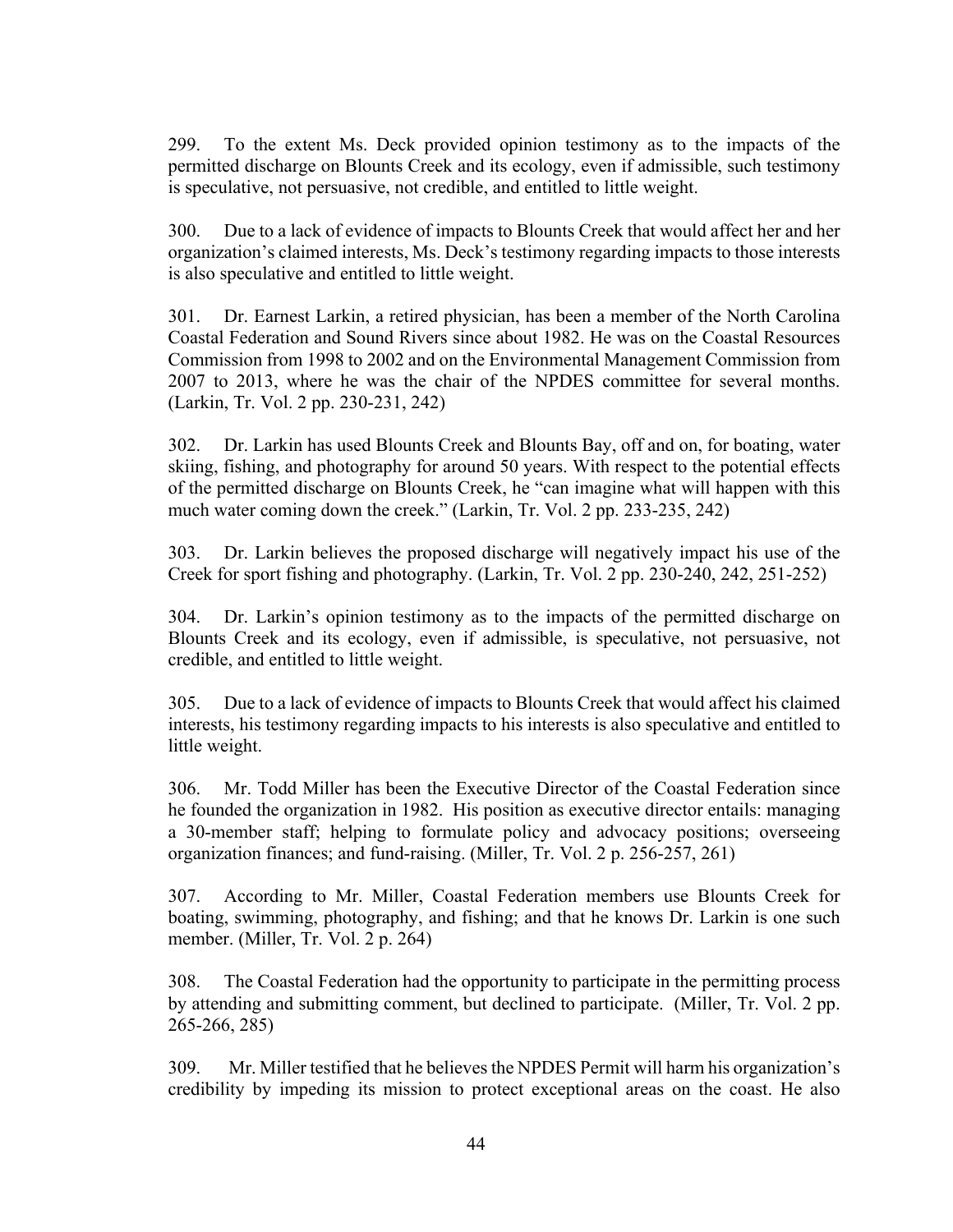believes that the discharge will harm the Coastal Federation's members' recreational use of Blounts Creek. (Miller, Tr. Vol. 2 pp. 264, 272-276)

310. Mr. Miller's opinion testimony as to the impacts of the permitted discharge on Blounts Creek and its ecology, even if admissible, is speculative, not persuasive, not credible, and entitled to little weight.

311. Due to a lack of evidence of impacts to Blounts Creek that would affect his and his organization's claimed interests, Mr. Miller's testimony regarding impacts to those interests is also speculative and entitled to little weight.

## **Conclusions of Law**

Based upon the foregoing findings of fact, and upon the preponderance of the evidence in the whole record, the undersigned makes the following conclusions of law:

1. The Office of Administrative Hearings has jurisdiction over the parties and the subject matter herein.

2. The parties have received adequate, sufficient, and proper notice of hearing in this matter.

3. To the extent that the findings of fact contain conclusions of law, or that the conclusions of law may be considered or include findings of fact, they should be so considered without regard to their given labels.

#### **Burden of Proof**

4. The Petitioners bear the burden of proof by a preponderance of the evidence of showing that (1) Respondent DWR substantially prejudiced their rights; and (2) Respondent DWR acted erroneously, arbitrarily and capriciously, used improper procedure, or failed to act as required by law or rule. *See* N.C. Gen. Stat. §§ 150B-23(a) and 150B-29(a); *Surgical Care Affiliates, LLC v. Dept. of Health and Human Services*, 235 N.C. App. 620, 623, 626-631, 762 S.E.2d 468, 471, 473-75 (2014), disc. review denied, 368 N.C. 242, 768 S.E.2d 564 (2015). *Overcash v. N.C. Dept. of Env. & Natural Res*., 635 S.E.2d 442, 447 (2006), disc. rev. denied, 361 N.C. 220, 642 S.E.2d 445 (2007).

5. North Carolina law presumes that a regulatory agency has properly performed the duties it has been delegated to perform. *In re Broad & Gales Creek Community Assoc*., 300 N.C. 267, 280, 266 S.E.2d 645, 654 (1980); *Adams v. N.C. State Board of Reg. for Prof. Eng. & Land Surveyors*, 129 N.C. App. 292, 297, 501 S.E.2d 660, 663 (1998).

6. The proper interpretation of a law or rule is a question of law, and an agency interpretation of a statute or rule is not binding on the undersigned. Nevertheless, "It is a tenet of statutory construction that a reviewing court should defer to the agency's interpretation of a statute it administers so [] long as the agency's interpretation is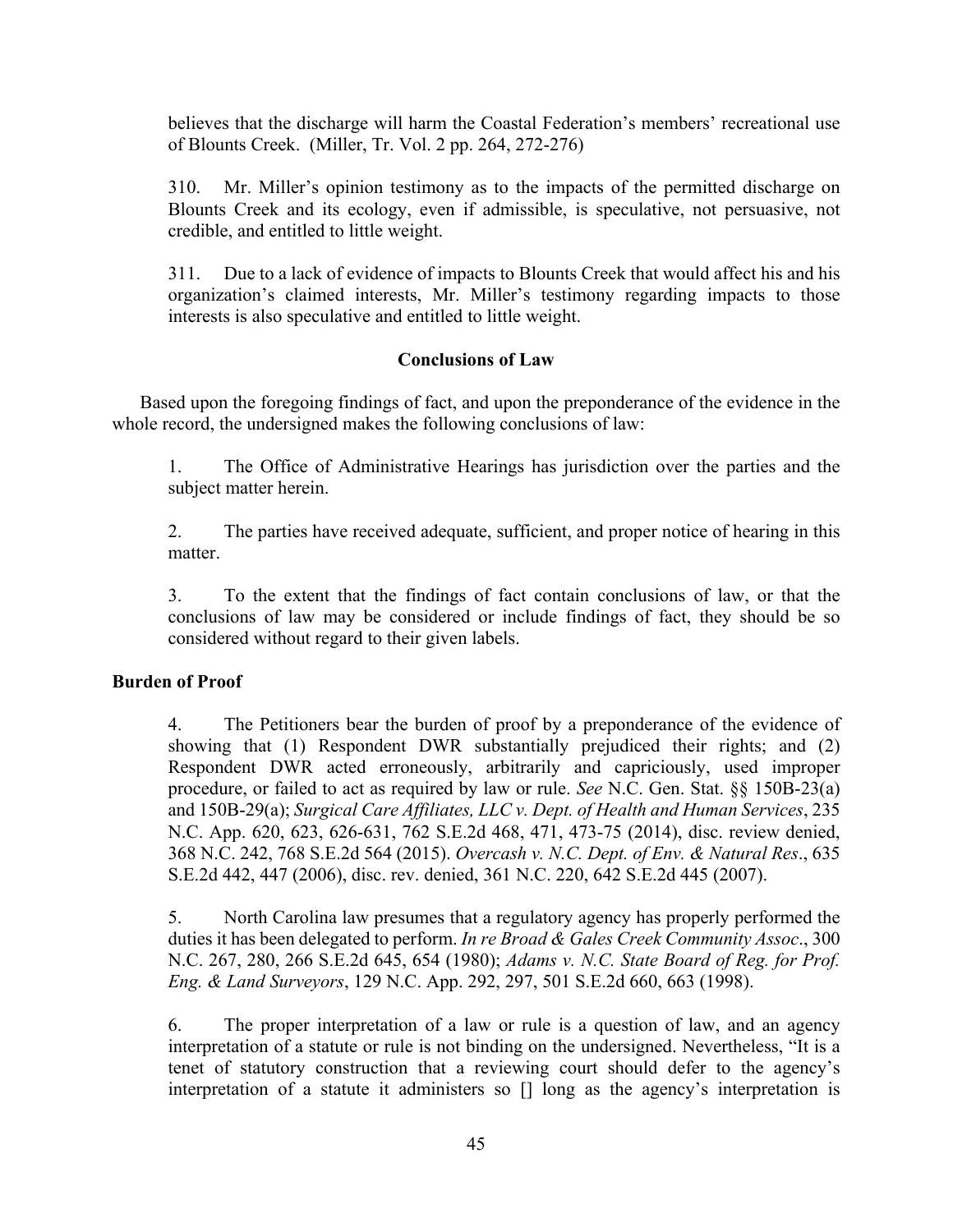reasonable and based on a permissible construction of the statute." *County of Durham v. North Carolina Dept. of Envt. & Natural Res*., 131 N.C. App. 395, 396-97, 507 S.E.2d 310, 311 (1998), *disc. rev. denied,* 350 N.C. 92, 528 S.E. 2d 361 (1999) (citations omitted).

7. This deference applies to an even greater extent to the agency's interpretation of its own regulations which "will be enforced unless clearly erroneous or inconsistent with the regulation's plain language." *Hilliard v. N.C. Dept. of Corrections*, 173 N.C. App. 594, 598, 620 S.E.2d 14, 17-18 (2005). "[B]road deference is all the more warranted" in highly technical regulatory areas. *Morrell v. Flaherty*, 338 N.C. 230, 237-38, 449 S.E.2d 175, 179-80 (1994), *cert. denied*, 515 U.S. 1122 (1995).

8. Deference must also be accorded to any agency's factual determinations based on its expertise in administering its regulatory program. The Administrative Procedure Act ("APA") requires that the Court "giv[e] due regard to the demonstrated knowledge and expertise of the agency with respect to facts and inferences within the specialized knowledge of the agency." N.C. Gen. Stat. § 150B-34(a).

9. To the extent Petitioners seek to prove that DWR's permitting decision was arbitrary and capricious, Petitioners bear a heavy burden. "The 'arbitrary or capricious' standard is a difficult one to meet." *ACT-UP Triangle v. Comm'n for Health Services*, 345 N.C. 699, 707, 483 S.E.2d 388, 393 (1997) (citations omitted). "The reviewing court does not have authority to override decisions within agency discretion when that discretion is exercised in good faith and in accordance with law." Id. "Administrative agency decisions may be reversed as arbitrary or capricious if they are 'patently in bad faith,' or 'whimsical' in the sense that 'they indicate a lack of fair and careful consideration' or 'fail to indicate 'any course of reasoning and the exercise of judgment.'" Id. (quoting *Comm'r of Ins. v. Rate Bureau*, 300 N.C. 381, 420, 269 S.E.2d 547 573 (1980)).

10. When reviewing whether an agency's action is arbitrary and capricious, a reviewing court should not "replace the [agency]'s judgment as between two reasonably conflicting views, even though the court could justifiably have reached a different result." *See Thompson v. Wake County Bd. of Educ*., 292 N.C. 406, 410, 233 S.E.2d 538, 541 (1977).

# **Regulatory Framework for Water Quality Protection**

11. The federal Clean Water Act, 33 U.S.C. §§ 1251 et seq. ("CWA"), prohibits point source discharges of pollutants into surface waters except in compliance with applicable regulatory permits, including NPDES permits. 33 U.S.C. §§ 1311(a), 1342.

12. NPDES permits authorize discharge to surface waters while protecting the quality of those waters in accord with applicable water quality standards. Water quality standards are promulgated and NPDES permits are issued in North Carolina pursuant to the Statefederal water quality regulatory scheme established pursuant to State statutes and the CWA. *See* N.C. Gen. Stat. §§ 143-211 *et seq.*; 33 U.S.C. §§ 1251 *et seq*.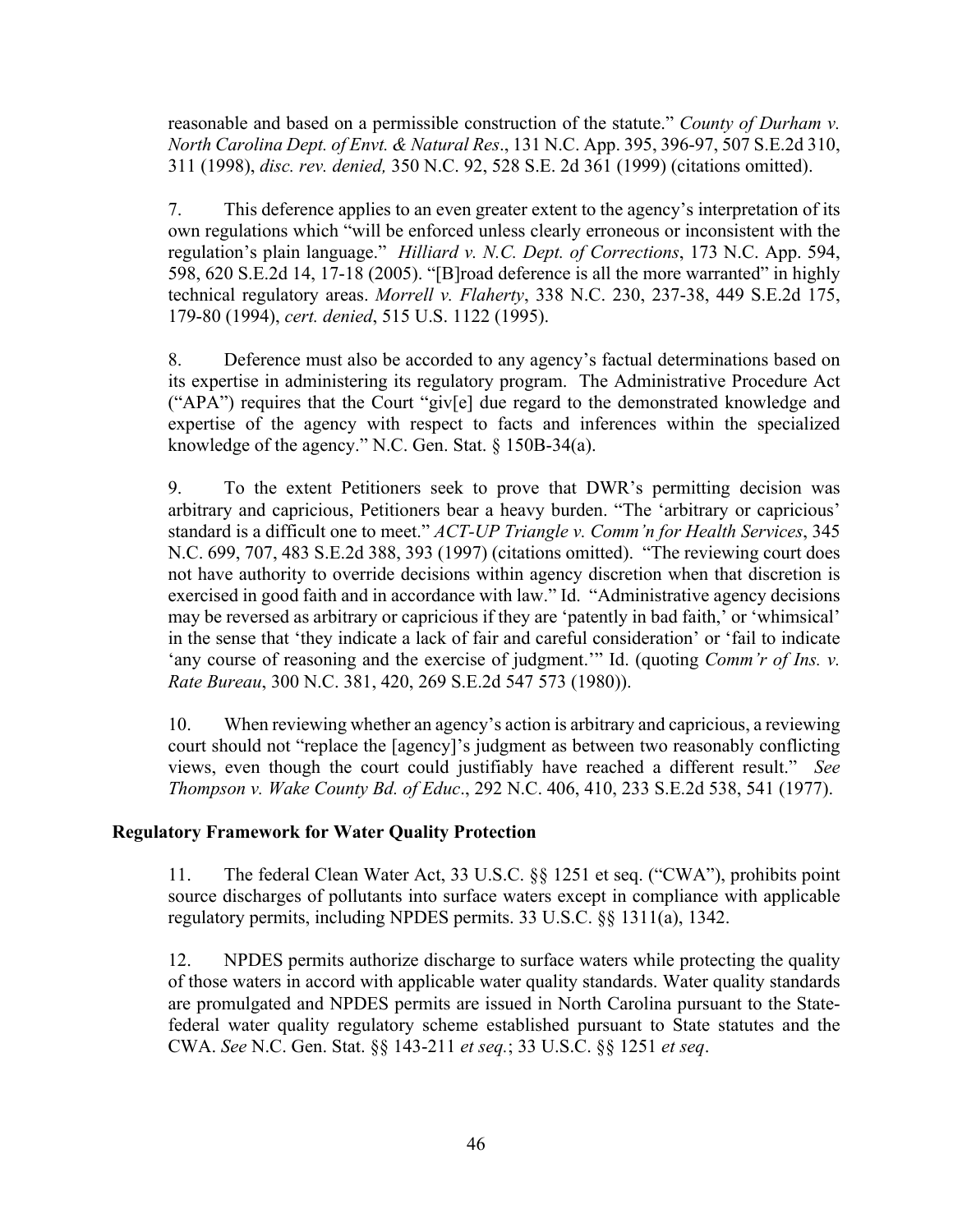13. North Carolina's regulatory system for protecting surface waters includes three elements, all established by formal rulemaking: (1) several surface water *classifications* based primarily on the *uses* of surface waters; (2) water quality *standards* that protect the uses included under most of the classifications; and (3) assignment of classifications to individual surface water segments. *See* N.C. Gen. Stat. §§ 143-211(c), 143-214.1, 143-214.3, 143-215.1; 15A NCAC Subch. 2B.

14. Under this system, every surface water segment in the state is assigned a *primary* classification by formal rulemaking. The primary classification connects to the water segment a set of numeric and narrative water quality standards that protect a specified set of uses of the segment. Some, but not all, surface water segments are also assigned one or more *supplemental* classifications, which may trigger the modification of standards and requirements that accompany primary classifications. *See* 15A NCAC 02B .0101 for current rulemaking procedures.

15. Upper Blounts Creek is assigned the *primary* classification "C." 15A NCAC 02B  $.0316(a)$ ). The protected uses of Class "C" waters are those listed in 15A NCAC 02B .0211(1), and the applicable set of water quality standards to protect those uses are prescribed, expressly and by incorporation, by 15A NCAC 02B .0211.

16. Upper Blounts Creek is also assigned two *supplemental* classifications: Sw and NSW. 15A NCAC 02B .0316(a) (Index Number 29¬-9-1-(1)).

17. Lower Blounts Creek from Herring Run downstream to Blounts Bay is assigned a *primary* classification of SB and a *supplemental* classification of NSW. 15A NCAC 02B .0316(a) (Index Number 29¬-9-1-(1)).

18. Under the State's program, an NPDES permit cannot be issued when the "imposition of conditions cannot reasonably ensure compliance with applicable water quality standards and regulations." 15A NCAC 02H .0112(c).

19. "The permit applicant has the burden of providing sufficient evidence to reasonably ensure that the proposed system will comply with all applicable water quality standards and requirements." 15A NCAC 02H .0112(c). The "reasonably ensure" standard reflects the fact that permits must be issued based on predictions of a discharge's future effects and future compliance with water quality standards.

20. The CWA requires that States have an "antidegradation policy." 40 CFR 131.12.

21. North Carolina's antidegradation policy is as follows: "It is the policy of the Environmental Management Commission to maintain, protect, and enhance water quality within the State of North Carolina." 15A NCAC 02B .0201(a).

22. The antidegradation policy is implemented in two steps. 15A NCAC 02B .0201(a). The first step is formal rulemaking decisions that establish North Carolina's surface water classifications, uses and standards, and that assign classifications, with the accompanying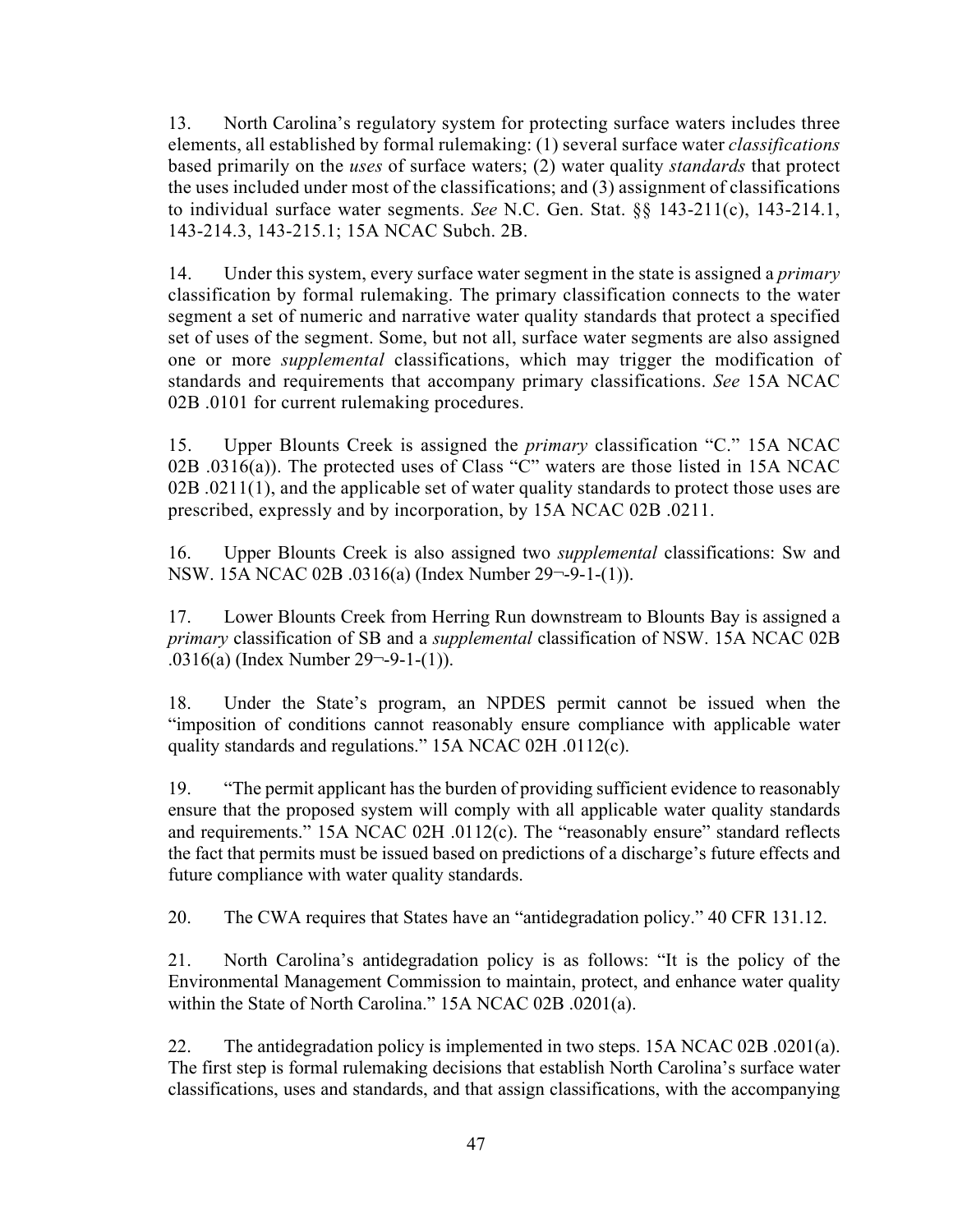uses and standards, to surface water segments. *See* 15A NCAC 02B .0201(b). The second step is permitting decisions that include antidegradation procedures. *See* 15A NCAC 02B  $.0201(c)$ -(f).

23. For NPDES permit decisions, there are procedures and protections for most waters with unused pollutant loading capacity and more extensive procedures and protections for waters that have been assigned the supplemental classification High Quality Waters ("HQW") or Outstanding Resource Waters ("ORW"). *See* 15A NCAC 02B .0201(c)-(e). Under the NPDES rules, an assignment of the "Sw" supplemental classification to a surface water segment does not trigger stricter antidegradation permitting procedures.

24. For Blounts Creek, the first step in the North Carolina antidegradation policy was implemented by formal rulemaking that assigned classifications to the stream segments. The second step for Blounts Creek was implemented by DWR applying the permit procedures of 15A NCAC 02B .0201(c) in considering and issuing the NPDES Permit.

25. The more extensive antidegradation permitting procedures and protections in 15A NCAC 02B .0201(d) and (e) are not relevant to Respondent-Intervenor's NPDES permit application because there was no evidence presented that the receiving waters in this case (Blounts Creek) are classified "High Quality Waters" or "Outstanding Resource Waters."

# **Petitioners' pH Claim**

26. Petitioners claim that, in issuing the NPDES Permit, DWR failed to reasonably ensure compliance with the water quality standard for pH. Under 15A NCAC 02B  $.0211(3)(g)$  (2013), the pH standard for Blounts Creek, a Class "C" water, provides: "pH: shall be normal for the waters in the area, which generally shall range between 6.0 and 9.0 except that swamp waters may have a pH as low as 4.3 if it is the result of natural conditions."

27. The pH standard is administered by DWR and relates to a highly technical and scientific subject area within DWR's expertise. As required by North Carolina case law and the APA, the undersigned accords deference to DWR's interpretation of its own rule.

28. DWR interprets the pH rule as limiting the maximum allowable pH in the receiving waters to 9.0, but allowing pH to range as low as 4.3 if resulting from natural conditions.

29. The undersigned finds that based on a preponderance of the evidence, DWR's interpretation is longstanding, is reasonable, and is consistent with and supported by the plain language of the rule, and, therefore, the undersigned will decide Petitioners' pH claim based on DWR's interpretation of the rule.

30. The Permit allows for pH of the permitted discharge effluent to range from 5.5 to 8.5.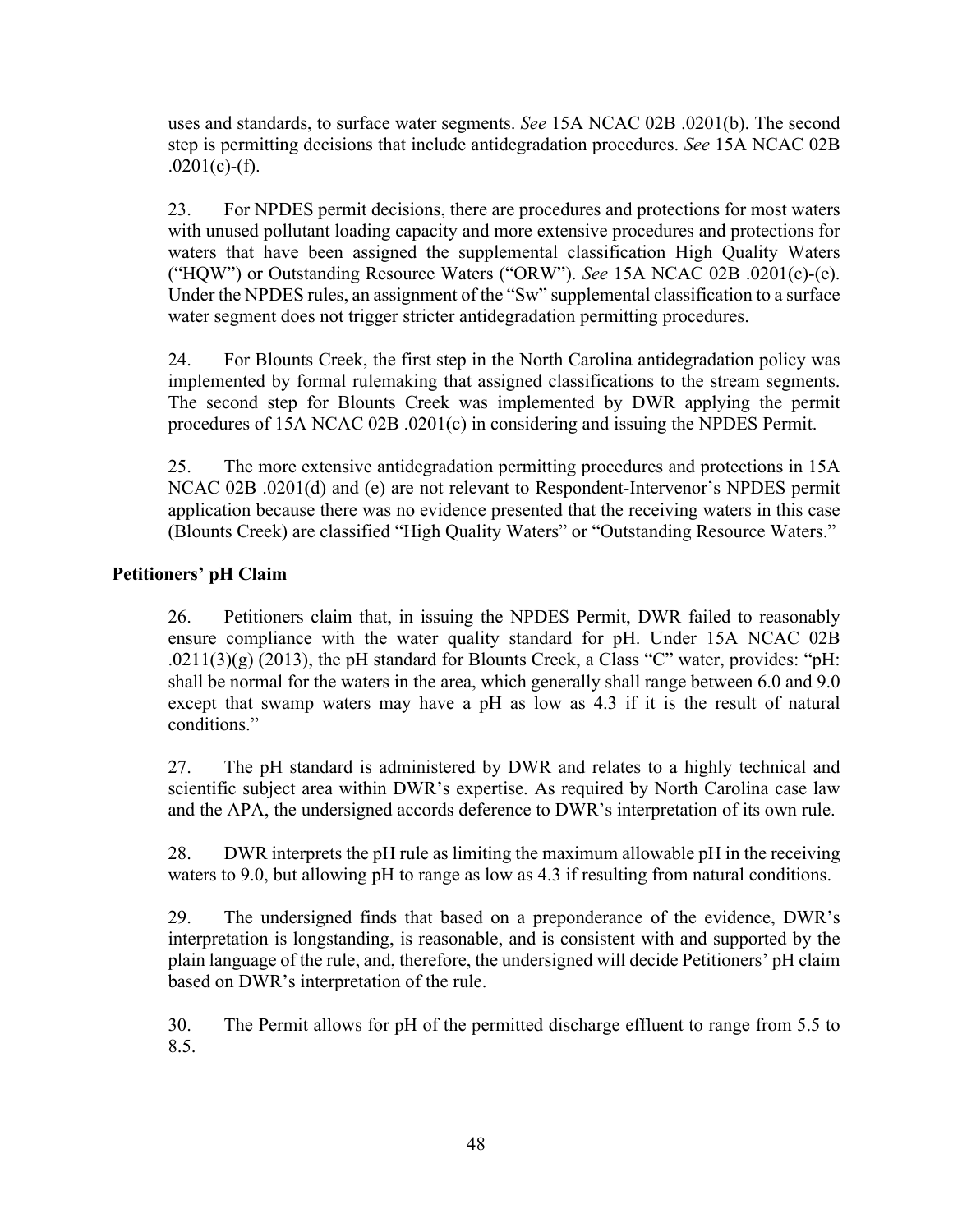31. The parties have stipulated and the preponderance of the evidence shows that the permitted discharge will have a pH of approximately 6.9.

32. Both the predicted maximum pH of upper Blounts Creek receiving waters, postdischarge, (6.9) and the maximum permitted pH of the permitted discharge (8.5) are less than the maximum allowable pH for Blounts Creek (9.0) authorized under the pH standard as interpreted by DWR.

33. Petitioners' arguments that DWR both misinterpreted and misapplied the pH standard present questions of law and fact. Petitioner's arguments have been thoroughly considered and rejected by the undersigned as unpersuasive, unsupported by the preponderance of evidence, and contradictory to the plain language of the pH standard.

34. Petitioners do not contend that the discharge will cause the receiving waters, Blounts Creek, to have a pH of higher than 9.0 or lower than 4.3. Rather, they contend that DWR was required to set the pH limit in the Permit based upon the measured pH of the receiving waters. The undersigned finds there is nothing in the language or purpose of the pH standard that supports Petitioners' contention.

35. Petitioners' interpretation of the pH standard is contrary to the plain language of the rule, since it ignores the language defining what is "normal": pH "shall be normal for the waters in the area, which generally shall range between 6.0 and 9.0 except that swamp waters may have a pH as low as 4.3 if it is the result of natural conditions." 15A NCAC 02B .0211(3)(g) (2013).

36. Where the language of a statute or rule is clear and unambiguous, there is no room for judicial construction and the courts must apply its plain meaning. *Burgess v. Your House of Raleigh, Inc*., 326 N.C. 205, 209, 388 S.E.2d 134, 136 (1990); *Kyle v. Holston Group*, 188 N.C. App. 686, 692, 656 S.E.2d 667, 671 ("Supreme Court has applied the rules of statutory construction to administrative regulations"), disc. review denied, 362 N.C. 359, 662 S.E.2d 905 (2008).

37. The pH standard is clear and unambiguous, and DWR's interpretation is consistent with and according to its plain meaning. Even if the pH standard was construed to be ambiguous, Petitioners failed to demonstrate that DWR's interpretation is unreasonable, clearly erroneous, or contrary to the plain language of the rule.

38. The pH standard, if applied as interpreted by Petitioners, would be unworkable. The result of implementing Petitioners' interpretation would be a separate, unique pH standard for every one of the State's more than 10,000 classified waterbody segments. *See* 15A NCAC 02B Section .0300. It would no longer be possible to know the applicable pH standard by reading the text of the rule; instead, it would be necessary to calculate a sitespecific pH standard after costly, time-consuming sampling and analysis. If adopted, Petitioner's interpretation would create a new source of regulatory uncertainty, cause delay in permitting and enforcement, and impose the expense of a sampling program anytime there is a need to know the pH standard applicable to a waterbody segment in North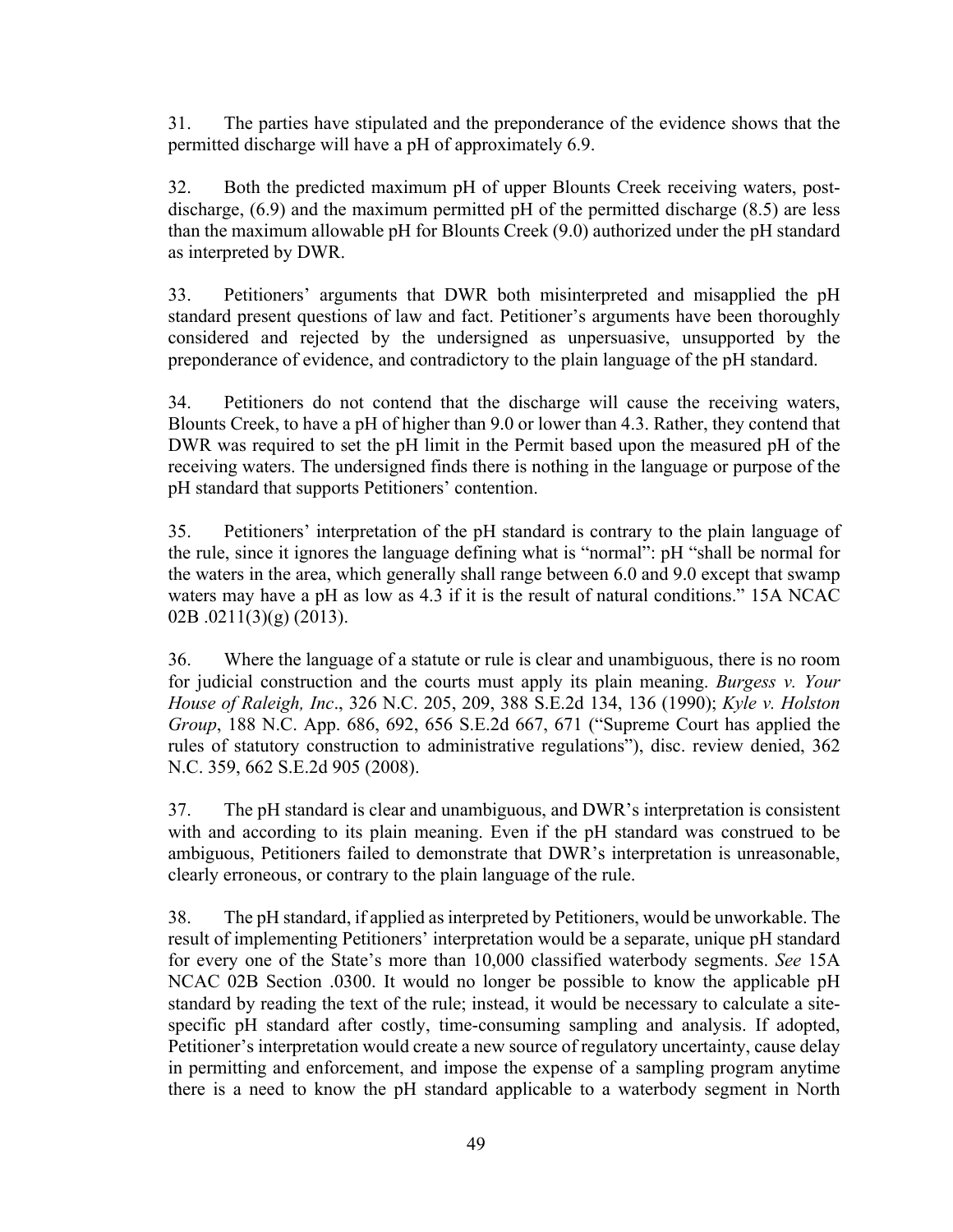Carolina. Even if Petitioners' interpretation of the pH standard were reasonable or plausible, which it is not, the undersigned defers to DWR's reasonable interpretation of its own rule.

39. A recent technical amendment to the language of the pH standard supports DWR's longstanding interpretation of the rule. Effective January 1, 2015, the phrase "generally shall" has been deleted from the rule. 15A NCAC 02B .0211(14) (2015).

40. The preponderance of the evidence demonstrates that DWR reasonably interpreted the pH standard; reasonably and rationally applied the pH standard to the relevant information and facts regarding the proposed discharge; and reasonably determined that the NPDES Permit reasonably ensures compliance with the pH standard.

41. Petitioners failed to present evidence sufficient to overcome the presumption that DWR acted appropriately in determining the NPDES Permit reasonably ensures compliance with the pH standard.

42. Petitioners failed to meet their burden of proving by a preponderance of the evidence that DWR exceeded its authority or jurisdiction, acted erroneously, failed to use proper procedure, acted arbitrarily or capriciously, or failed to act as required by law or rule in determining the NPDES Permit reasonably ensures compliance with the pH water quality standard, 15A NCAC 02B .0211(3)(g) (2013) (now amended and recodified at 15A NCAC 02B .0211(14)).

43. DWR's decision that the NPDES Permit reasonably ensures compliance with the pH water quality standard is affirmed.

# **Petitioners' Biological Integrity Claim**

44. Petitioners claim that, in issuing the NPDES Permit, DWR failed to reasonably ensure compliance with the biological integrity standard.

45. Under applicable North Carolina rules, one of the existing uses of all classified surface waters is "maintenance of biological integrity." *See* 15A NCAC 02B .0211(1) (2013) (freshwater), and 02B .0220(1) (2013) (saltwater).

46. The term "biological integrity" is defined in 15A NCAC 02B .0202(11) as follows: "the ability of an aquatic ecosystem to support and maintain a balanced and indigenous community of organisms having species composition, diversity, population densities and functional organization similar to that of reference conditions."

47. The biological integrity standards applicable to upper and lower Blounts Creek state:

> the waters shall be suitable for aquatic life propagation and maintenance of biological integrity . . . . Sources of water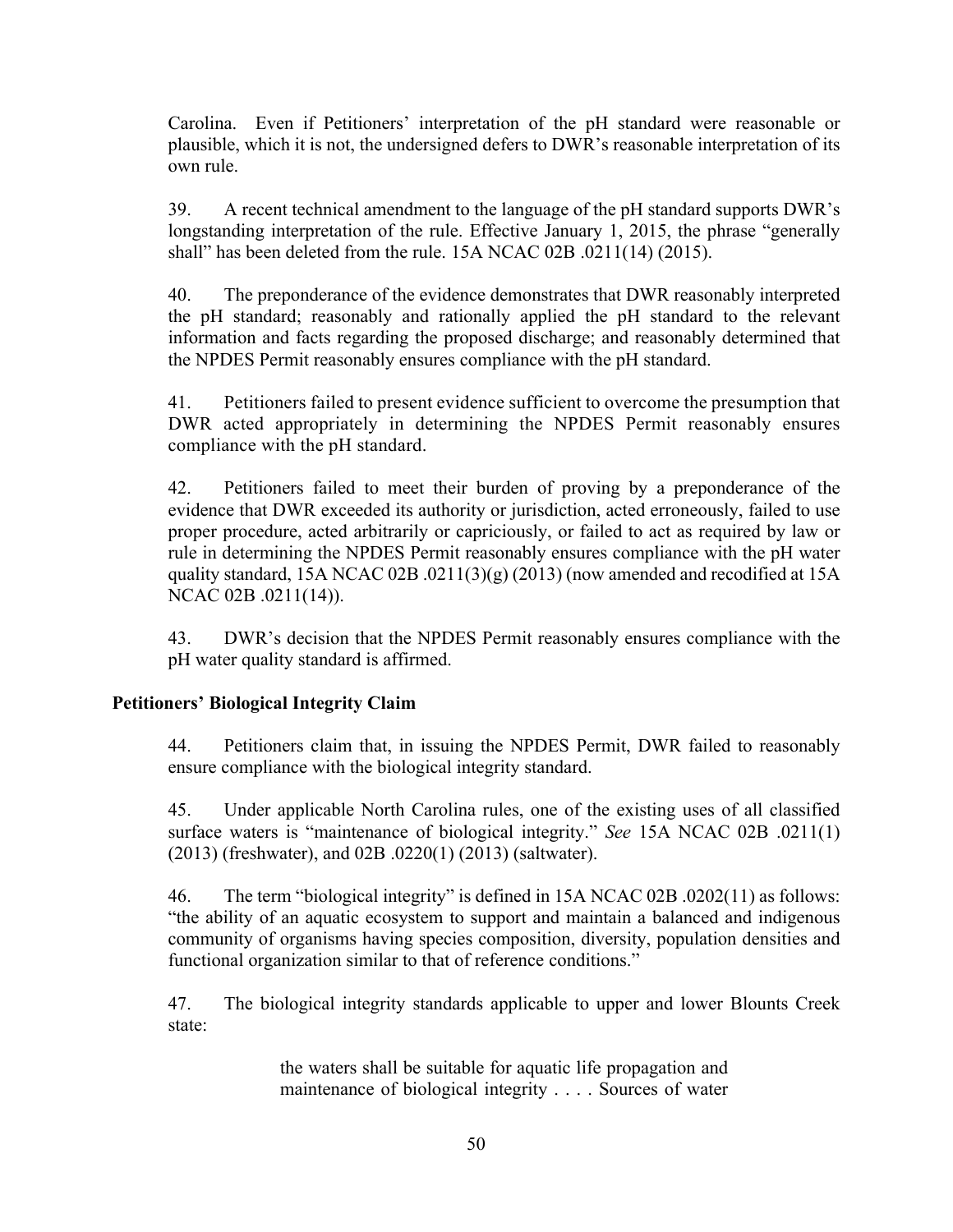pollution which preclude any of these uses on either a shortterm or long-term basis shall be considered to be violating a water quality standard . . . .

15A NCAC 02B .0211(2) (2013) (freshwater standard). *See also* 15A NCAC 02B .0220(2) (2013) (same standard for saltwater).

48. DWR interprets the applicable rules and definitions to mean that an NPDES permit complies with the biological integrity standard if the permit's terms and conditions reasonably ensure that the permitted discharge will not preclude maintenance of the ability of an aquatic ecosystem to support and maintain a balanced and indigenous community of organisms having species composition, diversity, population densities and functional organization similar to that of reference conditions.

49. The biological integrity standard is administered by DWR and relates to a highly technical and scientific subject area within DWR's expertise.

50. As required by North Carolina case law and the APA, the undersigned accords deference and gives due regard to DWR's interpretation of its own rules.

51. Even if the undersigned were not required to defer to DWR's interpretation of the biological integrity standard rules, the undersigned finds that DWR's interpretation is longstanding, is reasonable, and is consistent with and supported by the plain language of the rules, and therefore the undersigned will decide Petitioners' biological integrity claim based on DWR's interpretation of the rules.

52. The preponderance of the evidence shows that, in evaluating and determining whether the NPDES Permit reasonably ensures compliance with the biological integrity standard, DWR (through its staff) applied its knowledge and expertise, and:

a. identified the Blounts Creek system, meaning Blounts Creek and its tributaries, as the appropriate "aquatic ecosystem";

b. determined that the appropriate "reference conditions" were the existing conditions of the Blounts Creek system before the proposed discharge;

c. studied and assessed the existing, pre-discharge ecological resources of the Blounts Creek system;

d. determined the degree and geographic scope of potential physical and chemical impacts of the proposed discharge;

e. determined the predicted changes to the ecosystem and ecological resources from the proposed discharge to be limited; and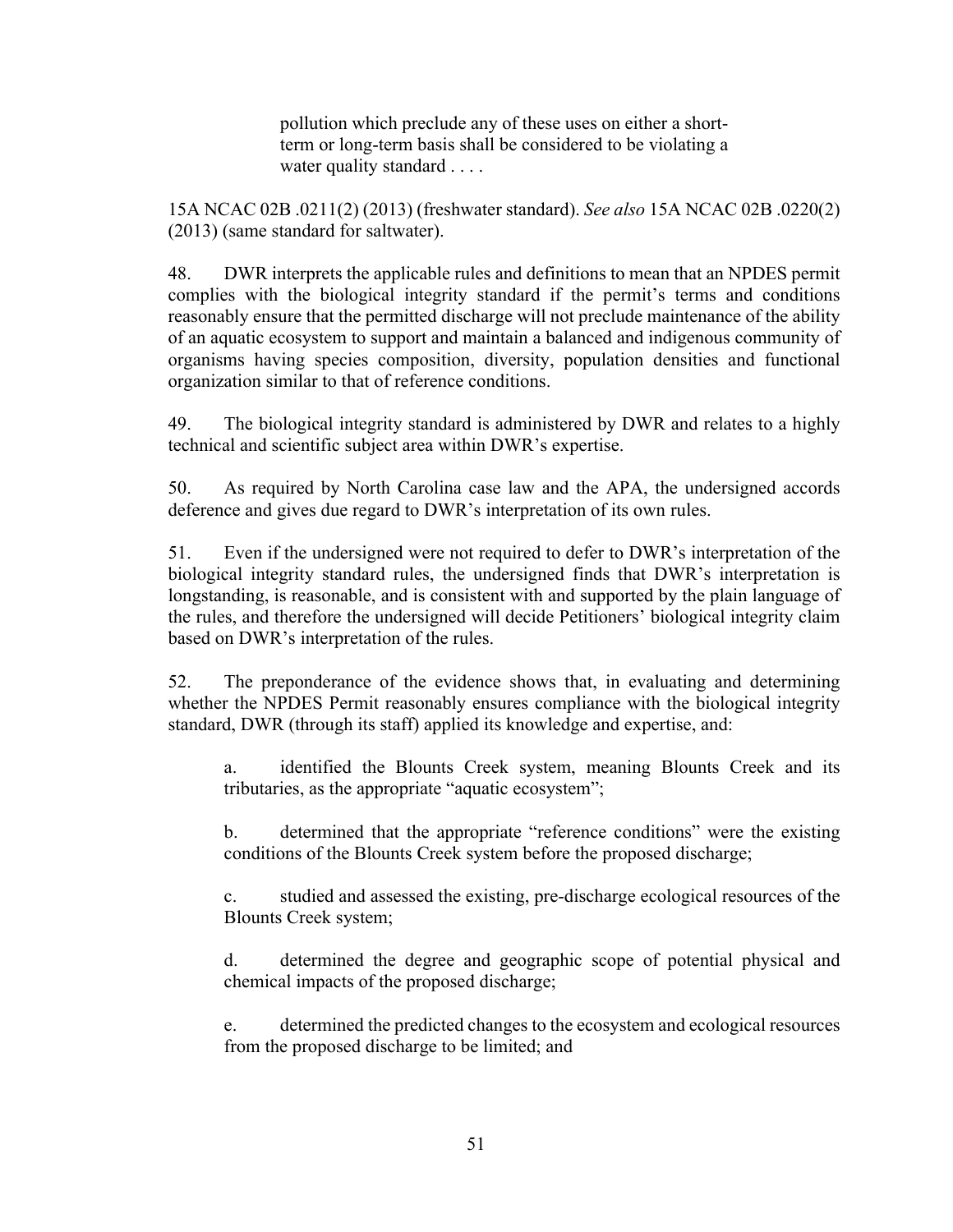f. concluded that the effects predicted to occur as a result of the permitted discharge would not violate the standard, and, in fact, a violation would not occur unless the impacts to the Blounts Creek aquatic ecosystem were much greater in degree and geographic scope than those predicted to occur.

53. Petitioners' arguments that DWR misinterpreted and misapplied key aspects of the biological integrity standard and understated the effects of the permitted discharge present questions of law and fact, and mixed questions of law and fact. Petitioners' arguments have been thoroughly considered and rejected by the undersigned as unpersuasive and unsupported by the preponderance of evidence.

# "Aquatic Ecosystem"

54. Petitioners have asserted that the relevant "aquatic ecosystem" should be defined more narrowly and that DWR must use a single stream segment as the ecosystem unit for assessing compliance. See Petition at 3.

55. The term "aquatic ecosystem" is not defined by North Carolina statute or rule.

56. The determination and application of "aquatic ecosystem" in a specific context is complex and requires significant scientific expertise and judgment, and should be accorded deference. *See County of Durham v. N.C. Dept. of Environment and Natural Resources*, 131 N.C. App. at 396-97, 507 S.E.2d at 311 (1998), disc. rev. denied, 350 N.C. 92, 528 S.E.2d 361 (1999).

57. DWR's interpretation and application of this term are reasonable, rational, and in accordance with the language and purpose of the biological integrity standard.

58. To the extent DWR's selection of an appropriate aquatic ecosystem is considered a factual determination, it is one which falls directly within the agency's expertise and is therefore entitled to "due regard" pursuant to the APA.

"Reference Conditions"

59. Petitioners have asserted that DWR failed to conduct a biological integrity analysis by inadequately sampling for "species composition, diversity, population densities and functional organization" throughout the Blounts Creek aquatic ecosystem.

60. The determination and application of "reference conditions" in a specific context is complex and requires significant scientific expertise and judgment, and should be accorded deference.

61. DWR's interpretation and application of this term are reasonable, rational, and in accordance with the language and purpose of the biological integrity standard.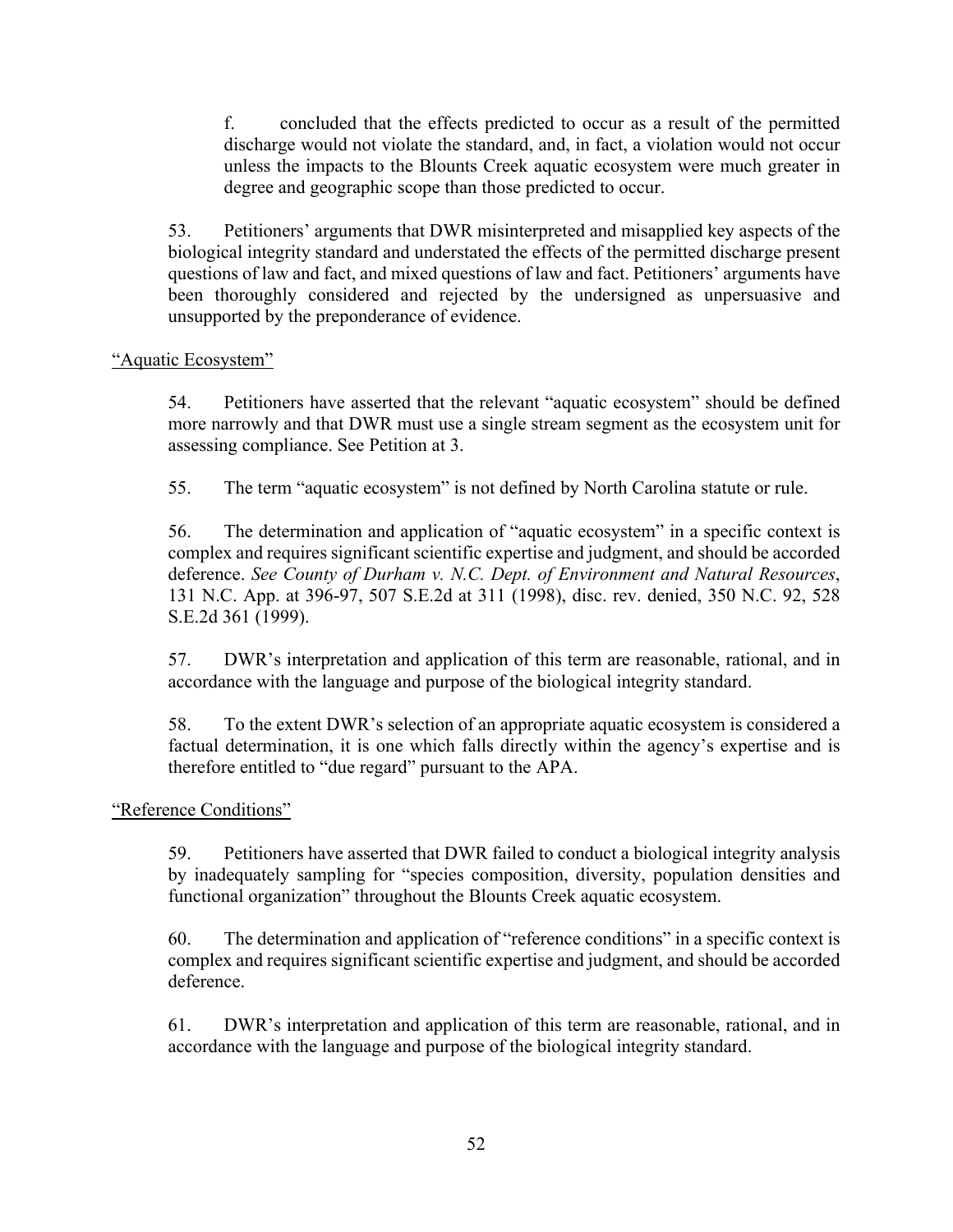62. To the extent DWR's selection of appropriate "reference conditions" is considered a factual determination, it is one which falls directly within the agency's expertise and is therefore entitled to "due regard" pursuant to the APA.

63. The preponderance of the evidence shows that Blounts Creek aquatic ecosystem's existing conditions ("reference conditions") are dynamic, vary over time and geographic location, and can be affected by many environmental factors.

64. The preponderance of the evidence shows that DWR had sufficient information such that the biological sampling efforts Petitioners sought were unnecessary.

65. Before issuing the Permit, DWR determined that: (a) the proposed discharge likely would not cause significant erosion or sedimentation; (b) pH likely would not exceed 6.9 in the upper Blounts Creek and was unlikely to change significantly in lower Blounts Creek; (c) relative salinity impacts would likely be on the order of 1 ppt and salinities would remain within the variability of the system; (d) shifts in macrobenthic invertebrates would likely be toward an increase in diversity and would be geographically limited to the upper reaches of Blounts Creek; and (e) the proposed discharge is not likely to adversely impact fish communities of the Blounts Creek aquatic ecosystem. These determinations by DWR are reasonable and supported by the preponderance of the evidence.

66. DWR determined that the likely effects of the permitted discharge are limited in degree, limited in geographic scope, and not deleterious.

67. The preponderance of the evidence supports DWR's conclusion and shows that the permitted discharge will not have any significant detrimental effect on the Blounts Creek aquatic ecosystem, including the many miles of C and Sw stream segments of other tributaries of Blounts Creek.

# Impacts of the Proposed Discharge

68. Petitioners argued that DWR underestimated or understated the effects the proposed discharge will likely have on the Blounts Creek aquatic ecosystem, including effects on flow, pH, salinity, benthos, fish, and the existing biological community of Blounts Creek.

69. DWR's findings and inferences regarding the predicted effects of the proposed discharge fall within "specialized knowledge of the agency." As such, the undersigned is required to give such facts and inferences "due regard" pursuant to the APA. N.C. Gen. Stat. § 150B-34(a).

70. The preponderance of the evidence demonstrates that DWR applied its knowledge and expertise in its collection and review of the data and reports obtained during the permitting process, and drew reasonable inferences and conclusions based on those data and reports.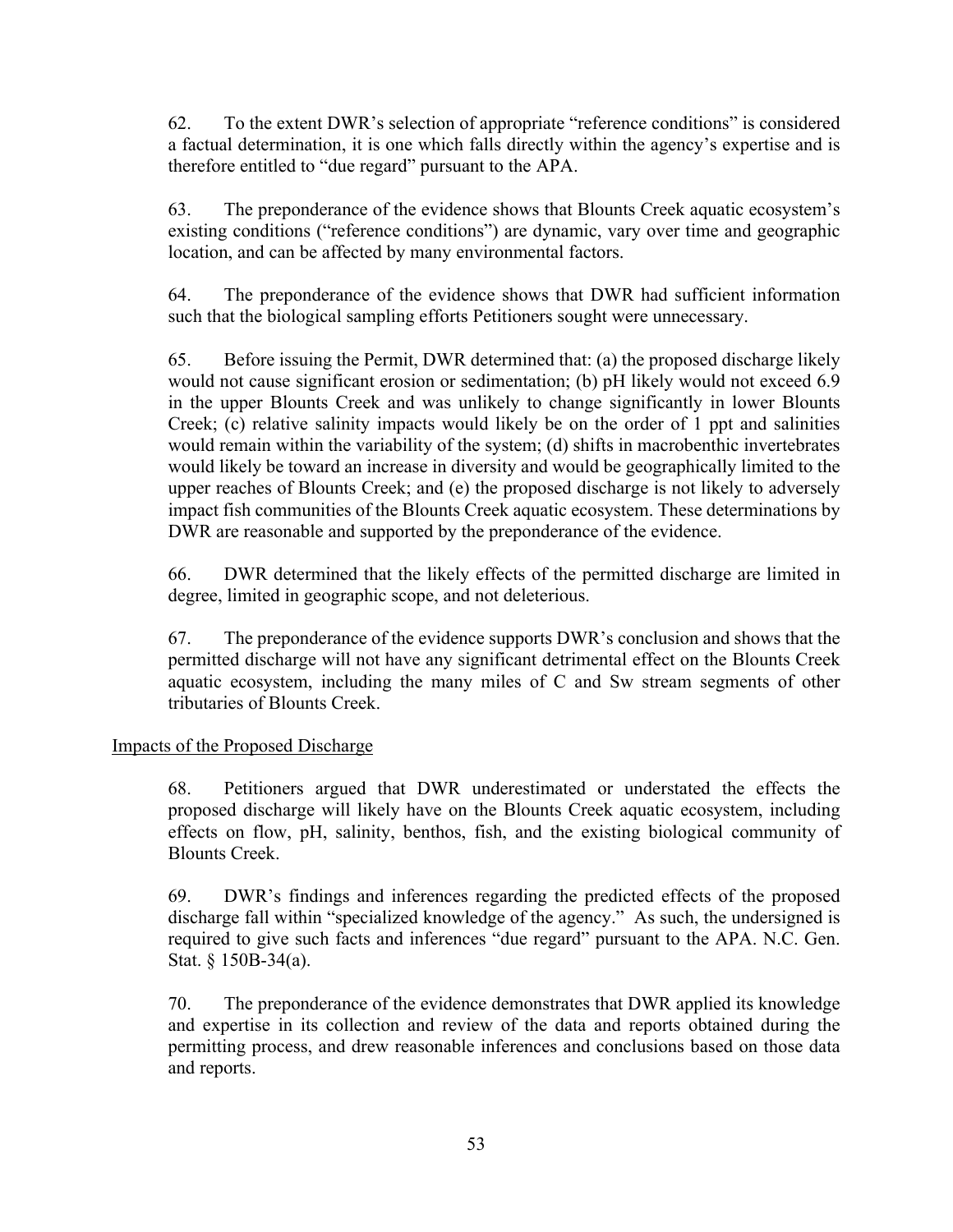71. The preponderance of the evidence demonstrates that DWR reasonably evaluated and adopted the findings of the Kimley Horn reports (Exs. R13, R15) and the CZR report (Ex. R16) after satisfying itself of the reliability of these studies.

72. The preponderance of the evidence demonstrates that: (a) DWR applied its discretion and expertise in its review of the comments it received from the public (including Petitioners'), EPA, and other state agencies during the permitting process; and (b) the substantive comments were considered and accounted for by DWR based on DWR's expertise, judgment, and rational evaluation of the comments and other evidence.

73. To the extent Petitioners contend that DWR acted arbitrarily and capriciously in its evaluation of the evidence, its gathering and evaluation of relevant data and information, its interpretation and application of the biological integrity standard, and its conclusion that the NPDES Permit reasonably ensures compliance with the biological integrity standard, Petitioners failed to present any evidence that DWR acted "whimsically" or in "bad faith."

74. The undersigned finds that DWR's evaluation of the NPDES permit application, reports and data submitted during the permit process, the data independently collected by DWR, and the comments received from the public, state agencies and EPA was reasonable, rational, thorough, supported by a preponderance of the evidence in the record, and undertaken in good faith.

75. The undersigned finds the evidence and expert opinion testimony as well as the lay opinion testimony, even if admitted, presented by Petitioners, does not overcome DWR's determinations, with respect to the likely impacts and effects of the permitted discharge, which were thoroughly evaluated based on DWR's knowledge, expertise, and judgment, and well-supported by a preponderance of the evidence.

76. The undersigned has considered all of the evidence of potential impacts presented by Petitioners and their experts, and finds, based on a preponderance of the evidence, that Petitioners' evidence either does not contradict DWR's determinations or is not persuasive and not sufficient to overcome the data, studies, and other information reasonably considered and relied on by DWR in evaluating compliance with the biological integrity standard.

77. Petitioners failed to present evidence sufficient to overcome the presumption that DWR acted appropriately in determining the NPDES Permit reasonably ensures compliance with the biological integrity standard.

78. The preponderance of the evidence demonstrates that DWR:

a. reasonably interpreted the biological integrity standard;

b. reasonably and rationally applied the biological integrity standard to the relevant information and facts regarding the proposed discharge;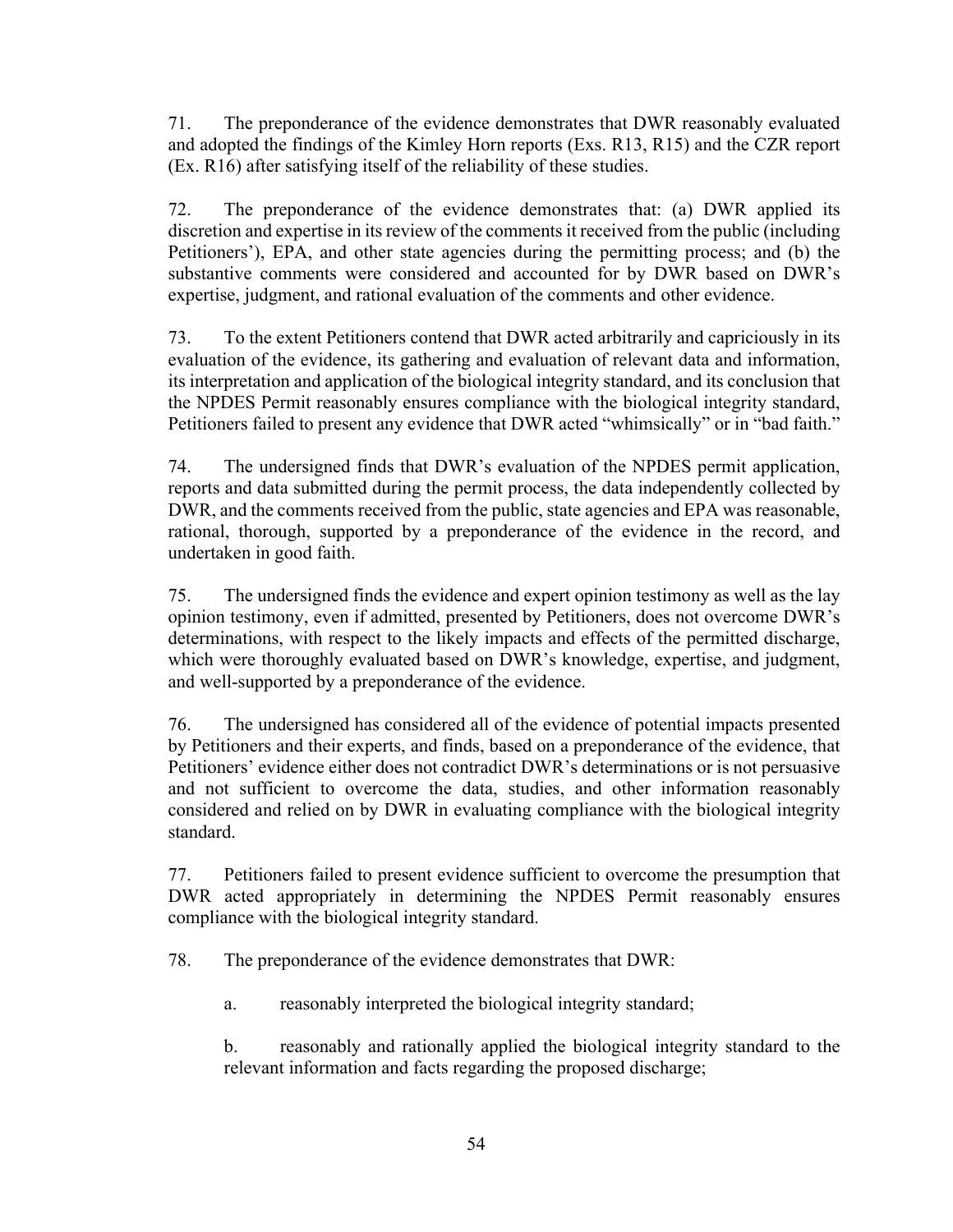c. reasonably determined that, although certain changes are predicted to occur as a result of the proposed discharge, the predicted effects would not preclude the ability of the relevant aquatic ecosystem to support and maintain a balanced and indigenous community of organisms having species composition, diversity, population densities and functional organization similar to that of reference conditions; and

d. reasonably and rationally determined that the NPDES Permit reasonably ensures compliance with the biological integrity standard.

79. Petitioners failed to meet their burden of proving by a preponderance of the evidence that DWR exceeded its authority or jurisdiction, acted erroneously, failed to use proper procedure, acted arbitrarily or capriciously, or failed to act as required by law or rule in determining the NPDES Permit reasonably ensures compliance with the biological integrity water quality standard. *See* 15A NCAC 02B. 0202(11), 15A NCAC 02B .0211(2) (2013), and 15A NCAC 02B .0220(2) (2013).

80. DWR's decision that the NPDES Permit reasonably ensures compliance with the biological integrity water quality standard is affirmed.

# **Petitioners' Swamp Waters Claim**

81. Petitioners claim that the NPDES Permit does not reasonably ensure compliance with what Petitioners characterize as a requirement to "protect" swamp waters "characteristics." Petition 4-5.

82. "Swamp Waters" are defined as "waters which are classified by the Environmental Management Commission and which are topographically located so as to generally have very low velocities and other characteristics which are different from adjacent streams draining steeper topography." 15A NCAC 02B.0202(62). *See also* 15A NCAC 02B .0101(e)(2) and 02B .0301(c).

83. Petitioners claim that DWR has a duty to preserve swamp waters in their existing condition, and they objected to the predicted changes in physical and chemical parameters in upper Blounts Creek, specifically dissolved oxygen, pH, flow velocity, and tannins. Petitioners have characterized the predicted changes to these parameters as unlawfully eliminating swamp waters characteristics and uses.

84. DWR disagrees with Petitioners in that DWR has a duty under the applicable rules and laws to preserve waters with the supplemental classification "swamp waters" in their existing condition. DWR asserts, consistent with its longstanding interpretation and past practices, that the only effect of the Sw supplemental classification is to modify the water quality standards for dissolved oxygen and pH by lowering the minimum limits otherwise required for Class "C" waters. *See* 15A NCAC 02B .0211(3)(b) and (3)(g) (2013).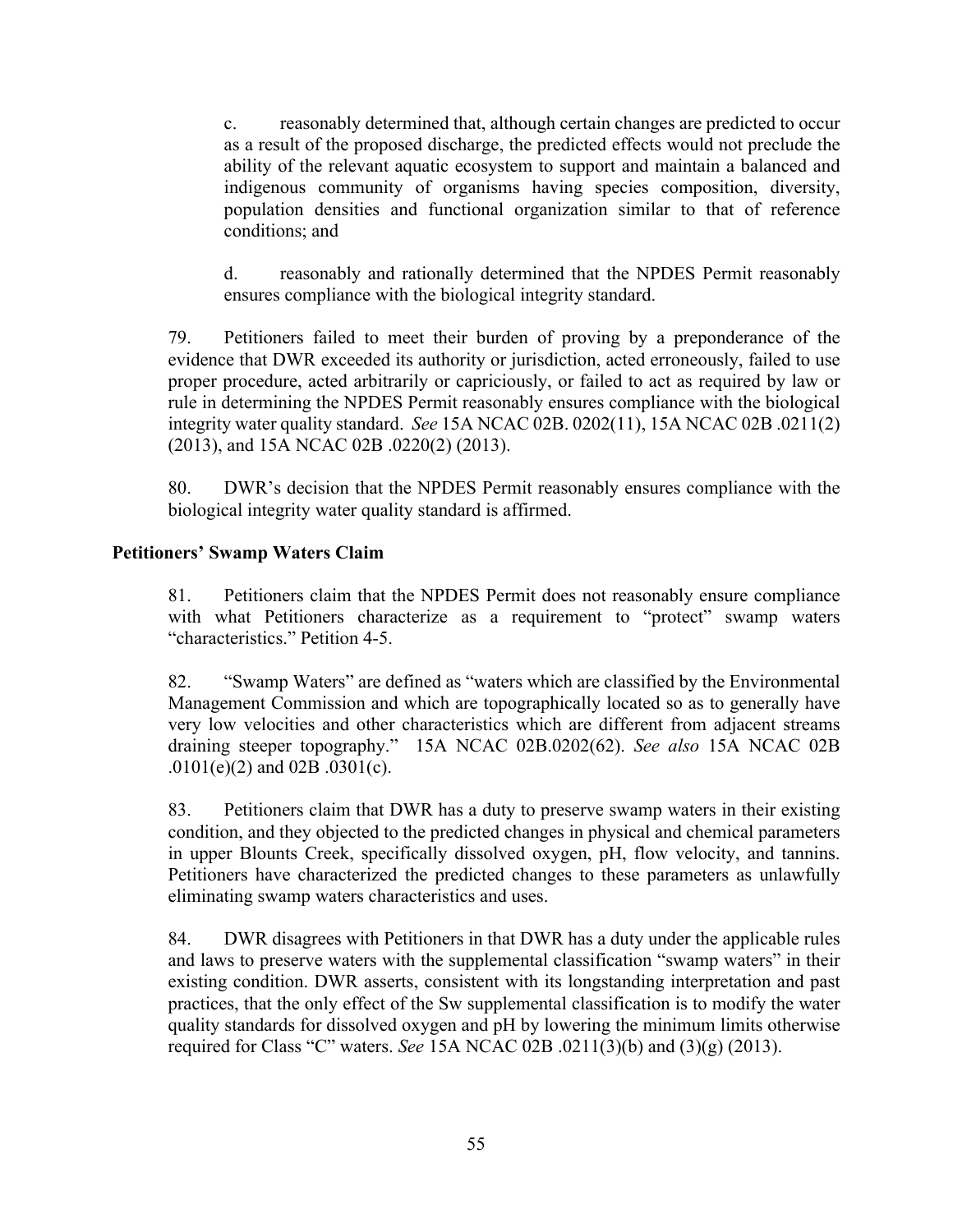85. Petitioners failed to identify any statute or rule that expressly protects "low tannins", "low pH", "low dissolved oxygen", or "low velocity" attributes of swamp waters.

86. Petitioners have not cited a law or rule that requires additional protection or uses for waters with the supplemental classification "swamp waters."

87. The swamp waters supplemental classification and the water quality standards administered by DWR relate to a highly technical and scientific subject area within DWR's expertise.

88. As the agency delegated the responsibility for NPDES permitting and enforcement of North Carolina's water quality standards, DWR's interpretation and application of the State's water quality standards, and its surface water classifications and supplemental classifications are entitled to deference. *Hilliard v. N.C. Dept. of Corrections*, 173 N.C. App. 594, 598, 620 S.E.2d 14, 17-18 (2005).

89. DWR's interpretation and application of the highly technical rules it administers, including the swamp waters and antidegradation rules, are reasonable, longstanding, in accord with past DWR practices, and consistent with and supported by the plain language of the relevant rules.

90. Petitioners have presented no evidence, authority, or argument that persuades the undersigned to overrule DWR's rational interpretation and application of the State's swamp waters and antidegradation laws and rules.

91. Some supplemental classifications may trigger protection or uses in addition to the protections or uses for Class C waters. For example, the "Outstanding Resource Waters" supplemental classification states that such waters "require special protection to maintain existing uses." 15A NCAC 02B .0101(e)(4).

92. The specificity of additional protections and uses explicitly applicable by rule to some supplemental classifications is further evidence that, if the "swamp waters" supplemental classification was intended to provide additional protections, the rules would have specifically provided for such protections. See, e.g., *Mangum v. Raleigh Bd. of Adjustment*, 196 N.C. App. 249, 255, 674 S.E.2d 742, 747 (2009) ("One of the longstanding rules of interpretation and construction in this state is *expressio unius est exclusio alterius*, the expression of one thing is the exclusion of another.") (citations omitted).

93. The term "swamp waters" is a regulatory term that guides the assignment of the Sw supplemental classification to particular stream segments; and once the assignment is made by rule, the only regulatory effect of the assignment of the swamp waters supplemental classification is to lower the acceptable minimum values for pH and dissolved oxygen. *See* 15A NCAC 02B .0211(3)(b) and (3)(g) (2013). Upper Blounts Creek, for example, has been assigned the "Sw" supplemental classification by formal rulemaking. 15A NCAC 02B .0316(a) (Index Number 29¬-9-1-(1)).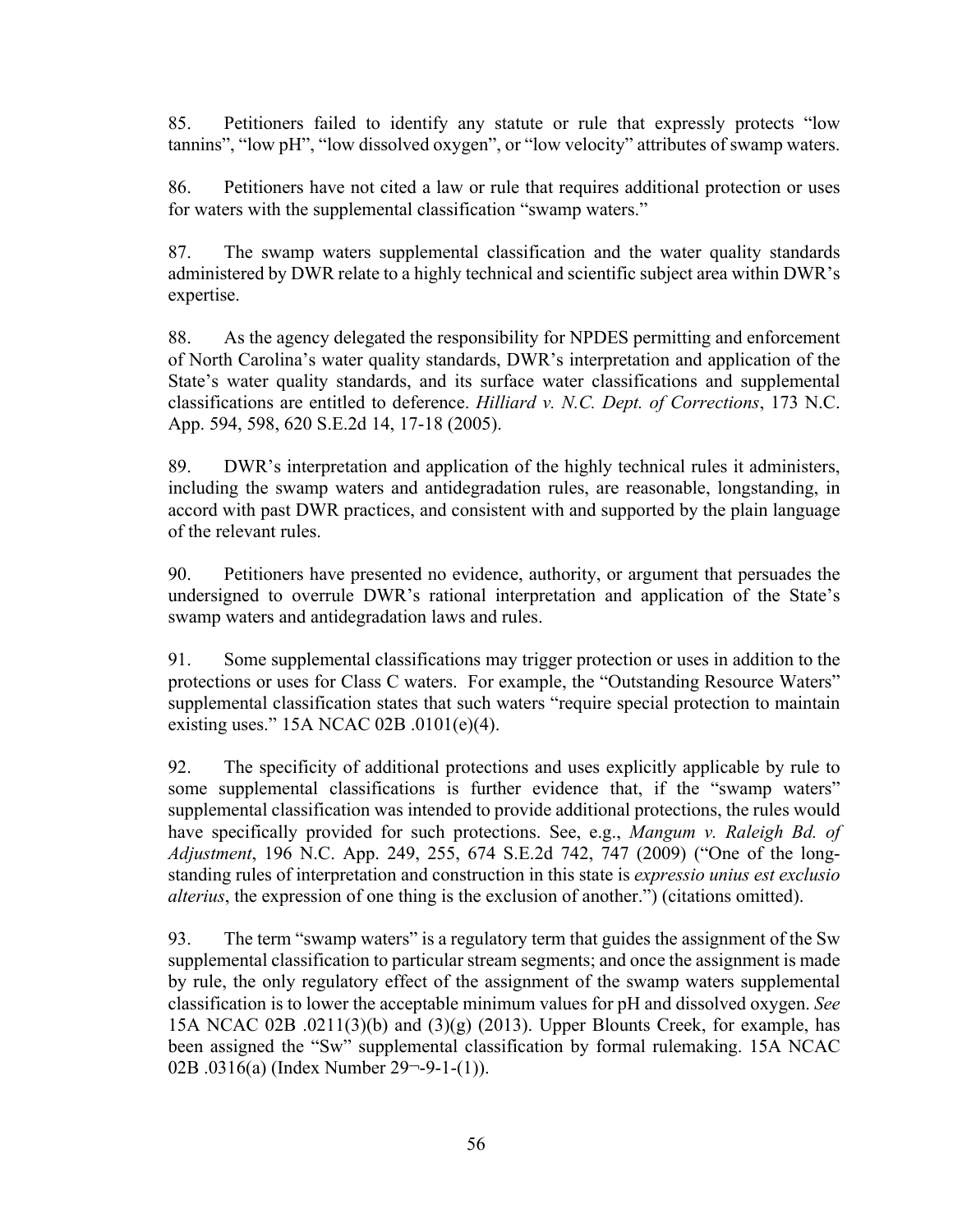94. Petitioners' arguments that DWR misinterpreted and misapplied the swamp waters supplemental classification present questions of law and fact, and mixed questions of law and fact. Petitioners' arguments have been thoroughly considered and rejected by the undersigned as unpersuasive and unsupported by the preponderance of evidence.

95. Petitioners rely on a sentence from the State's antidegradation policy: "Existing uses, as defined by Rule .0202 of this Section, and the water quality to protect such uses shall be protected by properly classifying surface waters and having standards sufficient to protect these uses." 15A NCAC 02B .0201(b). *See* Petition at 4-5.

96. According to its plain language, this provision is implemented by formal rulemaking that establishes classifications, uses and water quality standards, and that assign classifications, uses and standards to individual surface water segments. *See, e.g.,* 15A NCAC 02B .0211 (2013) (uses and standards for Class C waters, including waters with the supplemental "Sw" classification), 15A NCAC 02B .0316(a) (Index Number 29¬-9-1-(1) (assignment of classifications to upper Blounts Creek).

97. There are antidegradation permitting procedures that did apply to DWR's evaluation and issuance of the NPDES Permit, but Petitioners have not argued that these applicable procedures were not followed.

98. The preponderance of the evidence demonstrates that DWR reasonably interpreted the laws and rules governing swamp waters and the state's antidegradation policy, and reasonably applied those laws and rules to the data, studies, and other information submitted or obtained during the course of DWR's NPDES permitting review and decision.

99. Petitioners failed to present evidence sufficient to overcome the presumption that DWR acted appropriately in determining the NPDES Permit reasonably ensures compliance with water quality standards or regulations related to the "Swamp Waters" supplemental classification.

100. Petitioners failed to meet their burden of proving by a preponderance of the evidence that DWR exceeded its authority or jurisdiction, acted erroneously, failed to use proper procedure, acted arbitrarily or capriciously, or failed to act as required by law or rule in determining that the laws and rules do not require protection of the existing conditions or characteristics of surface waters with the supplemental classification "swamp waters" and that the NPDES Permit reasonably ensures compliance with water quality standards and rules related to the "Swamp Waters" supplemental classification.

101. DWR's decision that the NPDES Permit reasonably ensures compliance with all applicable water quality standards and rules, including those relating to the swamp waters supplemental classification, is affirmed.

# **Legal Effect of Monitoring and Reopener Provisions**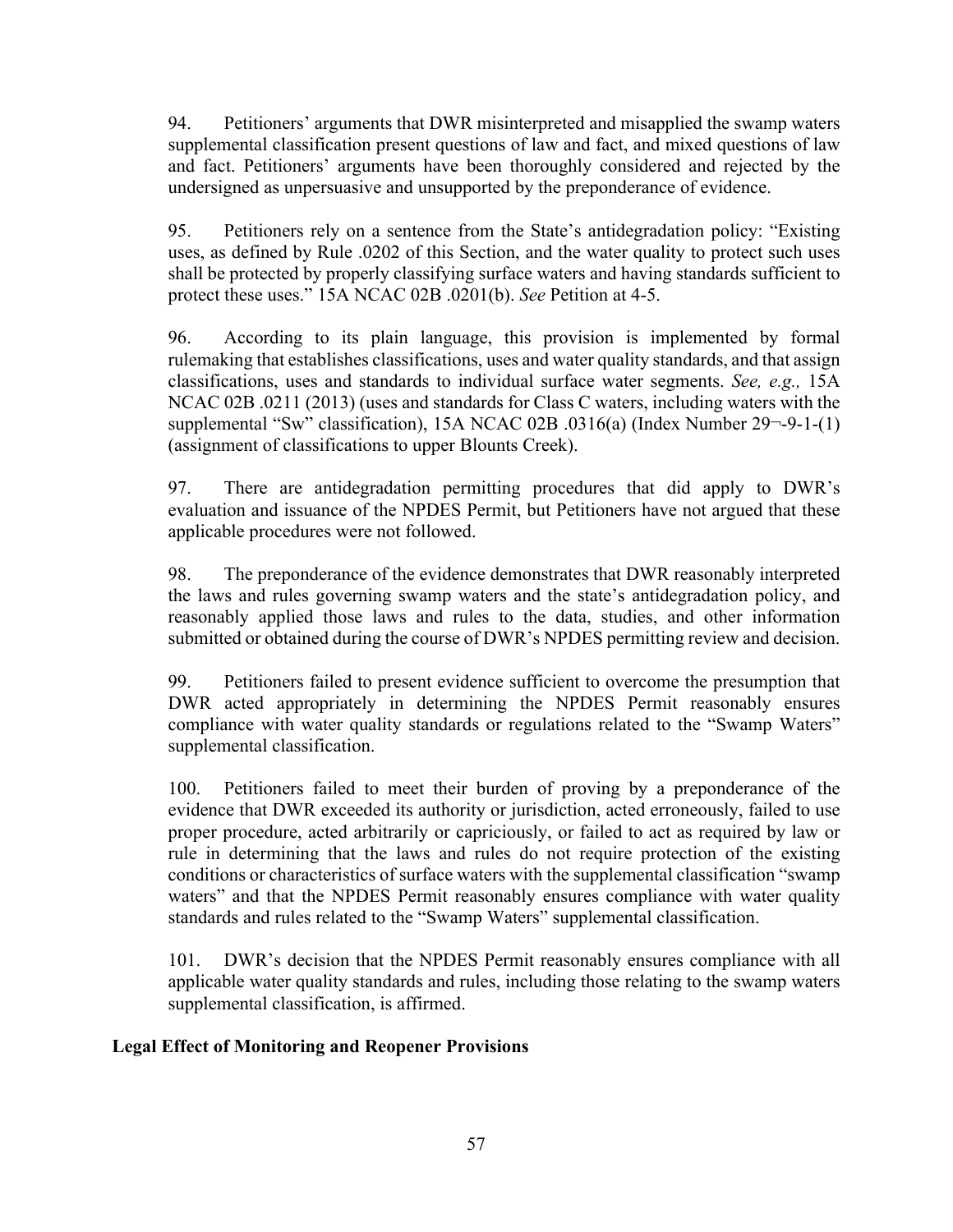102. The legal effect of monitoring and reopener provisions in a water quality permit is discussed in *Deep River Citizens' Coalition v. N.C. Dept. of Env. & Natural Res*., 165 N.C. App. 206, 598 S.E.2d 565 (2004). In the Deep River case, a group of environmental petitioners contested DWR's issuance of a CWA Section 401 water quality certification for a dam and reservoir construction project. The petitioners in that case argued, inter alia, that DWR failed to provide "reasonable assurance that the State's water quality standards would not be violated by the proposed project." 165 N.C. App. at 209, 598 S.E.2d at 567. Specifically, the petitioners contended that "the trial court erred in finding and concluding there were adequate assurances that chlorophyll a levels would not be violated by the proposed Randleman Reservoir." 165 N.C. App. at 210, 598 S.E.2d at 567.

103. In rejecting petitioners' argument in the Deep River case, the North Carolina Court of Appeals stated,

We agree with respondents that "no one will know precisely whether or to what extent exceedances of the Standard will occur until construction of the dam and impoundment of the lake have been completed" but that mere "knowledge of the potential for exceedances of the chlorophyll a standard was not sufficient to preclude [DWR] from issuing the 401 Certification."

165 N.C. App. at 213, 598 S.E.2d at 569.

104. The Court of Appeals explained in the Deep River case that the Director of DWR "was aware of the potential for water quality standard violations and specifically considered ... the opportunity that the State would have to impose additional restrictions on nutrient sources in the event of actual or threatened water quality standard violations after the reservoir is constructed." 165 N.C. App. at 213, 598 S.E.2d at 569 (emphasis added).

105. Because DWR could impose additional restrictions "in the event water quality standards were actually threatened," the Court of Appeals held that DWR "provided reasonable assurance that the State's water quality standards would not be violated by the proposed project." 165 N.C. App. at 213, 598 S.E.2d at 569.

106. Deep River establishes that imposing monitoring requirements in a discharge permit, and retaining the power to impose additional permit conditions if monitoring shows additional conditions are needed, is an appropriate regulatory strategy for DWR to reasonably ensure that water quality standards will not be violated as a result of a permitted discharge.

107. The undersigned finds that a preponderance of the evidence in this contested case demonstrates:

a. DWR rationally determined the predicted effects of the permitted discharge based on the materials and information before it at the time it issued the NPDES Permit, and, although all impacts of the permitted discharge cannot be known with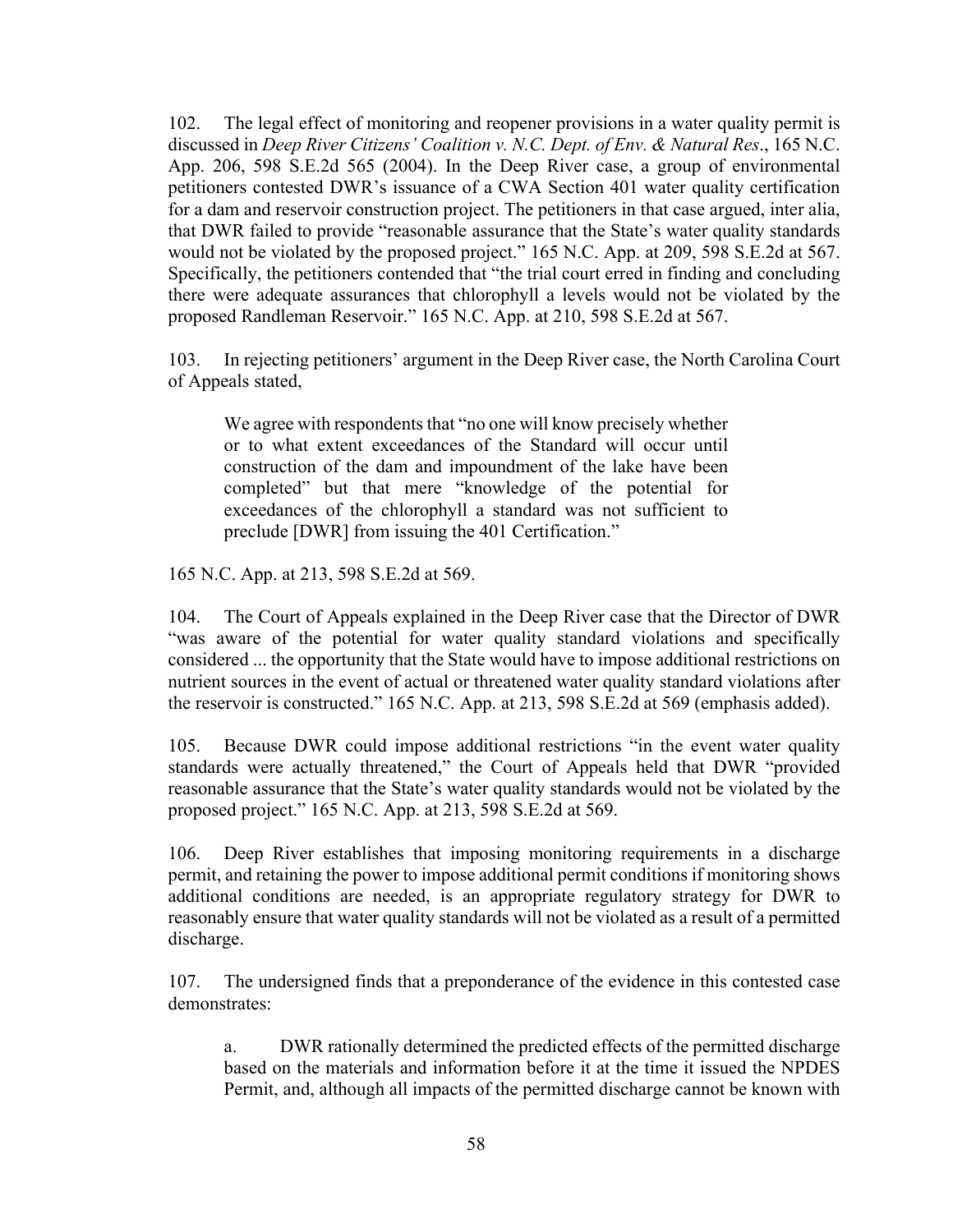complete precision and certainty, the effects are not likely to be greater than or in addition to those predicted by DWR;

b. the monitoring and reporting and reopener provisions of the NPDES Permit are sufficient to provide DWR the ability to detect and assess actual or threatened water quality standard violations as a result of the permitted discharge and to impose additional restrictions to prevent or address any such violations; and

c. the monitoring and reporting provisions of the Coastal Consistency Concurrence, the 401 Certification, and the reopener provisions of the NPDES Permit provide additional opportunity for DWR to detect and assess actual or threatened water quality standard violations as a result of the permitted discharge and to impose additional restrictions to prevent or address any such violations.

108. The undersigned finds that, as in Deep River, "in the event water quality standards were actually threatened," the NPDES Permit authorizes and provides DWR the opportunity and ability to detect threatened or actual water quality violations and to impose "additional restrictions to avoid [any water quality] violations." 165 N.C. App. at 213, 598 S.E.2d at 569.

109. Even without the monitoring and reopener provisions of the NPDES Permit, the undersigned finds that DWR reasonably concluded that the Permit reasonably ensures compliance with all applicable water quality standards and regulations. However, the monitoring and reopener provisions provide even further assurance that the NPDES Permit will reasonably ensure compliance with applicable water quality standards and regulations.

110. Petitioners failed to present evidence sufficient to overcome the presumption that DWR acted appropriately in issuing the Permit.

111. Petitioners failed to meet their burden of proving Respondent DWR exceeded its authority or jurisdiction, acted erroneously, acted arbitrarily and capriciously, used improper procedure, or failed to act as required by law or rule in issuing the NPDES Permit.

112. DWR's issuance of the NPDES Permit is affirmed in all respects.

#### **Petitioners' Rights are not Substantially Prejudiced**

113. In order to succeed on their claims, Petitioners are required to prove by a preponderance of the evidence that an allegedly unlawful agency action "substantially prejudiced the petitioner[s'] rights." *See* N.C. Gen. Stat. §§ 150B-23(a), 150B-29(a).

114. Petitioners failed to meet this burden for at least two reasons:

a. First, the preponderance of the evidence does not demonstrate that the permitted discharge will cause impacts to Blounts Creek that substantially prejudice Petitioners' claimed uses of and interests in Blounts Creek. See *Surgical Care*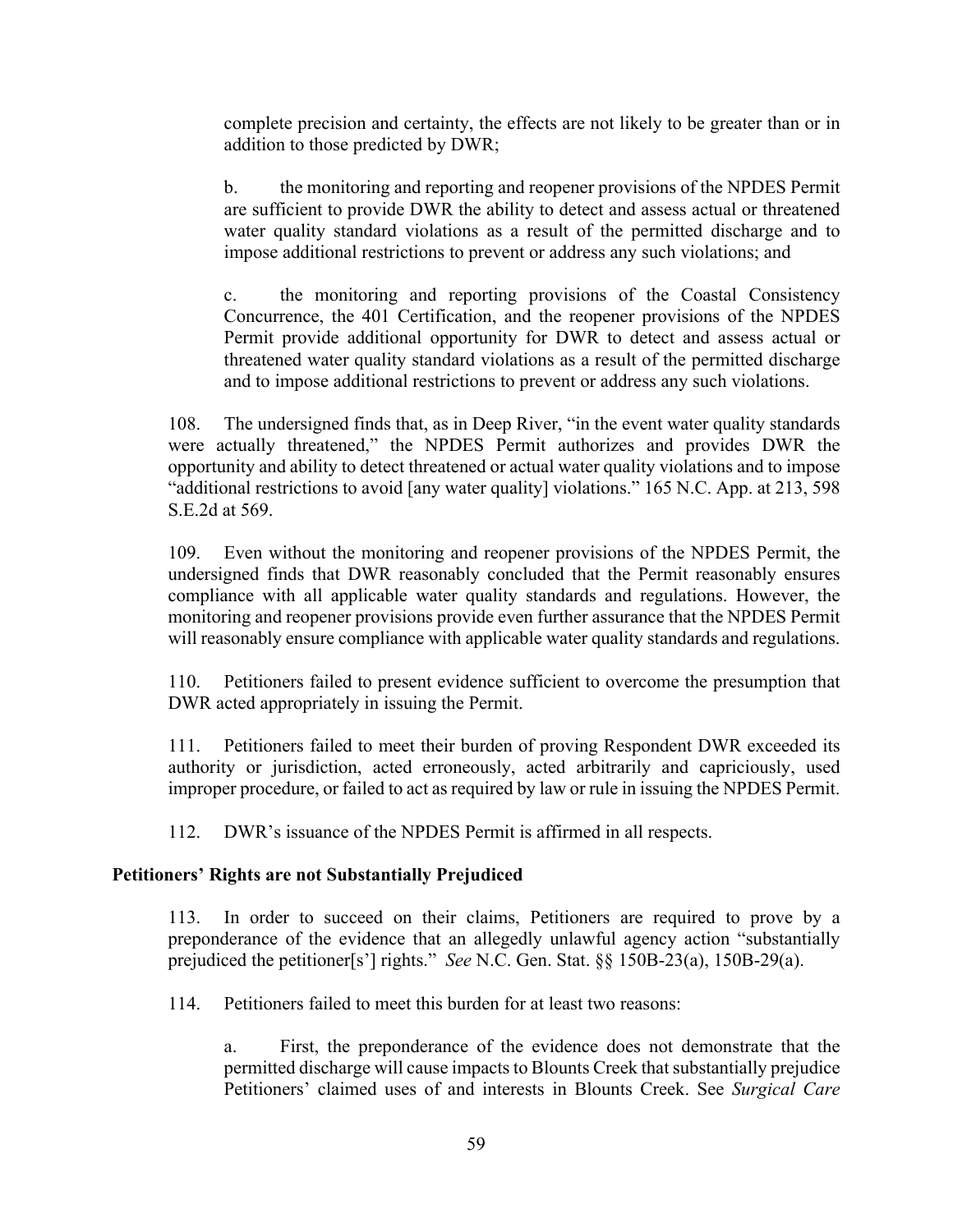*Affiliates, LLC v. Dept. of Health and Human Services*, 235 N.C. App. 620, 623- 631, 762 S.E.2d 468, 471-476 (2014) ("harm required to establish substantial prejudice cannot be conjectural or hypothetical," rather it "must be concrete, particularized, and 'actual' or imminent"), disc. review denied, 368 N.C. 242, 768 S.E.2d 564 (2015).

b. Second, even if the preponderance of the evidence demonstrated that the permitted discharge will cause impacts to Blounts Creek that substantially prejudice the interests and uses claimed by Petitioners, such interests and uses are not and do not derive from individual rights held by Petitioners, but rather relate to public trust rights held by the State and so cannot form a basis for establishing this element of their APA claim.

115. There is insufficient evidence to conclude that the permitted discharge will substantially prejudice the hobbies and activities of Petitioners' selected members. To the extent any evidence does exist, the purported harm is conjectural and hypothetical.

116. Article XIV, Section 5 of the North Carolina Constitution recognizes and affirms the State's authority to manage and protect state waters for the benefit of all North Carolina citizens, providing, in pertinent part:

> It shall be the policy of this State to conserve and protect its . . . waters for the benefit of all its citizenry, and to this end it shall be a proper function of the State of North Carolina . . . to acquire and preserve park, recreational, and scenic areas, to control and limit the pollution of our . . . water, to control excessive noise, and in every other appropriate way to preserve as a part of the common heritage of this State its forests, wetlands, estuaries, beaches, historical sites, openlands, and places of beauty.

117. The State has the power to assert rights in state waters and to protect, manage, and balance those rights for the benefit of all citizens. *See Parker v. New Hanover Cnty*., 173 N.C. App. 644, 652–54, 619 S.E.2d 868, 874–76 (2005) (citing N.C. Const. Art. XIV, § 5 as supporting the conclusion that "our constitution, the public trust doctrine, and the State's public policy and legislation have long recognized the key role of the State . . . in ensuring the navigability and quality of waters"); *State ex rel. Rohrer v. Credle*, 322 N.C. 522, 531- 32, 369 S.E.2d 825, 830-31 (1988) (recognizing N.C. Const. Art. XIV, Sec. 5 as an "endorse[ment]" of the public policy behind acts of the General assembly to favor public ownership of and public trust rights to fisheries); N.C. Gen. Stat. § 77-20(d) (noting that public trust rights are "part of the common heritage of the State recognized by Article XIV, Section 5 of the Constitution of North Carolina").

118. The General Assembly has enacted laws placing enforcement of public trust rights solely within the purview of the State. N.C. Gen. Stat. § 1-45.1 defines "public trust rights" as follows: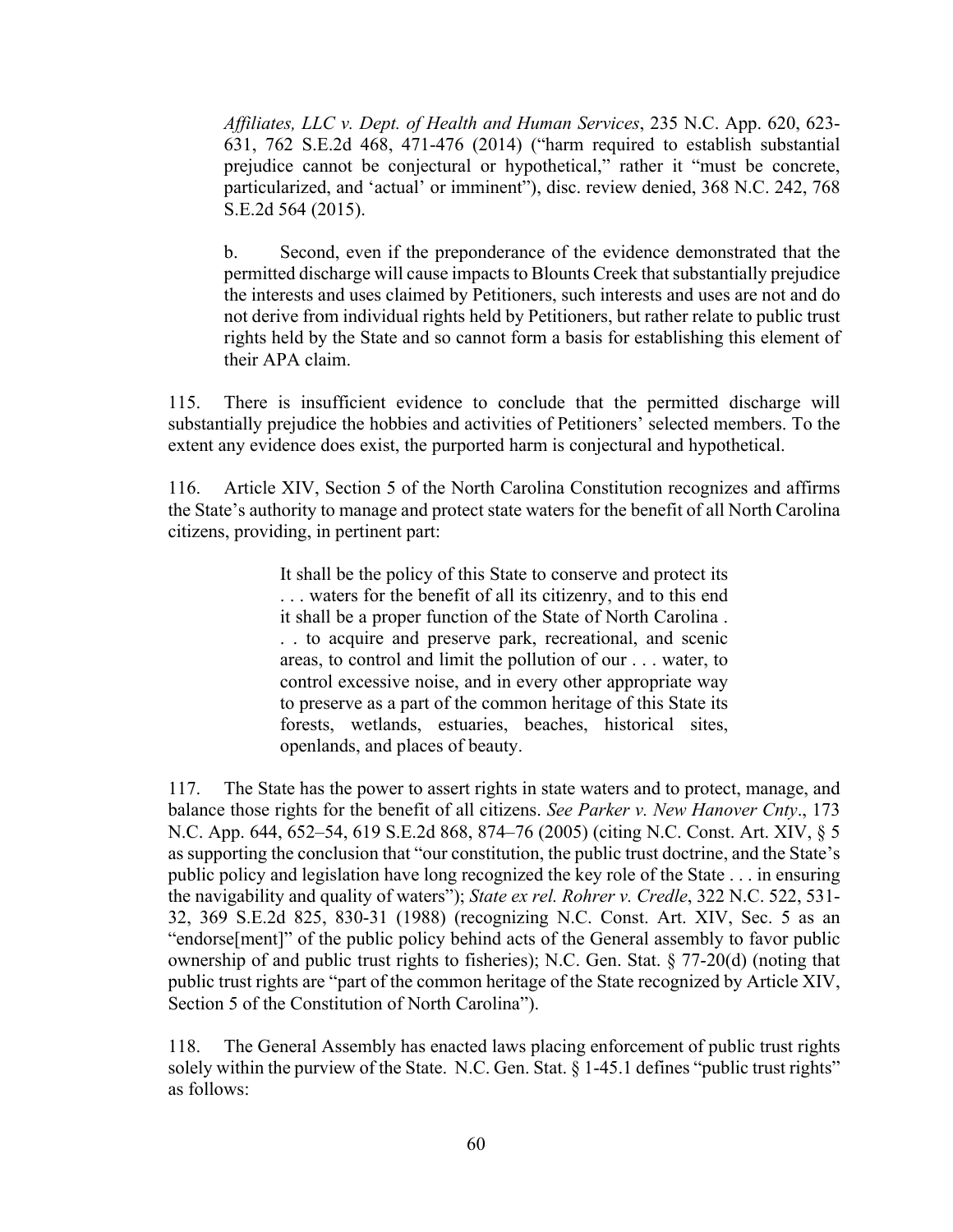[T]hose rights held in trust by the State for the use and benefit of the people of the State in common. They are established by common law as interpreted by the courts of this State. They include, but are not limited to, the right to navigate, swim, hunt, fish, and enjoy all recreational activities in the watercourses of the State and the right to freely use and enjoy the State's ocean and estuarine beaches and public access to the beaches.

119. Protection of public trust rights is entrusted to DEQ, and DMF through delegation by DEQ, and WRC.

120. In particular, DEQ and WRC are authorized to "[i]nitiate contested case proceedings under Chapter 150B for review of permit decisions by State agencies which will adversely affect the public trust rights of the people of the State or initiate civil actions to remove or restrain any unlawful or unauthorized encroachment upon, usurpation of, or any other violation of the public trust rights of the people of the State or legal rights of access to such public trust areas." N.C. Gen. Stat. § 113-131(b)(3). DEQ and WRC may also institute civil actions for violations of public trust rights. N.C. Gen. Stat. § 113-  $131(b)(3)$ , (c).

121. Only the State may assert a claim based on public trust rights. *See, e.g., Town of Nags Head v. Cherry, Inc*., 219 N.C. App. 66, 74–75, 723 S.E.2d 156, 161 (2012) (recognizing that "only the *State*, acting through the Attorney General, has standing to bring an action to enforce the State's public trust rights in accord with N.C. Gen. Stat. § 113-131") (emphases in original); *Fish House, Inc. v. Clarke*, 204 N.C. App. 130, 136–37, 693 S.E.2d 208, 212–13 (2010) (recognizing that "no party has the standing to litigate the rights of the state"); *Neuse River Found. v. Smithfield Foods, Inc*., 155 N.C. App. 110, 118, 574 S.E.2d 48, 54 (2002) ("The state is the sole party able to seek non-individualized, or public, remedies for alleged harm to public waters.").

122. Petitioners are required to prove that their rights have been substantially prejudiced. Interests in fishing, boating, and recreational activities in State waters are public trust rights held by the State. Because public trust rights are held by the State and not by individual citizens, Petitioners cannot rely on impacts, even if proven, to these interests to show that their rights have been substantially prejudiced. *See, e.g., Town of Nags Head*, 219 N.C. App. at 74-75, 723 S.E.2d at 161; *Fish House*, 204 N.C. App. at 136-37, 693 S.E.2d at 212- 13; *Neuse River*, 155 N.C. App. at 118, 574 S.E.2d at 54.

123. Petitioners failed to meet their burden of proving by a preponderance of evidence that DWR's issuance of the NPDES Permit substantially prejudiced Petitioners' rights.

124. Petitioners' claims are denied on the independent, alternative basis that Petitioners have not shown that their rights have been substantially prejudiced.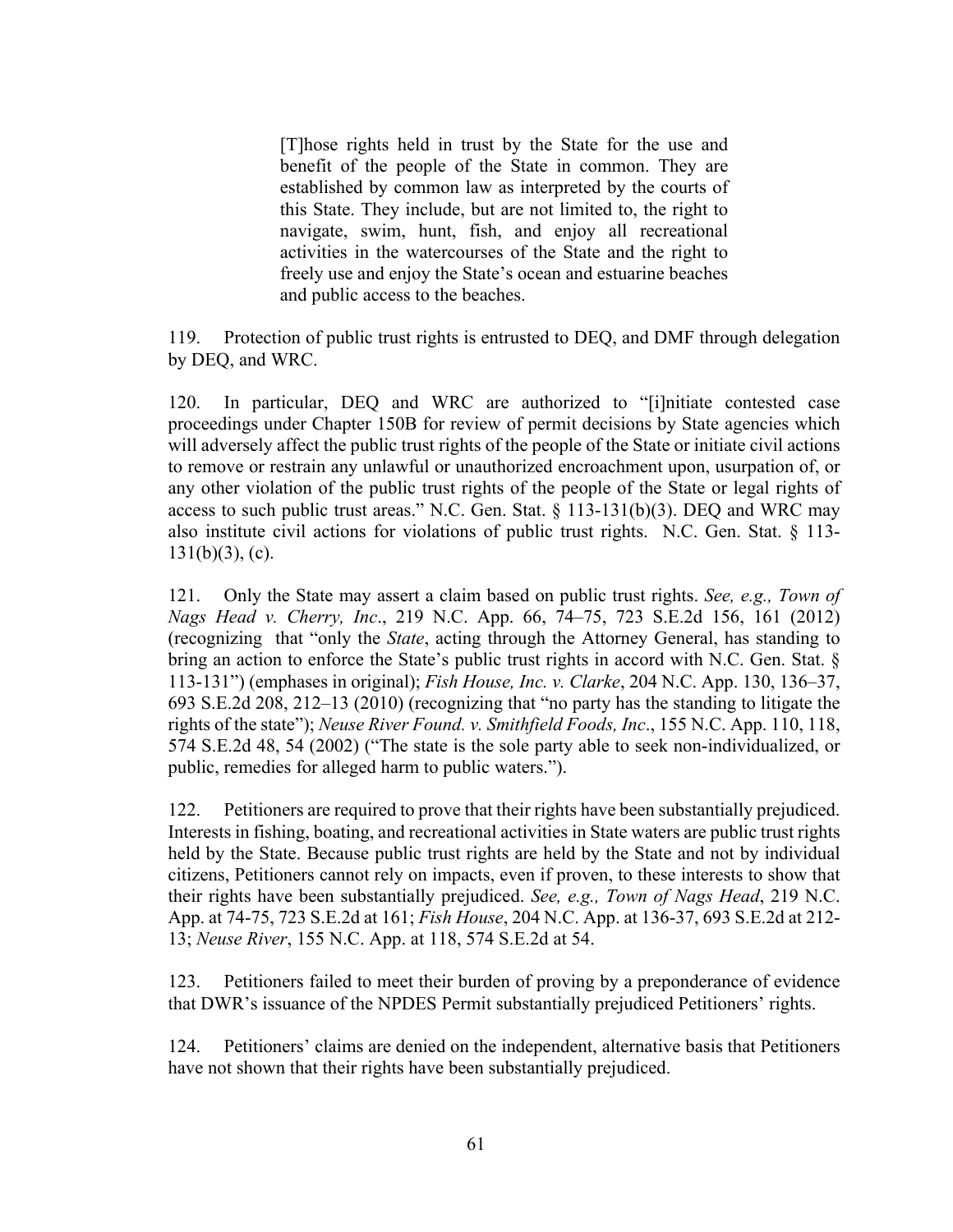Based upon the findings of fact and conclusions of law, the undersigned holds that Petitioners failed to carry their burden of proof by a preponderance of the evidence that Respondent DWR exceeded its authority or jurisdiction, acted erroneously, acted arbitrarily and capriciously, used improper procedure, or failed to act as required by law or rule in issuing the NPDES Permit.

Based on the findings of fact and conclusions of law, the undersigned holds, on an independent alternative basis, that Petitioners' claims are denied because Petitioners failed to carry their burden of proof by a preponderance of the evidence that their rights have been substantially prejudiced by Respondent DWR's issuance of the NPDES Permit.

Respondent DWR's decision to issue the NPDES Permit is **AFFIRMED**. Petitioners' claims and requests for relief are denied.

#### **NOTICE**

**This is a Final Decision** issued under the authority of N.C. Gen. Stat. § 150B-34.

Under the provisions of North Carolina General Statute  $\S$  150B-45, any party wishing to appeal the final decision of the Administrative Law Judge must file a Petition for Judicial Review in the Superior Court of the county where the person aggrieved by the administrative decision resides, or in the case of a person residing outside the State, the county where the contested case which resulted in the final decision was filed. **The appealing party must file the petition within 30 days after being served with a written copy of the Administrative Law Judge's Final Decision.** In conformity with the Office of Administrative Hearings Rule 26 N.C. Admin. Code 03.0102, and the Rules of Civil Procedure, N.C. General Statute 1A-1, Article 2, **this Final** Decision was served on the parties the date it was placed in the mail as indicated by the date **on the Certificate of Service attached to this Final Decision.** N.C. Gen. Stat. § 150B-46 describes the contents of the Petition and requires service of the Petition on all parties. Under N.C. Gen. Stat. § 150B-47, the Office of Administrative Hearings is required to file the official record in the contested case with the Clerk of Superior Court within 30 days of receipt of the Petition for Judicial Review. Consequently, a copy of the Petition for Judicial Review must be sent to the Office of Administrative Hearings at the time the appeal is initiated in order to ensure the timely filing of the record.

This the 30th day of November, 2016.

 $\frac{1}{8}$  SD4

Philip E. Berger, Jr. Administrative Law Judge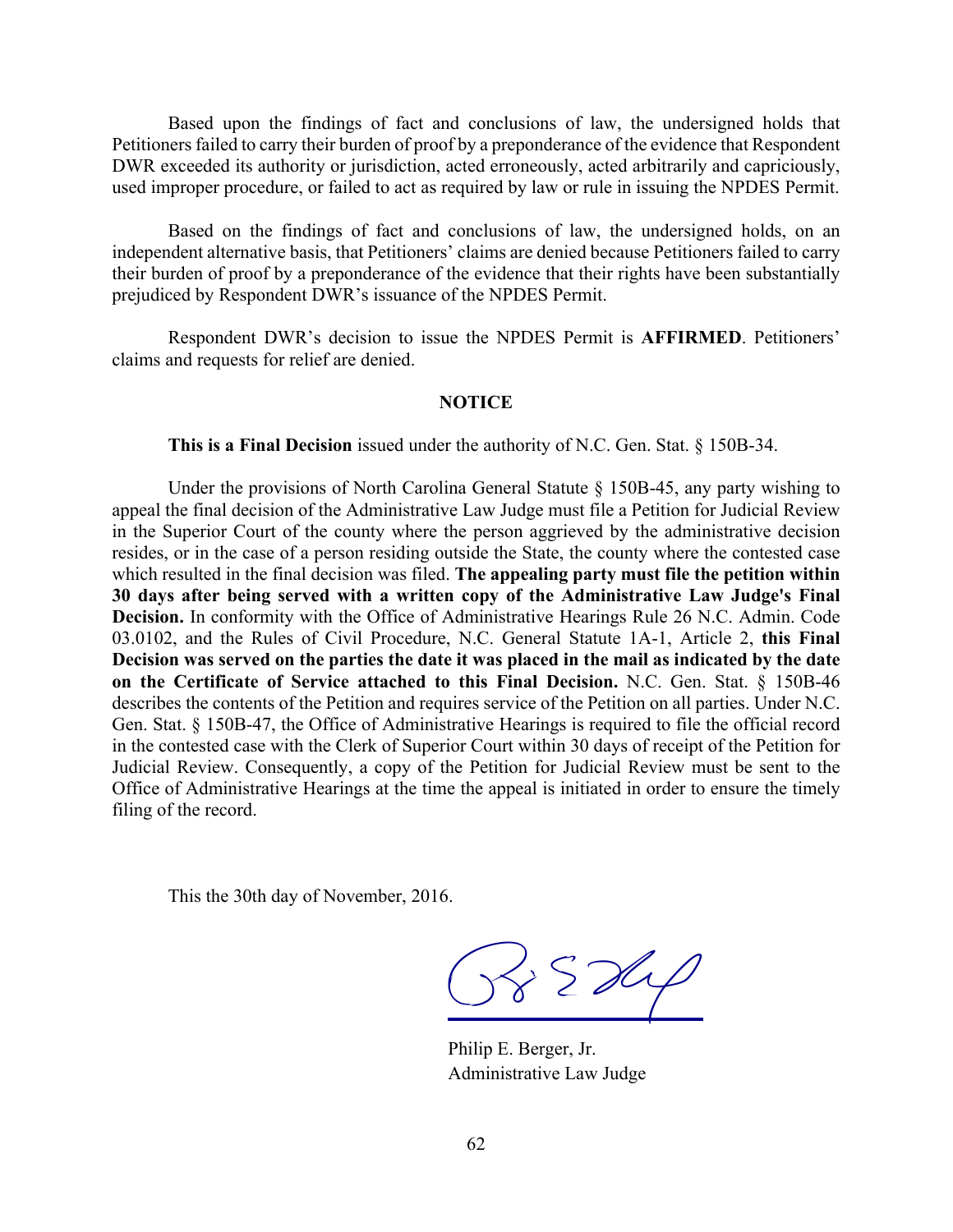#### **CERTIFICATE OF SERVICE**

The undersigned certifies that, on the date shown below, the Office of Administrative Hearings sent the foregoing document to the persons named below at the addresses shown below, by electronic service as defined in 26 NCAC 03 .0501(4), or by placing a copy thereof, enclosed in a wrapper addressed to the person to be served, into the custody of the North Carolina Mail Service Center who subsequently will place the foregoing document into an official depository of the United States Postal Service:

George W House PO Box 26000 Greensboro NC 27420 Attorney For Intervenor

Asher Paris Spiller aspiller@ncdoj.gov Attorney For Respondent

Amy L Bircher Assistant Attorney General NC Department of Justice abircher@ncdoj.gov Attorney For Respondent

Scott A Conklin Assistant Attorney General NC Department of Justice sconklin@ncdoj.gov Attorney For Respondent

John Abb Payne Assistant Attorney General NC Department of Justice jpayne@ncdoj.gov Attorney For Respondent

Alexander Elkan Brooks Pierce McLendon Humphrey & Leonard, LLP aelkan@brookspierce.com Attorney For Intervenor

Joseph A Ponzi Brooks Pierce McLendon Humphrey & Leonard, LLP jponzi@brookspierce.com Attorney For Intervenor